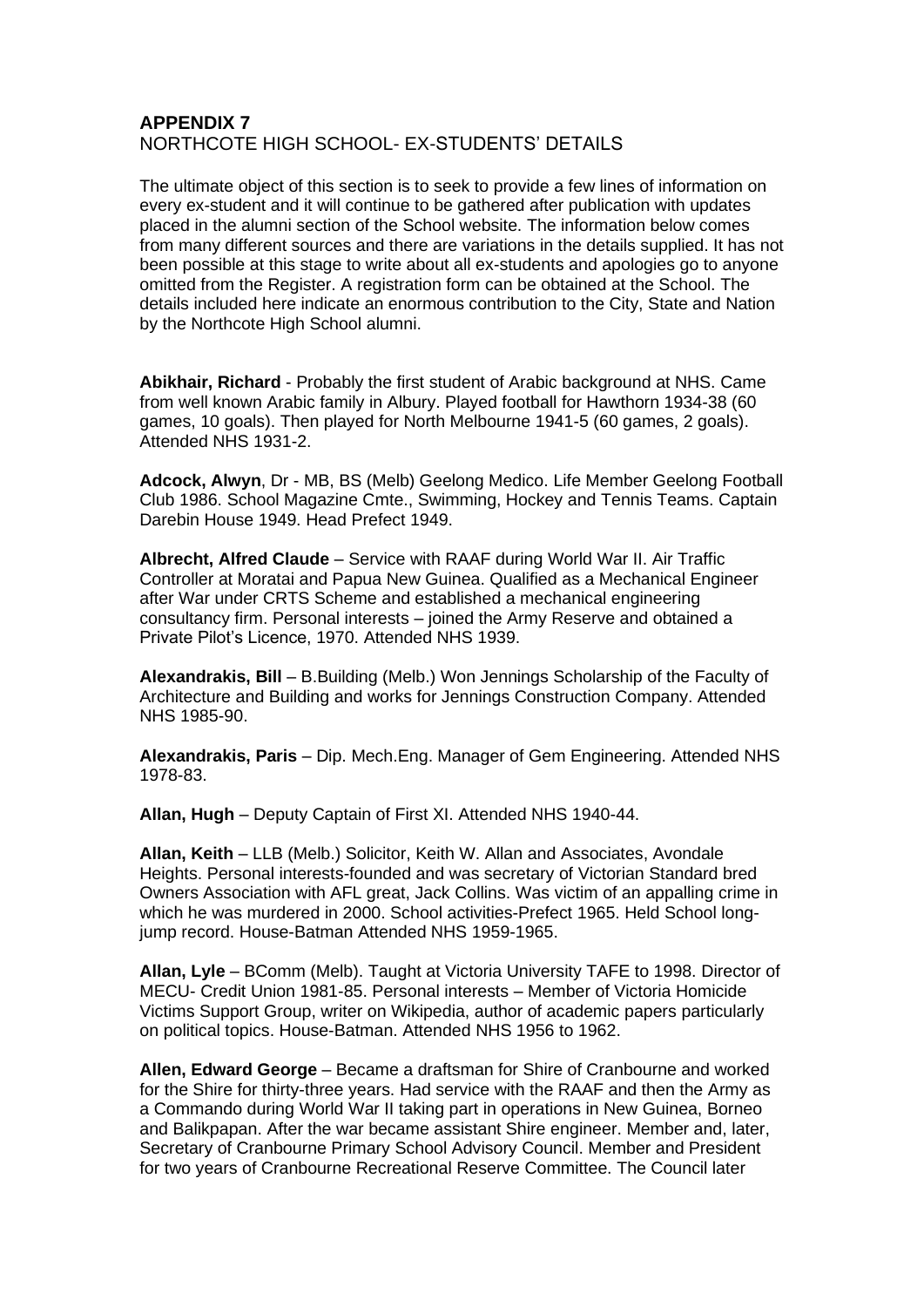named this reserve the E.G. Allen Oval. Personal interests- cricket for Cranbourne Premiership Cricket Club, Cranbourne Rotary Club, Cranbourne RSL (Life Member), family. School activities – Completed Leaving Certificate. House Captain, Prefect and Captain First XVIII. House-Darebin. Attended NHS 1933 -1935.

**Allen, Graham John**, Dr. - BComm, MEd, PhD (Melb), Doctor of University (Victoria), TPTC. Primary Teaching Victorian Education Department 1953-7, Teachers' College Lecturer 1957-66, Doctoral Studies Uni of Melb under Education Department Fellowship and then Head Department Psychology, Secondary Teachers' College 1967-70, Head Department of General Studies, Caulfield Institute of Technology 1971-3, Principal Melbourne State College 1974-7, Vice President State College of Victoria 1978, Chair and Full time Commissioner Victorian Post-Secondary Education Commission 1979-86, Chief Executive Officer, Ministry of Education 1986-8, Acting Vice-Chancellor, Victoria University 1990-1. Helped set up Victoria University. Foundation Professor and Honorary Doctor of that University. Attended NHS1941-44.

**Allen, Stanley** – left School early in 1929 to help support his family during the Depression by chopping firewood at the Alphington Railway Siding. He continued his education riding his bicycle to the Working Men's' College (RMIT) for evening classes. He became a trade teacher in technical schools and was the highly respected Principal of Macleod Technical School, the first trade teacher promoted as Principal of a Technical School. Attended NHS 1927-1929.

**Ames, Stephen Allen Henry**, The Reverend Dr - BSc (Hons), PhD (Melb.-Trinity College), BD, Also Episcopal Theological School, Boston, USA. Chaplain Austin Hospital., Vicar of Deepdene, Various senior appointments in the Diocese of Melbourne. Lecturer in History and Philosophy of Science, University of Melbourne. Attended NHS 1950s to early 60s

**Anderson, Ross**- BMEng (Melb). 1960-62 Research worker for BHP at Melb Uni. 1963-67 Research work in London including Imperial College of Science & Technology. 1968-71 Glaciologist Australian Antarctic research expeditions. Casey Station. Also research for National Herbarium. Found previously unknown lichen and it was named "andersonii". Awarded Polar Medal for work at Casey in 1969. 1972- 2000 taught metallurgy at Bendigo Institute of Technology (later a campus of LaTrobe University. Interests – Scouting, Victorian Recorder Guild, inaugural Chairman Bendigo Youth Orchestra, athletics and Marathon running. Attended NHS 1950-55.

**Angelica, John** – Motor mechanic. Attended NHS 1973 – 76.

**Antunes, John** – BSc (Occupational Health and Safety) RMIT. Was Health and Safety Coordinator Patrick Terminals (ASCIANO) and now at Austin Health as H & S advisor. Personal interests – soccer, real estate. School activities – athletics. Attended NHS 1999 – 04.

**Archer, Alan William** - BSc(Melb), DipEd, TSTC. Teacher Victorian Education Department 1960-80. Principal of Nhill High School. 1980-97 Motel proprietor, Bega, NSW and other businesses. Attended NHS 1950-55.

**Archer, Gordon** – TPTC. Primary Teacher Victorian Education Department. Principal Meadow Glen Primary School. Attended NHS 1950s.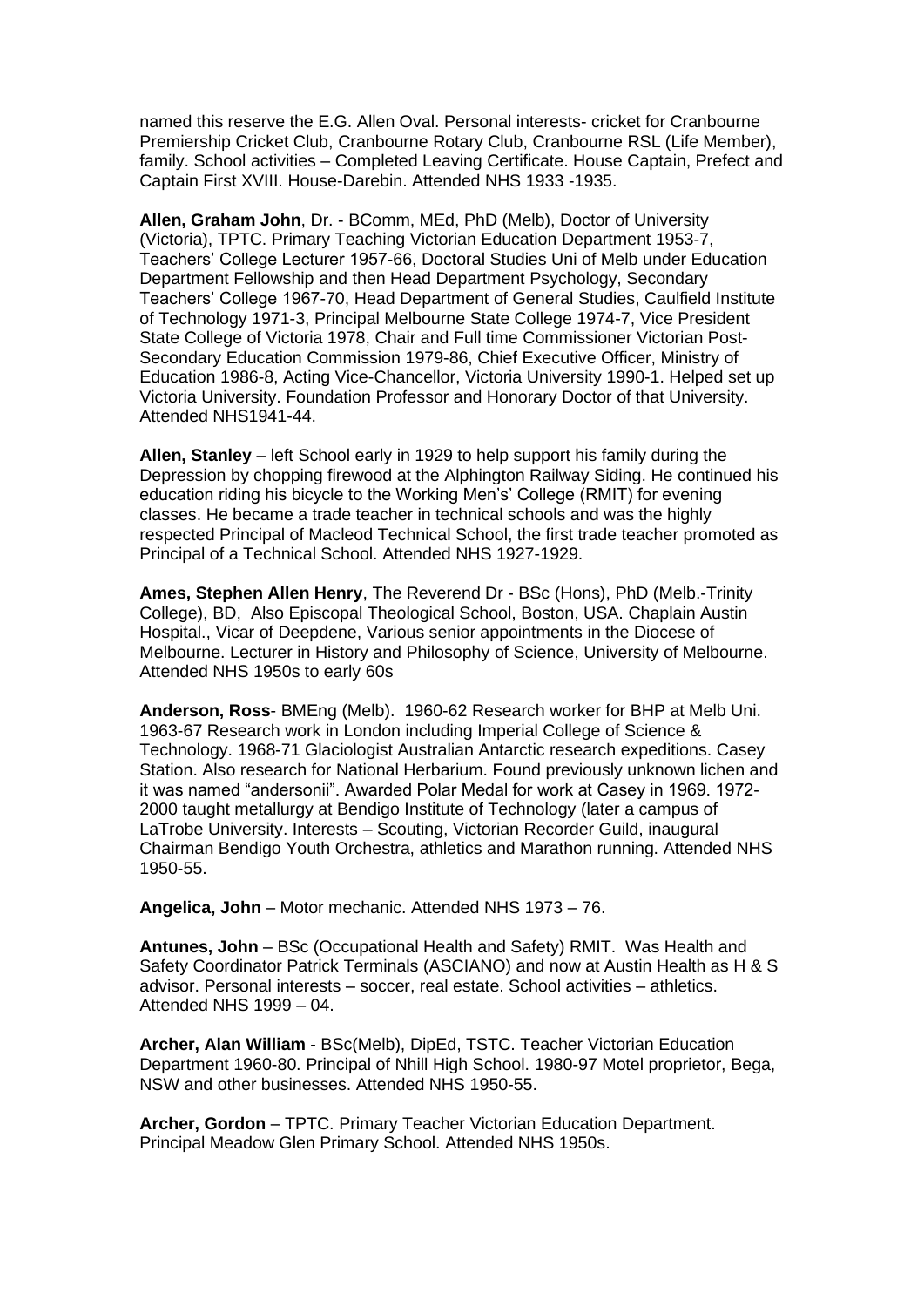**Avramoski, Riste –** BEng (Melb.). Mechatronics. 1st Class Honours, B Comp Sci (Melb.) 1<sup>st</sup> Class Honours. MIEA., CPEng., NPER. Career Highlights - gaining professional recognition from Engineers Australia and peers; executing small and large engineering projects in Australia and internationally in both technical and project leader capacity; design, analysis, fabrication and testing of a formula style race car. School activities – Co- School Captain 2002, Pizzey Prize winner and Dux Year 12, 2002, Student rep. on School Council, dux of year level 1997 – 2002, Captain of Volleyball, School Soccer team. House – Merri. Attended NHS 1997 to 2002.

**Bacskay, George**, Dr. – BSc (Melb), PhD (Cantab). Reader, School of Chemistry, University of Sydney. Research areas Quantum Chemistry, Potential energy surfaces, Hydrogen bonding, Solvation, computer aided teaching, etc. Working in research. Achieved four first class honours, a General Exhibition and a Commonwealth Scholarship in Matriculation. Attended NHS 1957-62.

**Baldwin, Donald S** - AO, Major-General. Graduated Duntroon Military College, 1944. Staff officer Korea and Japan. Ended career as Chief of Army Personnel. Attended NHS 1936-7.

**Balestra, Gino** – BA(LaTrobe), Dip Ed(Rusden College). Practising secondary teacher (Italian, Humanities). Personal interest Music. Attended NHS 1973-78

**Ball, Kenneth John**- Fellow Certified Practising Accountant. Career in Accounting, Finance, Manufacturing and Taxation. Company Secretary/Treasurer H. J. Heinz Co (Aust). Director of four subsidiary companies of Heinz Group. Personal Interests-Tennis, AFL. Church-local-President of Baptist Union of Vic 1977-78 as layperson. School activities-Vice Captain of Cricket and Football Teams. House –Merri. Years at NHS 1939-44.

**Ballam, Graeme** - BSc (Melb), TSTC. From 1961 to 1994 was a teacher with Victorian Education Department. 1995-2005 Lecturer in Science Education La Trobe University (Bendigo). Interests- Club Football, Music, President Bendigo Symphony Orchestra. Active in School Cross Country and other sports. Attended NHS 1950-55.

**Banilohi, Mariyam** – Bachelor of Food Science and Nutrition ( Deakin Burwood). Working as a food technologist, food safety auditor. Personal interests – travel, food and fitness. Attended NHS 2000 -04

**Barlis, Peter**, Associate Professor - MB, BS (Melb.), M Pub Health (Monash), PhD (Rotterdam), FRACP, Fellow of the American College of Cardiology. Did his internship at Austin Hospital. Has research papers published for AMA. Completed training as Cardiologist. Undertook further study in UK and Netherlands in Interventional Cardiology. Working at Northern Hospital and in private practice-Warringal and St. Vincent's Hospitals. Achieved six A passes at VCE and won School Council Prizes for Change and Approximation (Maths) and Physics end Year 12, receiving these from Professor Sir Gustav Nossal in person at Year 12 Graduation of 1991. Attended NHS 1986-91.

**Barnes, John Kenneth** - MB, BS (Melb), Fellow of the Royal College of Surgeons (Edinburgh), Fellow Royal Australian College of Surgeons. 1969-88 Ear, Nose and Throat Surgeon Royal Melbourne Hospital. 1972-2005 Senior EN&T Surgeon PANCH and then Northern Hospital. 1972-2003 EN&T Surgeon to RAAF with rank of Wing Commander. Attended NHS 1951-56.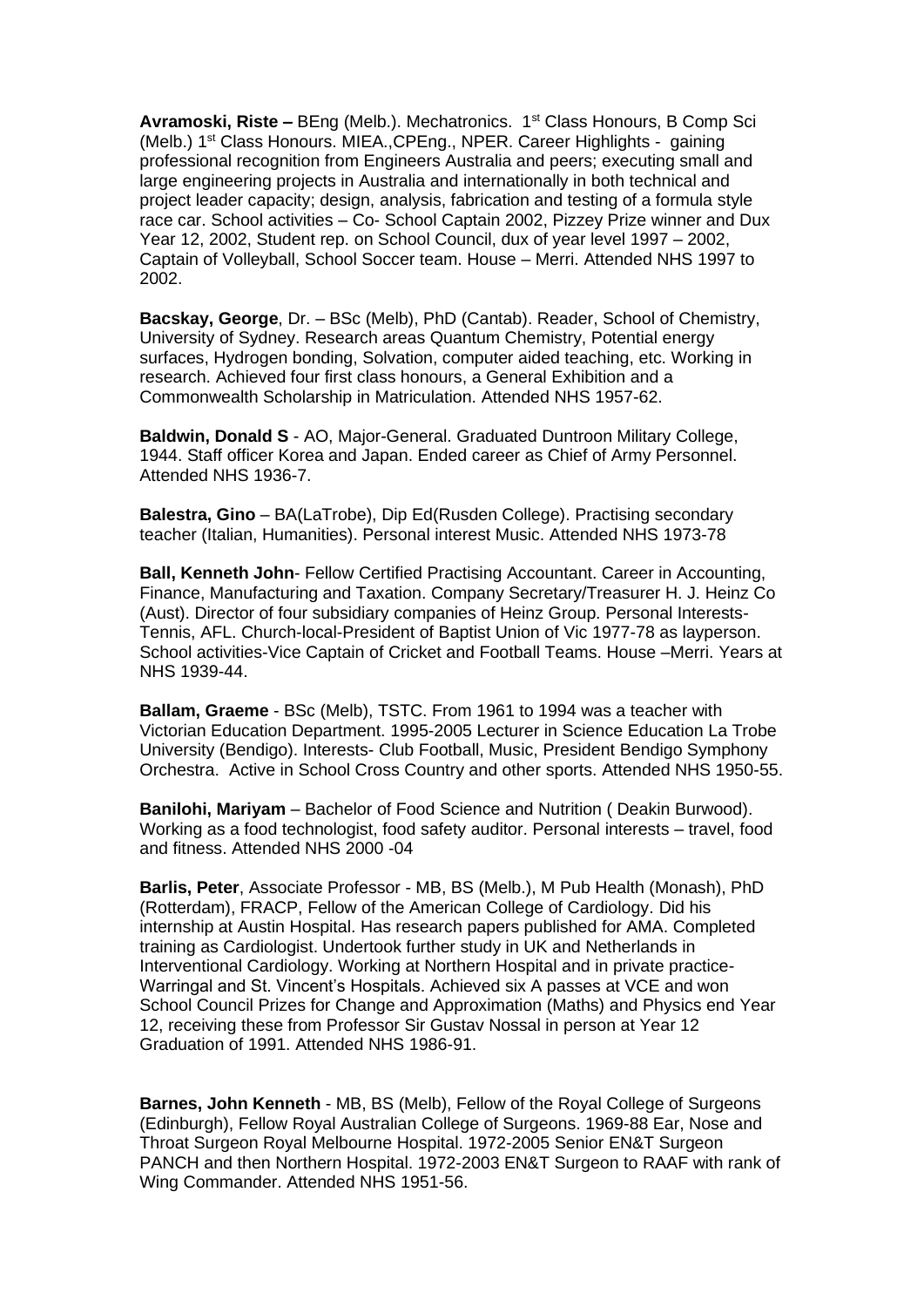**Barter, Neil** - TPTC (First Hons). Teacher Victorian Education Dept. 1959-95. Personal interests-cricket and football. Has written two books-History of Ovens and King League and of Yarrunga PS. Statistician and historian for Ovens and King League and Ovens and Murray League. School activities-member senior cricket team, U/17 Football Team coached by Alec Weston and Mr. A. Smith, Prefect. Only NHS member of combined High School Cricket Team to play Combined Public Schools in 1950's. Took 3/21, including the young Ian Redpath. House –Merri but after creation of extra houses was moved to Batman. Attended NHS 1953-8.

**Bartlett, Warren**, Rev. Dr. – OAM, B.A(Hons), BSc, BD, PhD (Melb). Methodist Minister various Parishes 1953-77. Uniting Church Minister since 1977.Lecturer in Psychology Melbourne University 1963-88. Head of Department of Psychology 1978- 83. Practising Psychologist. Author for scientific journals-psychology. Returned to active Parish work 1988. Moderator of the Uniting Church of Victoria 1994-7. Personal interests-Music, Woodwork, Family history, Gardening, Travelling the outback. Plenty House. Tennis Team. School Orchestra-clarinet. Deputy Head Prefect and Dux of School 1947. Took part in School protest over the "fly in the canteen pie" episode(1940's). Studied University Mathematics while in Year 12, encouraged by Mathematics teacher, Roy Maher. Attended NHS 1942-47

**Barton, Bruce** - Dip. Civil Eng(RMIT), MIE., Chartered Civil Engineer. Worked for Melb. Harbour Trust, then Assistant Engineer City of Box Hill(1952), Shire of Otway (1966), Farming Apollo Bay 1956-66, Senior Engineer- Cmwlth. Dept. of Works, Alice Springs 1966-71, Senior Engineer to Project Manager, Cmwlth. Dept. Construction, Perth 1971-86. Personal Interests-golf, squash, tennis, lawn bowls, gardening, woodwork, Member & Past President Perth Probus Club. Form Captain, SRC Secretary, Deputy House Captain-Darebin and Deputy Head Prefect 1948. Member School Football, Cricket and Athletic Teams. Attended NHS 1943-48.

**Bastin, John,** Dr – Emeritus Reader in Modern History of South East Asia, University of London. Foundation Professor of History and Dean of the Faculty of Arts, University of Malaya. Foundation Fellow of the Netherlands Institute of Advanced Studies. General Editor of Oxford in Asia Historical Reprints. Author of numerous books on South East Asia. Prefect 1943. Deputy House Captain Merri and member of First Eleven. Attended NHS 1939 – 1943.

**Battye, Dr. Noel Alfred.** – MA (Melb), Ph D (Cornell). His thesis was on the military, government and society in Siam 1868-1910. Lecturer in History (Melbourne State College and Faculty of Arts, University of Melbourne). Active in theatrical productions at School and University (Union Theatre). Prefect and Co-House Captain, Darebin1951. Attended NHS 1947-1951.

**Bennett, A. G.** – Commonwealth Public Servant (Taxation Dept and then Northern Development Dept) Service in New Guinea during WW2 on radar station. Joint Dux of School in 1933. Attended NHs to 1933.

**Bennett, Peter G.** – BE (Chem.), BA (Melb) Won the L. R. Benjamin Medal (APPITA Prize) 1995. Full Blue and Half Blue in Judo, University of Melbourne. Career as Manager Packaging Research for AMCOR. Technical control systems and paper technology. Personal Interests – bushwalking, travel, cross-country skiing and golf. School activities – member 1959 Tennis Team; Sergeant of Cadets, Vickers Machine Gun, 1958. Tennis Team House – Diamond. Attended NHS 1954-59.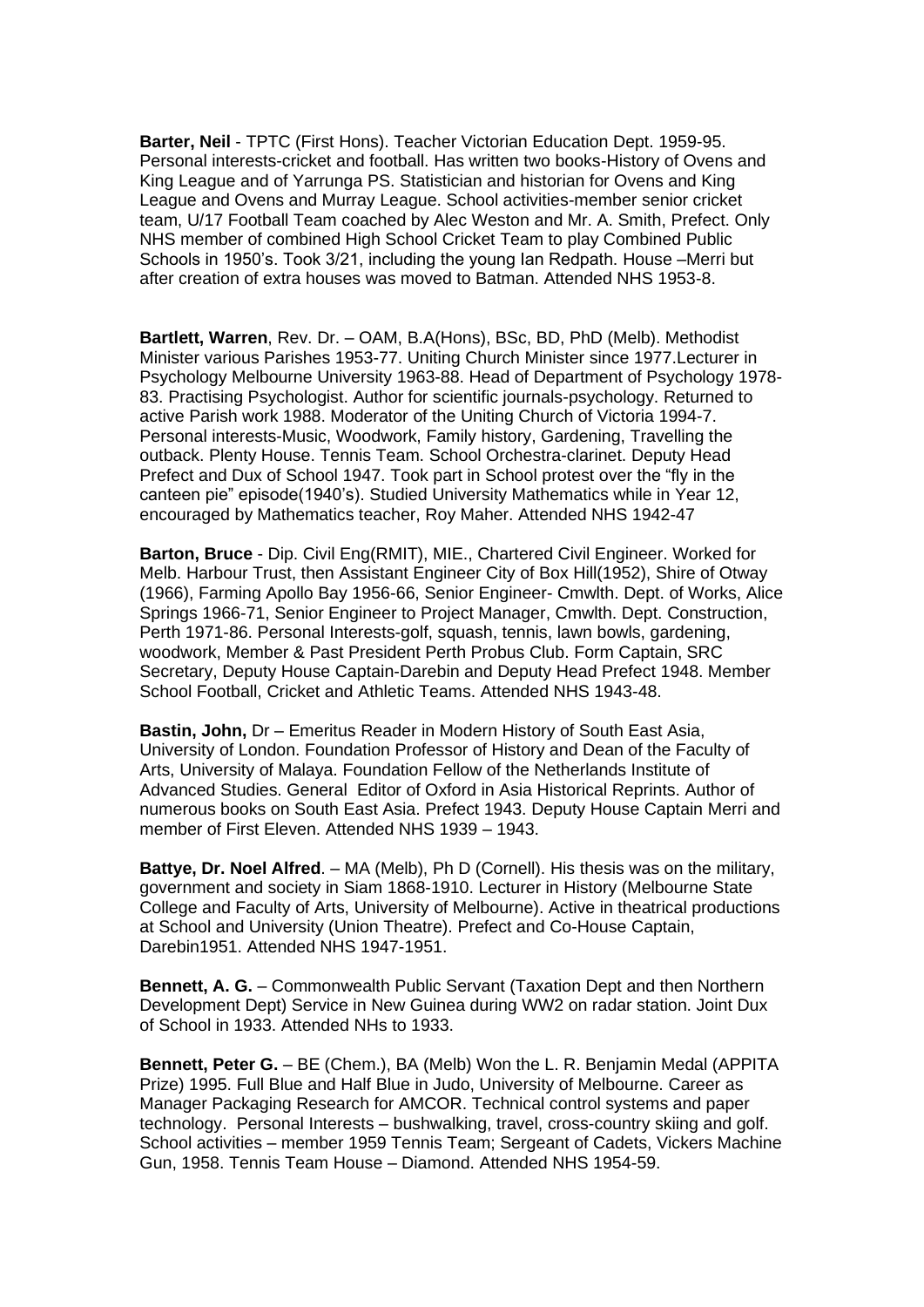**Berry, Robert James** - Entertainer. Theatrical debut at 16 in *Oliver* in 1966. Appeared in J. C. Williamson Co. musicals. Appeared in television shows here and in Britain. Performed in clubs, cruise ships and cabaret. Stage shows included, *My Fair Lady*, *Me and My Girl*, *La Cage aux Folles*, *Sunset Boulevard* (1997-Regent Theatre with Hugh Jackman), operas *Aida* and *War and Peace*. Television shows included *Sons and Daughters*, *Bellbird*, *The Mike Walsh Show* and the *Graham Kennedy Show.* Serious collector of aspects of musical theatre. Became interested in singing at NHS. Attended NHS in 1960s.

**Besley, John W** - BComm(Melb), MA(Cantab) MEd (Monash).Queen's College Residential Scholarship (Melb).Secondary Teaching Melbourne Grammar School 1958-96. Head of Economics, House Master, Registrar. Year 12 Standing Committee, Economics. State Vice-President Vic. Assoc. Teachers in Independent Schools, 1980's. Founding Exec. Officer VATIS. Vice-President and Committee Member IARTV, 1980's. Presently President University of the Third Age, Melb and Economics Tutor. Personal interests-Music, Choral Singing, Swimming, Bushwalking, Gardening. School activities-Swimming Team, Chess and Violin. Pays great tribute to Music teacher at NHS, Stuart Wilkie, for introducing him to violin and classical Music. Attended NHS 1947-49.

**Betts, Phillip** - left School to take up an apprenticeship in joinery. Worked in various positions over the years-carpentry, rotary hoeing/grass-cutting, ambulance service, ambulance service at Tullamarine Airport and at Horsham for Country Roads Board. Personal interests-Masonic Lodges (Secretary of 2 lodges). School activities-Alec Weston's Gymnastics' Display Team. House-Plenty. Years at NHS 1951-4.

**Birri, Christina** – Bachelor of Education (RMIT). Teaching for several years before working in warehousing. Personal interests – real estate and planning for coming marriage. House- Merri. Attended NHS 1999 – 04.

**Blackburn, Joel** - BSc, Dip Ed (Melb). Teacher and Principal with Victorian Education Department. Teaching at NHS 1962-3. Deputy Principal Altona North High School 1976. Principal La Trobe High School 1977-80. Principal Fawkner High School 1981-93. Personal interests-books, travel, developing computer applications. House-Darebin. Attended NHS 1952-57.

**Blair, Peter** - BA, Dip.Ed (Melb), B.Ed (La Trobe), M.ED.Admin (UNE), TPTC. Secondary Teaching (Mathematics) Victorian Education Department. Deputy Principal Coburg HS and Rosanna East HS. Acting Principal for periods at both schools. Personal Interests-AFL. Written books on Brownlow Medal. Son of John Blair, Social Studies Teacher at NHS 1945-49. School Activities-Hockey Team. House-Darebin. Attended NHS 1946-9.

**Bodycoat, Clive H J** – Prefect 1929-1930 Captain of Plenty House 1929-30. Athletics Team (senior champion), First XVIII (Captain). Played interstate football 1930. Leaving Certificate 1930. Attended NHS 1927-30

**Bold, John James** – BA, B. Ed. (Melb), TPTC (MTC). Travelled to school each day from his parents' farm at Thomastown with much walking/running required. Taught in primary schools in the Wimmera and NE Victoria. Gave service in the Army Psychology Corps. He was one of the first persons to complete the University's higher degree, Bachelor of Education. Later taught in the Brunswick area and lectured at Melbourne Teachers' College (1956). Assistant Principal, Keon Park PS to 1962 and Principal at Lalor PS until 1974. Active with Victorian Teachers' Union, Deputy Primary and General representative on the Teachers' Tribunal. Acting District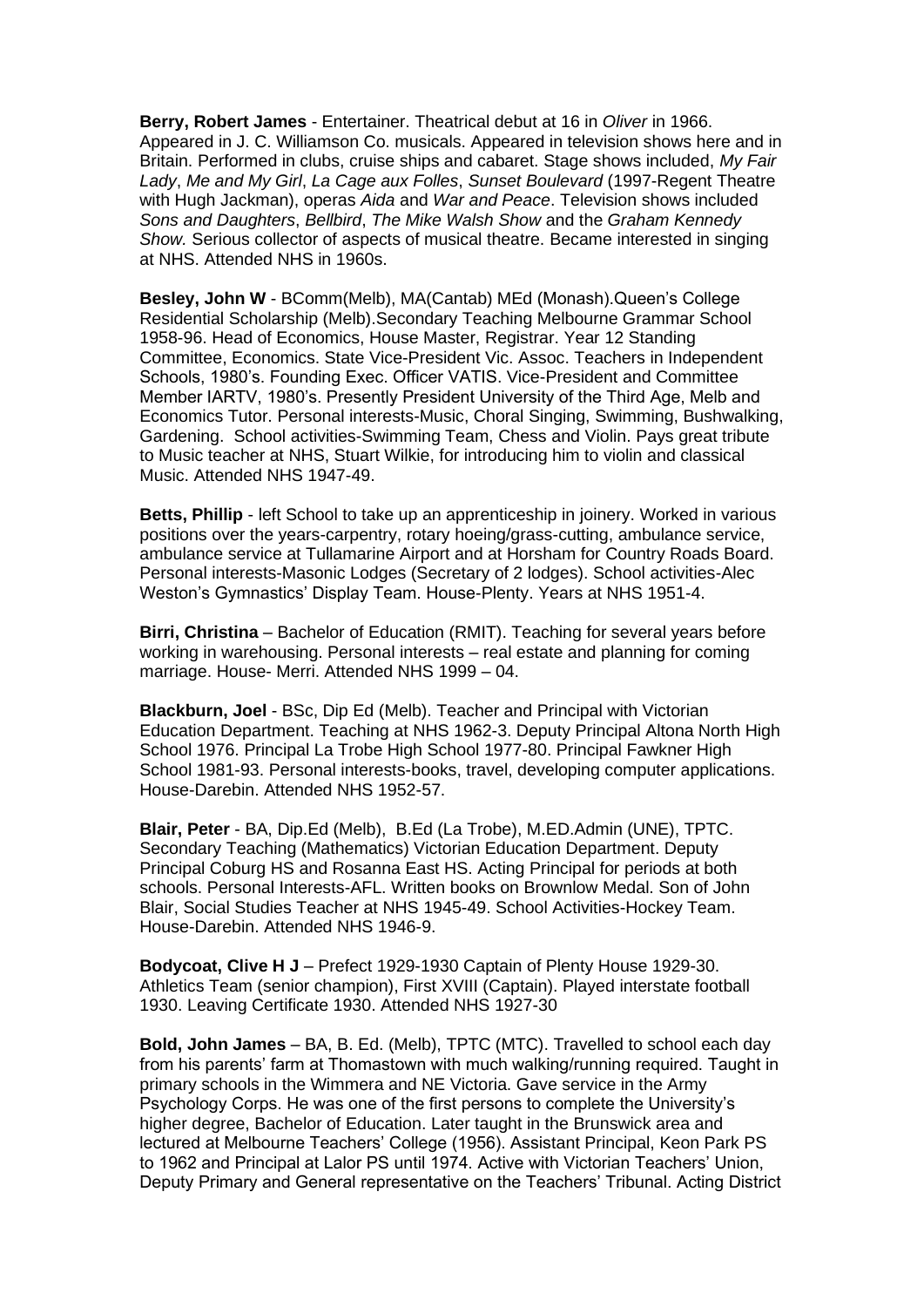Inspector Coburg and then District Inspector Broadmeadows from 1973. Competent runner in inter school athletics. Prefect. Attended NHS 1928 to 1931.

**Bonacci-Rocca, Catherine** – completed certificate courses after leaving School (Business/Office Admin., Pathology specimen collection officer, Integration Teachers' Aide/Aged Carer certs) Worked as a sales' assistant before full time parenting. Personal interests – Music & acting. Recently acted in short film. School activities – Rock eisteddfod, School productions. Attended NHS 1995-97.

**Bott, Lloyd** – CBE, DSC, B.Comm. Public servant from 1933, Post Office. War service RAN Volunteer Reserve (yachtsman scheme attached to Royal Navy) 1st Lieutenant 15<sup>th</sup> Motor Gun Boat Flotilla. He was a yachtsman with Royal Melbourne Yacht Club before joining up. He operated out of Great Yarmouth, escorting torpedo boats around the Dutch coast at night. From Jan 1944, this work involved links to Secret Service with M15 and operatives in France. He played a vital role leading up to D-Day making 12 trips to France. One of his passengers was Francois Mitterand, later President of France. He was awarded the DSC in March 1945 for this gallantry. After the War, worked for Department of Supply, rising to Deputy Secretary in 1967. He was involved in important projects-Woomera Rocket facility, Mirage jet purchase, space projects. Guest of NASA for launch of Apollo XI mission. 1969 Secretary Department of National Development, Commissioner for Atomic Energy, Chairman of Snowy Mountains Council, Deputy President of Murray River Commission, Chair, Commonwealth State Officials Committee. He was, in this role, responsible for Australia's mineral resources and off-shore resources. 1973 Secretary Department of Tourism and Recreation, responsible for establishing Institute of Sport. Then Secretary Department of Immigration and Ethnic Affairs. After retirement in 1977, served on company boards and wrote history of Royal Navy's 15<sup>th</sup> Motor Gun Boat Flotilla. He was awarded the CBE. Attended NHS 1930-34

**Bourke, Walter** - Founding member of Australian Ballet. Soloist 1962-8, Principal Artist Royal Swedish Ballet 1969-70, Principal Artist Royal Winnipeg Ballet 1970-72. 1975 Principal Male Danseur Australian Ballet- *Pineapple Poll*, *Merry Widow*, *Romeo and Juliet.* Also choreographer for works performed in Australia and Canada. Retired 1978. Board of Directors Australian Ballet Foundation. Attended NHS 1950s.

**Box, Shannon** – Cert. III Commercial Cooking (TAFE), currently studying Cert IV Travel and Tourism. Working as chef. Personal interests – travel and cooking. House Sumner. Attended NHS 1997 – 2002.

**Bray, Allan** – Commenced working at Parliament House, Melbourne in 1964, working as an usher in the Lower House. In 1978 appointed Usher of the Black Rod to Legislative Council. In 1983 made Clerk Assistant (Deputy) Legislative Assembly and Clerk of the Legislative Council in 1988. In 1991 made Clerk of the Parliaments. School activities – School choir and orchestra. Attended NHS 1956 -1961

**Brealey, Gilbert J**. - Key figure in rebirth of Australian Film Industry. Produced or directed more than 100 films including *Sunday Too Far Away*. Established South Australian and Tasmanian Film Corporations. A first film was made when at Melb Uni, a spy spoof which sparked Barry Humphries' screen debut. It was shot in Barry's parents' house in Camberwell. Magazine and Puppet Committees Attended NHS to Year 12, 1949.

**Bremner, Thomas** - Worked as an office boy after leaving School and had service in the RAAF as a mechanic. Joined Radio Station 3YB at Warrnambool as a technician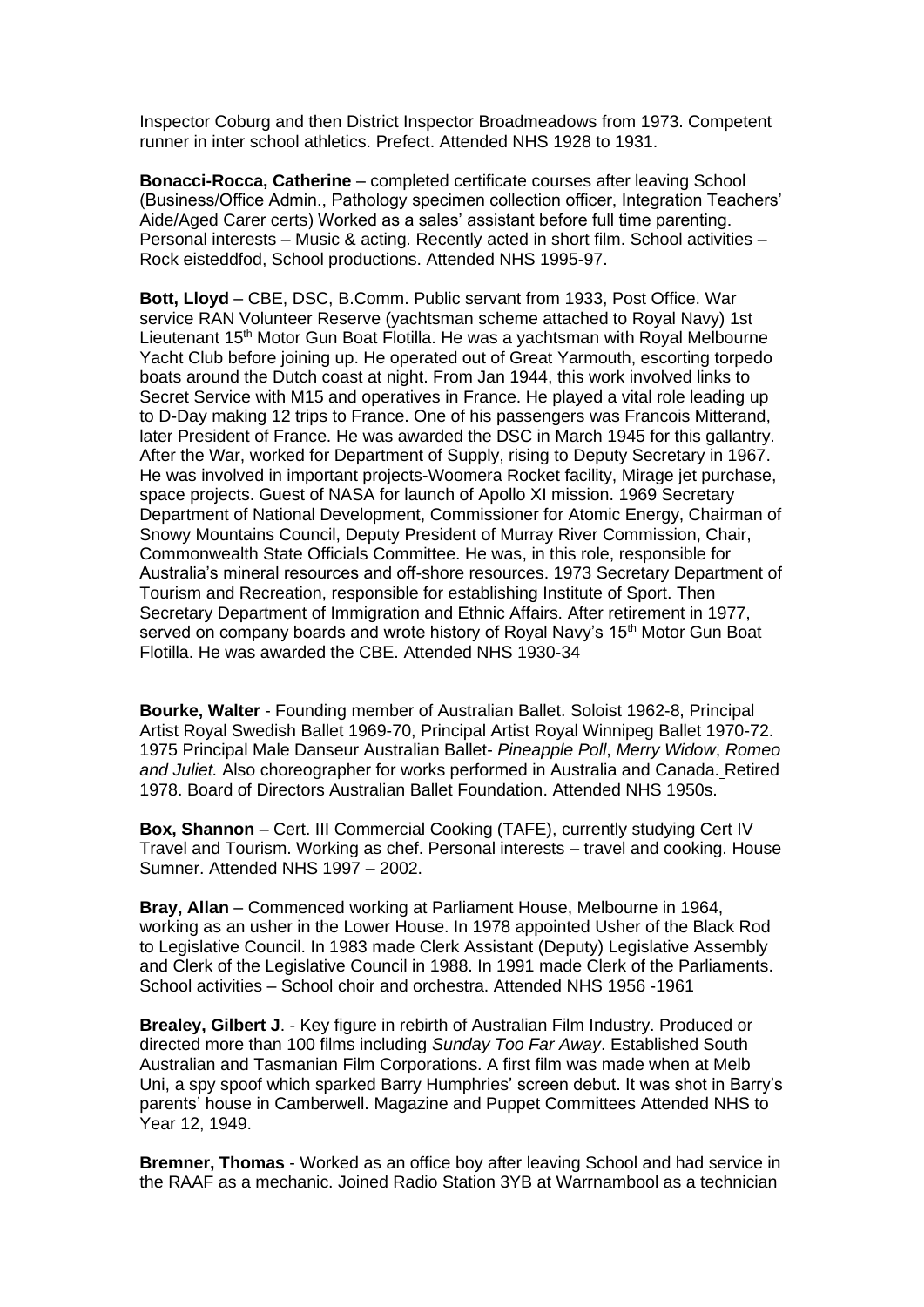after the War. Went to Sydney as an Accountant, completing Secretarial and Cost Accountancy Studies. Became a Company Secretary. Played soccer at School and for the Old Boys after leaving School. Under 15 Athletics Champion, 1933. Long Jump Champion. Attended NHS 1932-3.

**Brennan, Graeme**, **Father** - B. Theology (Hons) (Australian College of Theology), Dip.Ed. (Monash), MACE, Grad. Dip. Rel. Ed (Melbourne College of Divinity). Began working life as an industrial chemist. Ordained Anglican Priest 1983. Parish work, Diocese of Melbourne: Assoc. Priest, St.Peter's, Eastern Hill, Vicar of St. Jame's, Thornbury, Chaplin MMFB, Chaplain to Collingwood Football Club, Chaplain, Timbertop, Geelong Grammar School, Senior Chaplain Brighton Grammar School and Head of Religious Education there. Met Archbishop Desmond Tutu and had Anthony Hopkins to lunch. Attended NHS 1959-65.

**Brivulis, George** - B.D.Sc(Melb), LDS, DipSIA. National Service 1969-70. Private Dental Practice from 1973. Presently 1 day per week. Part-time Royal Dental Hospital from 1976 to present Form Captain 1962-3. School Basketball Award, 1963. Darebin House. Attended NHS 1958-63

**Brown, Brian Ernest Austin** - OAM, B.Arch. (Melb), soprano saxophone musician, also alto flute, pan pipes, bells, bowhorns of leather 1956-present. Architect 1970-77. For three decades at forefront of new Australian music. Played in the band of the Trocadero Ballroom and Channel Nine Orchestra. Founded the Brian Brown Quartet. Inducted into the Australian Jazz Hall of Fame, 2012. Head of Improvisation Studies, Victorian College of the Arts 1978-98. Over 80 LP's and CDs of original music. School activities-Captain U16 Cricket, Football and Athletics Teams. Attended NHS 1946-48.

**Brown, Stephan** – B.M.Eng. (Caulfield I of T). Worked as a design engineer with McNeice Brothers, Bendigo 1975-79, Senior Design Engineer John Holland 1980-89, 1990 – consulting design engineer with several major companies working on major resources, mining and port developments within Australia and overseas. Personal interests- photography and environmental matters. School activities – Captain of First Hockey Team 1969. Member First XVIII, 1968. House – Diamond. Years attended NHS 1964 – 1969.

**Bryan, David** – Began his working life as a claims' clerk with Union Insurance Society of Canton, Melbourne office. In 1965 he was called up under the National Service program. After training, he joined the Infantry. He was posted to Vietnam in 1966. In the same Battalion was ex-student, Les Farren who was killed in action. This was the first Australian Army Unit consisting of National servicemen to enter the conflict. Returned home in 1967. Has a son attending the School in 2012. Wrote a short story of his experiences in the Vietnam War and received an Honourable Mention, the Victorian Veterans' Community Story Writing Competition. Attended NHS 1957 – 1962.

**Bryan, Edward Ridley (Rid),** Associate Professor – OBE., BA., Dip. Ed. (Melb.) Professor of Language and Literature at Royal Military College, Duntroon until his retirement in 1976. Service during WWII as Captain with the Australian Army Education Corps. Acting Dean of the Faculty of Military Studies in 1967. Taught English, French and German at various times. Was Chairman of the Commonwealth Literary Censorship Board1964 to 68, the National Literature Board of Review from 1968 and President of the Alliance Francaise, Canberra. Active with RMC Duntroon Journal. Played cricket at Duntroon from time to time. School activities – active in football and hockey teams. Attended NHS 1926 -29.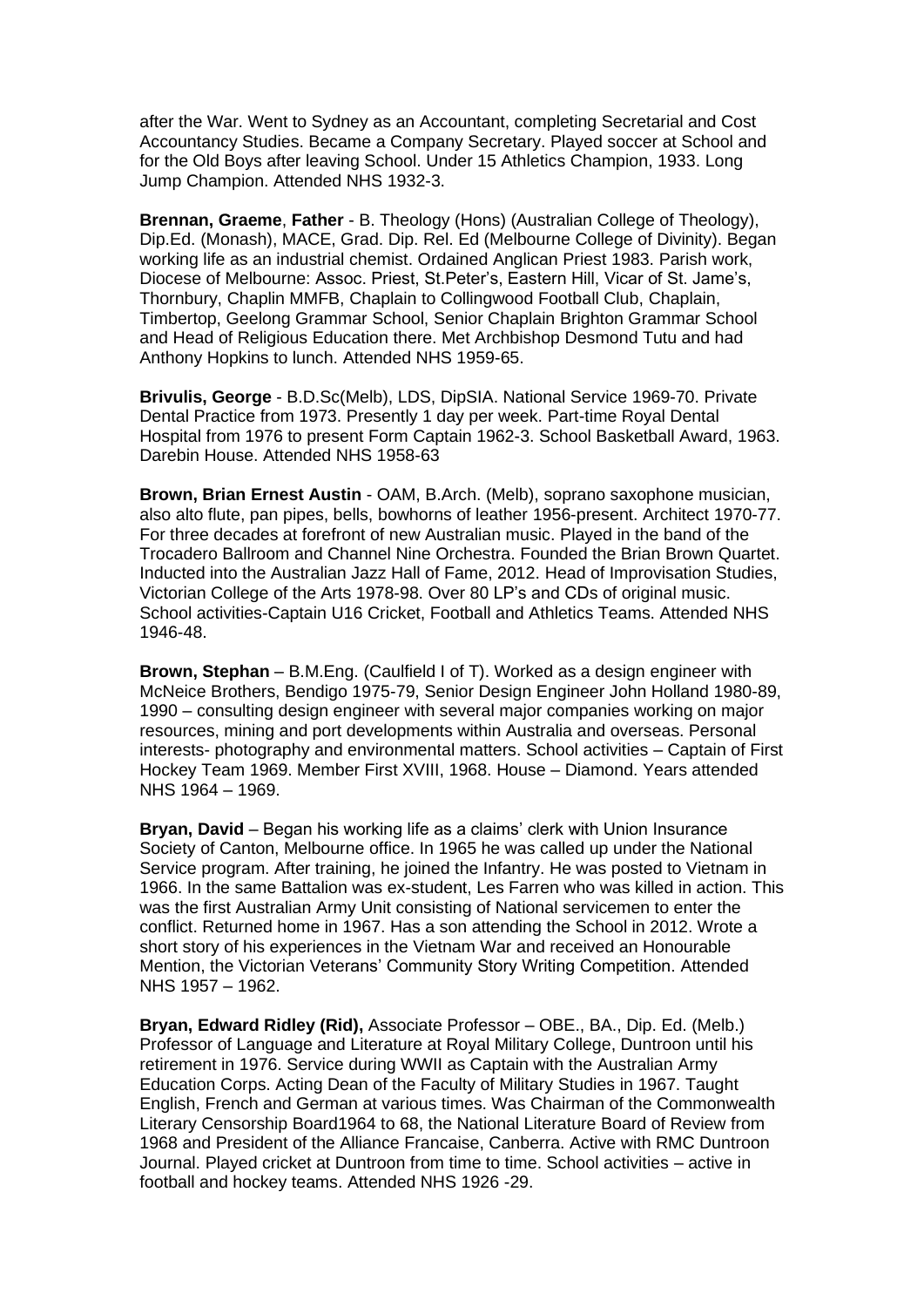**Buckner, Garth Samuel Harold** - LL. B(Hons), Queen's Counsel Vic from 1977. Chairman of Directors, Barristers Chambers Ltd. School Magazine Committee. Attended NHS in 1940s-early 50s.

**Burnham, John Clarence** - joined National Bank after leaving School and then war service with RAAF in the UK. Married in UK and returned to Australia after the War to set up real estate business (following his father's footsteps). Became an highly regarded property valuer. School activities-he was a very good athlete and was Head Prefect of 1939. Very active member of Old Boys' Association and of the NHSOB Harriers' Club. Attended NHS 1934 to 39.

**Cain, John**, The Honourable - LL.B. Melb Member of the Legislative Assembly Victoria from 1976. Premier of Victoria 1982-90. Leader of the Opposition 1981-2. Member of the Law Reform Commission 1975-77. President of the Law Institute Vic 1972-3. President Graduate Union, Melbourne University to present. President of the Library Board of Victoria. Trustee, Melbourne Cricket Ground. Member, Melbourne and Olympic Parks Trust. Chairman, Hume Global Village Learning Advisory Board, Member, Academic Advisory Board, Faculty of Business & Law, Deakin University. Professorial Associate, University of Melbourne since 1991. Member of Cmwlth. Observers Group to South African Elections 1994. Author of 2 published works. School Activities- active in public speaking activities, School magazine. Attended NHS 1943-6.

**Cairns, James Ford**, the Honourable - Ph.D. (Oxon). Attended Melbourne and Oxford Universities. Member of the House of Representatives 1955-77. Minister for Secondary Industry 1972-3, Minister for Overseas Trade 1972-4, Deputy Prime Minister 1974-5, Treasurer 1974-5, Minister for the Environment 1975. Senior Lecturer in Economic History, University of Melbourne, 1951-5, Nuffield Scholar 1955. Author of numerous books. Leader of the Moratorium against Vietnam War in Melbourne. Attended NHS in 1930's. School Athletic Champion. House Captain. Head Prefect 1931

**Caldow (McCormack), Eliza** – Completed Nursing qualifications after NHS. Now Nursing in Darwin. Attended NHS 1991-96.

**Campbell, Bruce** - Dip.App.Chem. Employed in technical positions in the food industry. School Activities-Dux of year, Form 2 to 5 inclusively. Prefect 1947. Head Prefect 1948. Plenty House. House Captain Captain Junior and Senior Cricket Teams. Captain U/16 Football Team 1948. Played District Cricket with Richmond and Sub-District with Ivanhoe and Ormond. Attended NHS 1943-48

**Campbell, Graham** – was an Australian Rules footballer who played 151 games for Fitzroy Football Club (1956-64) having previously played for the Northcote Stars. He was Fitzroy Club Champion in 1957 winning the Mitchell Medal. He was handy and consistent goal kicker as rover and half-forward. He played in the 1960 Preliminary Final. He coached Fitzroy in 1974 and 1978. Also West Perth 1975-77 and Glenelg 1983-84. West Perth was coached by him to win the 1975 WAFL premiership. Graham remained in Adelaide as an analyst after retirement from active football, putting his vast football knowledge to good use as a television football commentator. Attended NHS Late 1940s early 1950s.

**Campbell, Murray** - Qualified accountant. Managing Director, Manchester Unity 1952-93, Joint Managing Director Australian Unity 1993-5. Director Australian Unity 1995-2007. Prefect 1952. Plenty House. House Captain ,1951. Representative for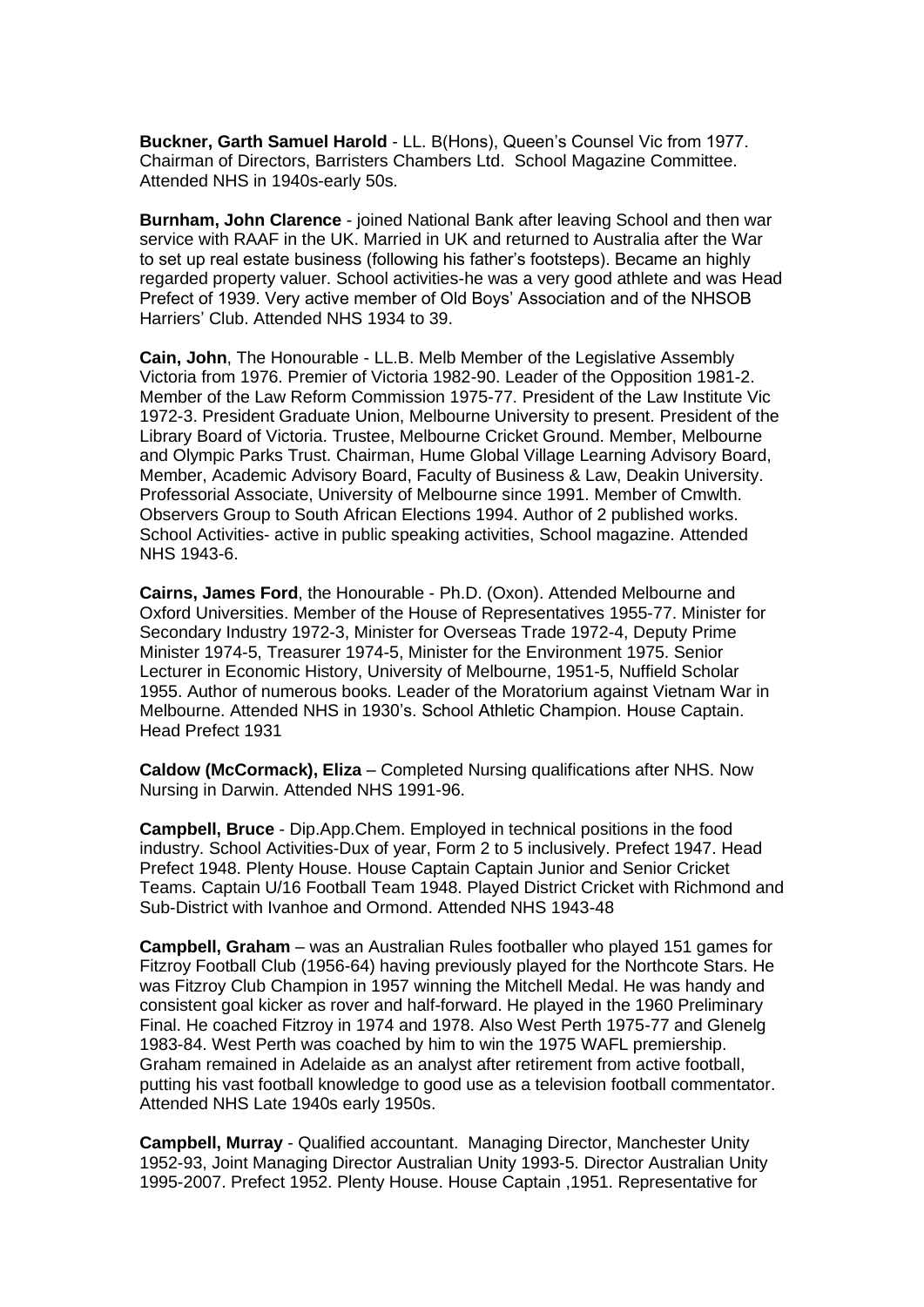School at Jubilee Opening of Parliament, Canberra, 1951.Staff Sergeant, School Cadet Unit. Member Junior and Senior Cricket Teams, Junior Football Team. Captain Victorian and Australian Schoolboys' Baseball Teams Attended NHS 1947-52.

**Canteri, Cat** – Bachelor of Music (Victorian College of the Arts). House – Plenty. Attended NHS 1998 – 04.

**Cappelli, Alexander** – After leaving School became successful actor and musician. Lead vocalist, guitarist and keyboard player in Melbourne band, *The Collectable.*  Acting roles in *Neighbours*. Was Barry Hollis in 2005 movie *Hating Alison Ashley*. He is very passionate about music. School activities-music groups and school productions. Attended NHS 1997 to 2002.

**Caputo, Alessandro** – B.Sc. (Hons) (Melb). Presently completing a DPhil at Saint Cross College, Oxford. While completing his first degree, worked at Walter & Eliza Hall Institute, Melbourne, becoming interested in structural biology aiming to understand the physical structure of proteins, DNA, etc. Began at Oxford in 2011 where he is researching how the hepatitis C virus manipulates ions so as to replicate itself. He hopes his work will help with a cure. Attended NHS1999 - 2004.

**Carter, Leon Parmeter** – OBE, FIMM, FAIM, FRIPA. Spent 18 years as Sydney's Town Clerk to retirement in 1997. Was an amateur boxer and began local government career in Berrigan working later for several NSW Councils. Became Deputy Town Clerk for Sydney in 1971 and, later, Town Clerk of Sydney. President of Town Clerks' Society, NSW, 1972-74. President of the Australian Institute of Municipal Administration, 1974. Honorary member of more than 100 clubs and organizations in Sydney including Sydney Symphony Orchestra and Sydney Cricket Club. Personal interests – gardening, golf and tennis. School activities – School Cadet Corps and member Rifle Shooting Team. Attended NHS 1942-1946.

**Cellini, Dino** – B.Comm (Melb). Working in Accountancy field. Attended NHS 1973- 78.

**Chadwick, Rex** – Primary Teaching. Became Principal of Apollo Parkways Primary School leading it to become a Navigator School in the 1990s. School activities – Second XVIII and Swimming Team. Attended NHS 1954 - 1958

**Chamberlain, Roger** - Dip. Mech. Eng. (PIT), Cert Aero.Eng.(RMIT). 1957-63 Mechanical Design Draftsman. 1964-8 Teacher Victorian Education Department. 1969-2002 Victorian TAFE system. Head of Department Drafting Preston TAFE 1975-6. Head Dept Mech Eng 1977-9. Senior Master 1980-83. 1984-5 Head Dept Eng Swinburne TAFE. 1986-8 Vice-Principal.1989-90 Acting Principal. 1990-2002 Director of Corporate Services, NMIT. School activities-member Junior Cricket Eleven. Other interests- variously Member and President, Templestowe Height Primary School Council, Coach/manager Fitzroy-Doncaster U.16 Cricket Team. Attended NHS 1949-52.

**Chard, Dennis** - Left school in 1940's and joined an insurance company. Later joined the Royal Australian Navy going to Japan as part of the Occupying Force. Served on HMAS Quickmatch, Barker and Warramunga. Had experience in South Seas saving Chinese refugees from civil war. Was shipwrecked and kept under strict guard by Chinese, finally getting back to Melbourne. Then worked for Postmaster General's Dept. in tele-communications. Technical Officer and Senior Technical Officer with Telecom. Was Liaison to apprentices in training. Travelled about Victoria in this role to ensure training standards were met. Received Bionic Ear Transplant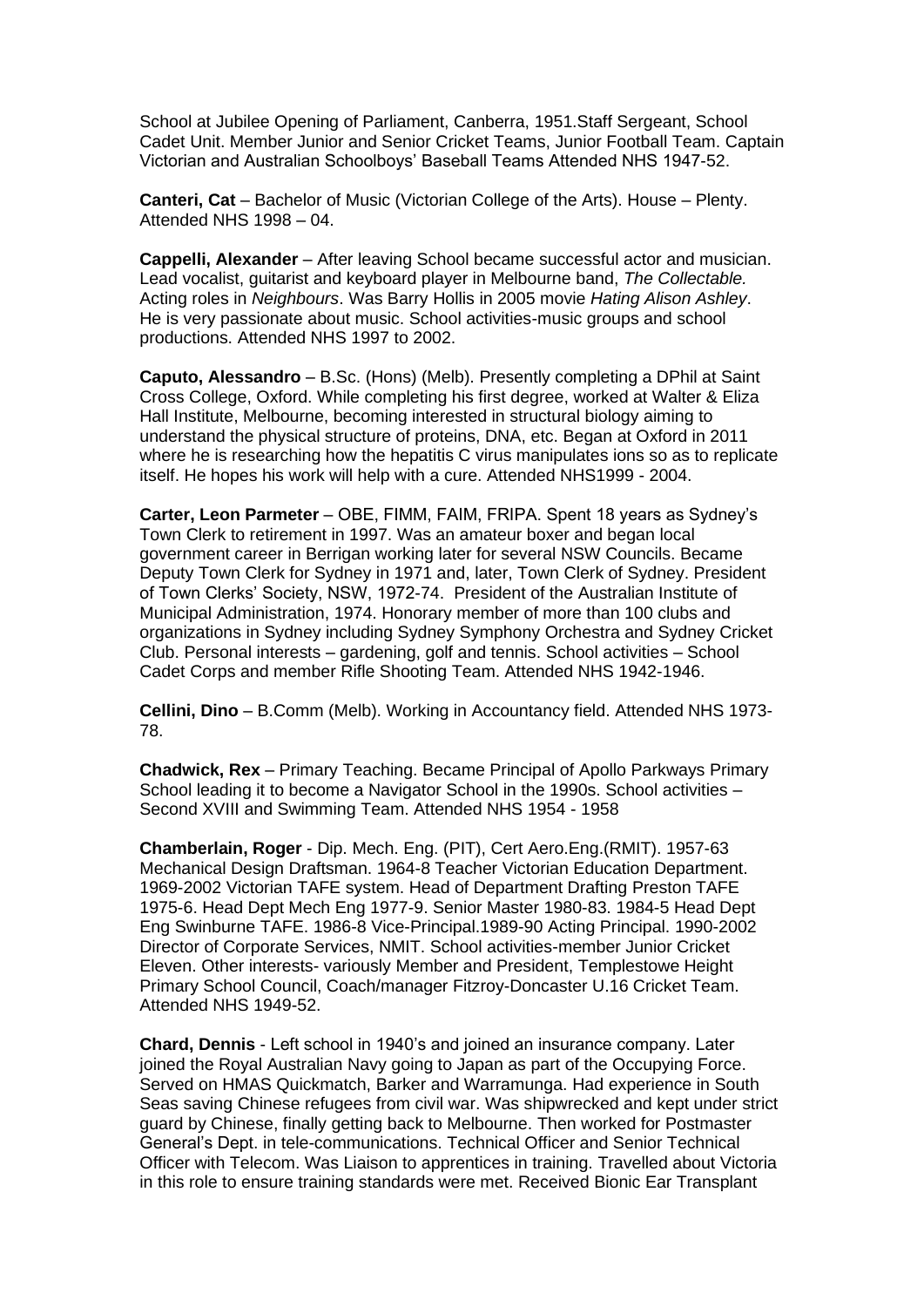and became an Ambassador for same, addressing community groups and providing information. Personal interests- Probus Club, Commodore Preston Yacht Club, President Northern Suburbs Organ Players Club, piano. School activities- loyal supporter NHS Ex-Students' Assocn. until his death. Attended NHS 1940s.

**Cheng, Sunny** - B.Eng. (Melb), Grad. Dip.in Marketing. University Blue in Soccer and Half Blue in Table-tennis. Industrial Engineer Ford, ACI (Manager Australia and SE Asia), Managed rubber company and then own renovation business. Sunny came to Australia after WW2 his family having been interned in Singapore during which time both parents died. Attended NHS 1953-55.

**Chenhall, Mark** – Tertiary studies in Business. Managing Director Sonoco Aust and NZ. Personal interests – movies, football, fishing, cricket, animal welfare, family, horse racing, food critic. Attended NHS 1973-78

**Chianese, David** – took apprenticeship in automotive mechanics. Moved to roles in the building and construction industries and now has his own building maintenance business. Personal interests – riding his Harley motor bike, cars, sports. School activities – football and athletics. Attended NHS 1973-76.

**Chiodo, Fedele** – Employed by Victoria Police on the personal staff of the Chief Commissioner's Office. Has served under five Chief Commissioners. Personal interests – family, music and soccer. Attended NHS 1972-76.

**Chipp, Donald Leslie**, Senator the Honourable - A.O., B. Comm, A.A.S.A. Service in RAAF during World War 2. Founder and former Leader of the Australian Democrats, Democrats Senator for Victoria 1978-86, formerly Liberal Member of the House of Representatives, Minister for Health, Social Security and Repatriation 1975-8, Customs and Excise 1969-72, Navy 1966-7, Tourist Activities 1966-7. Author of books. Chief Executive Officer Olympic Civic Committee 1955-6. Councillor City of Kew 1955-62. Donated his Hansard library to NHS Library which covers years of the Dismissal of the Whitlam Government. Played VFL and VFA football. Excelled in School football and athletics. Born 1925. Attended NHS 1936-40.

**Christopoulos (Papadopoulos), Daphney** – Bachelor of Nursing (RMIT Bundoora). Associate Nurse Unit Manager Radiology, Austin Health. Liaison Nurse Radiology. House- Sumner. Attended NHS 1999 -04.

**Cianflone, Anthony** – B.A. (RMIT). Electoral Officer to Hon. K. Thomson, MP, Federal Member for Wills. Young Australian of the Year for Moreland in 2011. Founder and Chair of Oxygen Youth Project Committee. Chair of Moreland Youth Action Committee. Chair Moreland Youth Advisory Group. Australian Young Labor Senior Vice-President. President Coburg West ALP Branch. Wills ALP State Conference Delegate. Member Australian-Italian Youth Cultural Society. Personal interests – politics, football, public policy and advocacy, research and writing, family. School activities – School Co- Deputy - Captain 2002.Captain of Soccer 1997 – 2002. Goalkeeper. Year 12 winner Caltex Medal for best academic and sporting performance. Attended NHS 1997 – 2002.

**Clarke, Brian Neville Roy** - B. Agric. Sc., Dip. Ed. (Melb.), M.Ed.(Monash). Secondary Teacher, Victorian Education Department. Then teaching at Geelong's Marcus Oldham Agricultural College from 1969. Principal McMillan Rural Studies Centre, Warragul, 1977. 1980 moved to private enterprise as Man. Dir. MaST (management training) for Government agencies. Chair, Country Education Project. Personal interests- pilot, environmentalist, family man, Uniting Church elder, Scout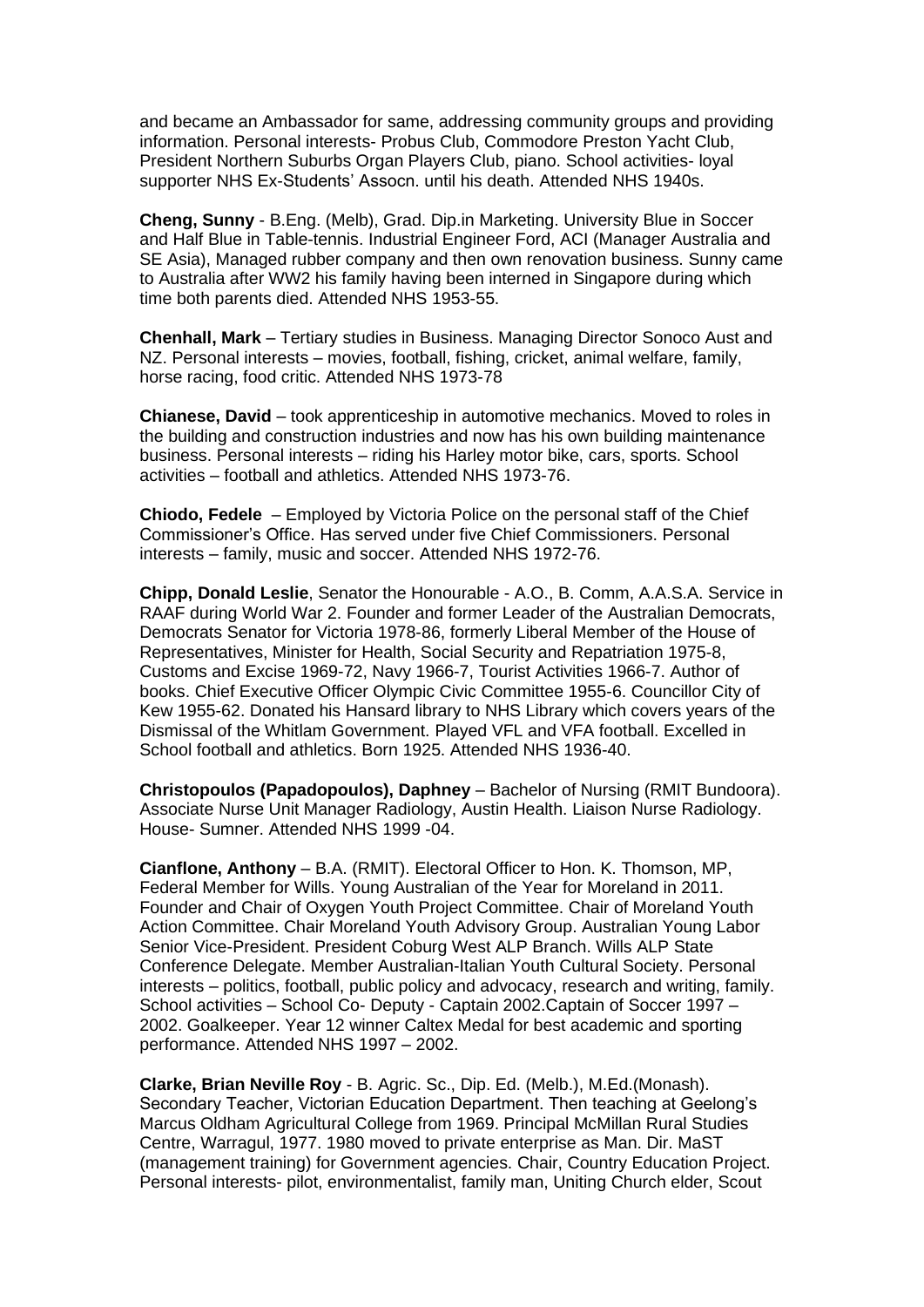leader, music, State Emergency Service, croquet, model trains, travel. Attended NHS late 1950s to early 60s.

**Cokalis** (previously Kokalis), **John** - Cert of Business (RMIT). Studied architecture at Melb.Uni. (1966-86) after completing Matriculation. Worked in family Hotel business until 1975 and then as a Property Officer for National Trustees from 1977 to 1981. As a fully licensed Real Estate Agent (1983) joined Noel Jones Real Estate P/L. Personal interests-golf (Green Acres Club), occasional bike riding and family. Still has many friends from days at NHS. Competed in School Football, Cricket, Athletics and Hand Ball. House – Batman. Attended NHS 1960-65

**Cole, (Robert) William** (Sir) - Knight Batchelor 1981. B. Comm. (Hons.) (Melb). Served in the RAAF during WWII.1957-59 served at the International Monetary Fund, Washington. First Director of the Bureau of Transport Economics, Australian statistician 1976. Secretary of Federal Finance Department, Chairman Commonwealth Public Service Board 1978-83, Secretary of Department of Defence 1983-6. Held several other key posts given long career in Commonwealth Public Service. Attended NHS 1937-40.

**Coleman, Ken** - BA, B.Ed., Grad. Dip. Student Welfare (Melb). Secondary Teacher Victorian Education Department. Appointed to NHS 1988. Appointed School's first Student Welfare Coordinator, 1989. Responsible for leading policy development in this area, providing advice to students, teachers and parents and for liaising closely with qualified support staff. Strong supporter of School's Outdoor Education Program.Personal interests- physical fitness, skiing, outdoors, tennis and badminton, family. Prefect 1963. Attended NHS 1958-63.

**Comte, Les** – Teacher, Victorian Education Department. Finished his career as an Assistant Regional Director, Eastern Metropolitan Region. School activities- Captain of First XVIII, 1958 -59 and Combined High School representative in football for 1958. Member School Athletics Team (long jump and relay). House Captain Diamond 1959. Prefect 1958- 59. Magazine Committee 1958-59. Attended NHS 1954 - 59

**Condon, Kristen** – Completed degree at Melb. Uni. Took part in Techikunst Festival 2005 – 06. Starred in 2008 Australian movie *The Beautiful and the Damned.* Pursuing acting career in Hollywood. Attended NHS in 1990s

**Coombs, Arthur E.** - B.Sc., B.Ed., M.Ed.Admin.(Melb). Teacher Victorian Education Department various years until 1988. Managed Engineering firm 1963-74. Member of the Physics Committee and examiner in Physics. Member of Hamilton Astronomical Society. Member and Past President Astronomical Society of Victoria. Interests- high precision instruments and their making, fruit and vegetable growing, film and CD imaging of moon, planets and stars. Attended NHS 1949-55.

**Cooper, Kenneth John** – Completed qualifications in sales and marketing (1974) and finance(1992). Was a General Manager in Sales and Marketing for various companies and worked in sales variously. Personal interests – music and cycling. Board member Vic. League of Wheelman League. Bronze Medallion Surf lifesaving. Vic Veterans' title holder Melbourne to Warrnambool Cycle Race. Was a vocalist with music groups and recorded for W & G. School activities – Cadets and Tennis. Attended NHS 1953-1957.

**Corbaleski, James** – B.Bus. (Victoria Uni). Worked in IT and Telecommunications. Operated own marketing business since 2004. Personal interests: Member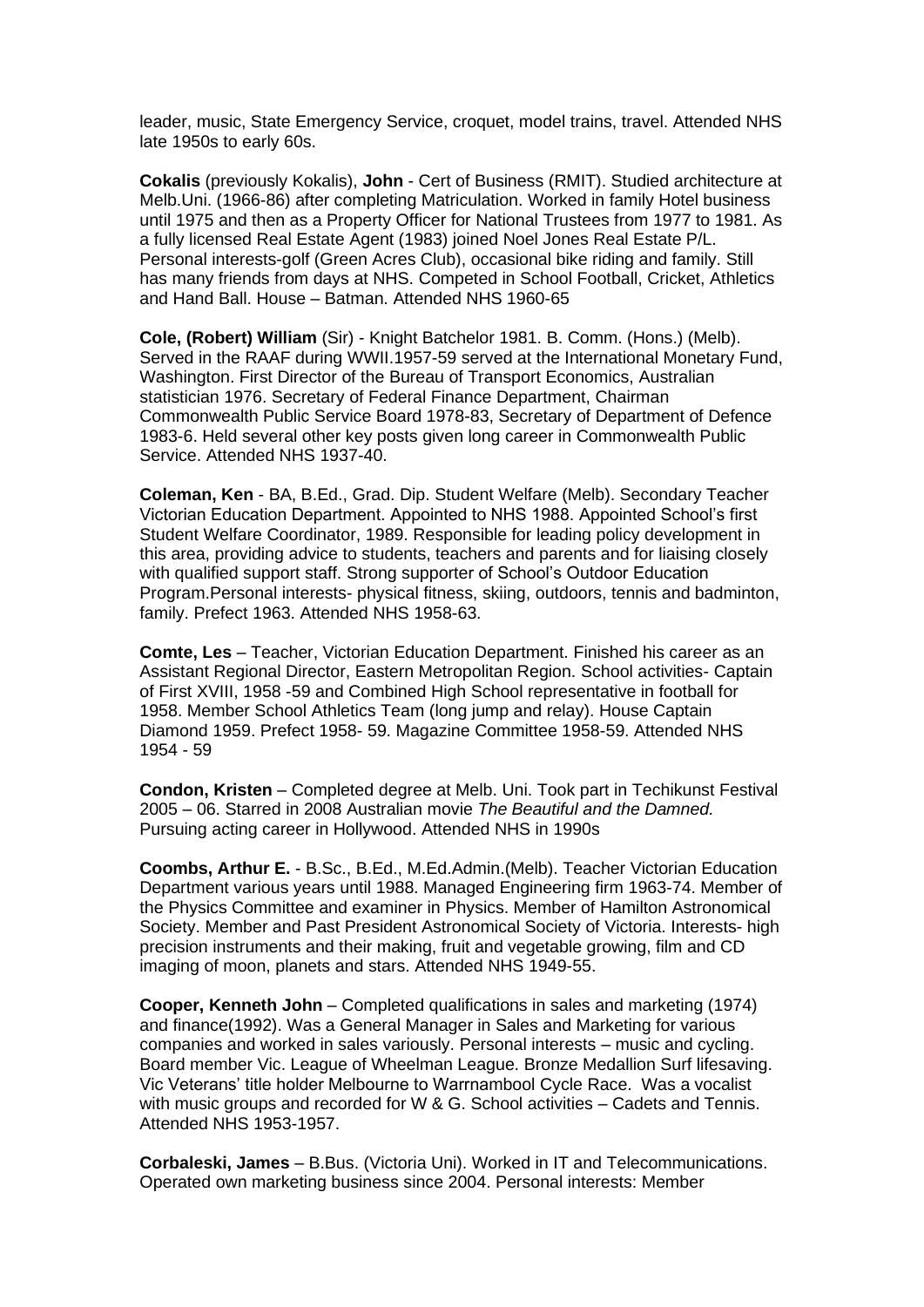Richmond FC, Liverpool FC, Melbourne Victory FC, Photography, travel. School activities: Form Captain1984-6, Soccer and Basketball Teams. Attended NHS 1984- 89.

**Corcoran, R. Keith** - BA, Dip Ed. Honorary Life member of the Institute of Senior Officers of the Victorian Education Department. Honorary Life Member of the Modern Language Teachers' Assocn. Secondary Teacher of French, Victorian Education Department 1962-71, including Melbourne, Parkdale High Schools and Croydon in UK. Joined Board of Inspectors of Secondary Schools 1976-83. Senior Education Officer in Western Port Region and later Southern Metropolitan Region 1983-90. Manager of the Bayside School Support Centre 1991.Personal interests- Military and Brass Bands, Royal Historical Society of Vic., National Trust., RSPCA., Aust. Animal Protection Society and Cat Protection Society of Vic., Cinema. School activities-Bell monitor 1953-6. Canteen assistant. Producer of items for School productions. Won a Rushall Scholarship, Dafydd Lewis Trust Scholarship, a Pizzey Bursary and a Secondary Studentship at end of Year 12. House - Diamond. Attended NHS 1951- 56.

**Cotsopoulos, Peter** – Employed by Telstra since 1976. Currently working in Quality Management Section. Personal interests – company of family and friends, catching up with childhood/school friends, Following Fitzroy (Now Brisbane Lions) Football Club. School activities – Captain First XVIII 1971, represented School in cricket, cross-country and athletics. House- Diamond. Attended NHS 1966 to 1971.

**Cox, David** - B.Arch. (Hons.) (Melb.). Practising architect since 1968, including two years practice in London. School activities- Art Prize Year 12 1962, School Tennis Team, School pianist, School Orchestra, Sang in School Productions, Member School Choir, School Drama and Art Clubs. Attended NHS 1957-62.

**Crljenkovic, Damir** – B. App. Sci. (Information Technology & Information Systems) Swinburne. Personal interests. Personal interests – Soccer. General Manager SCR Home Services. Attended NHS 1994-96.

**Crook, Phillip Norman John** - Customs Officer, Australian Customs Service 1973- 2008. School activities-Matriculated 1970. School Football Award 1970 (School was Central Division Premiers this year). Sumner House. Interests-played VFA Football with Preston and Caulfield. Golf. House Renovations. Attended NHS 1965-70.

**Cumming, William H**. – BA., BEd. (Melb.) Teacher, Victorian Education Department. Assistant Director of Primary Education. Attended NHS 1926

**Cunningham, Ken** - B.Sc., B.Ed. (Melb). Mathematics/Science Teacher, Victorian Education Department. Foundation Principal of St. Helena Secondary College 1983- 97. Consultant, Melbourne University to present time. Personal interests-Travel, photography, education, history of WW1. School activities-Magazine Committee, Year 12 Form Captain. House-Darebin. Attended NHS 1950-55.

**Cunningham, Robert T. D**. – Art teacher Victorian Education Department. Lectured in Art at various Teachers' Colleges. Now retired and living in Queensland. School activities – Vice-Captain Form 5, Magazine Committee. Attended NHS 1942-48.

**Cusumano, Sam** - LLB (Melb), LLM (Deakin). Articles with Home Wilkinson & Lowry, 1974. Worked as suburban solicitor from 1975-89. Volunteer work with Preston Legal Aid. 1990 Lecturer in Law, Victoria College Burwood which became Deakin University. Specialized in Sport & Law and also Contract Law, Civil Procedure,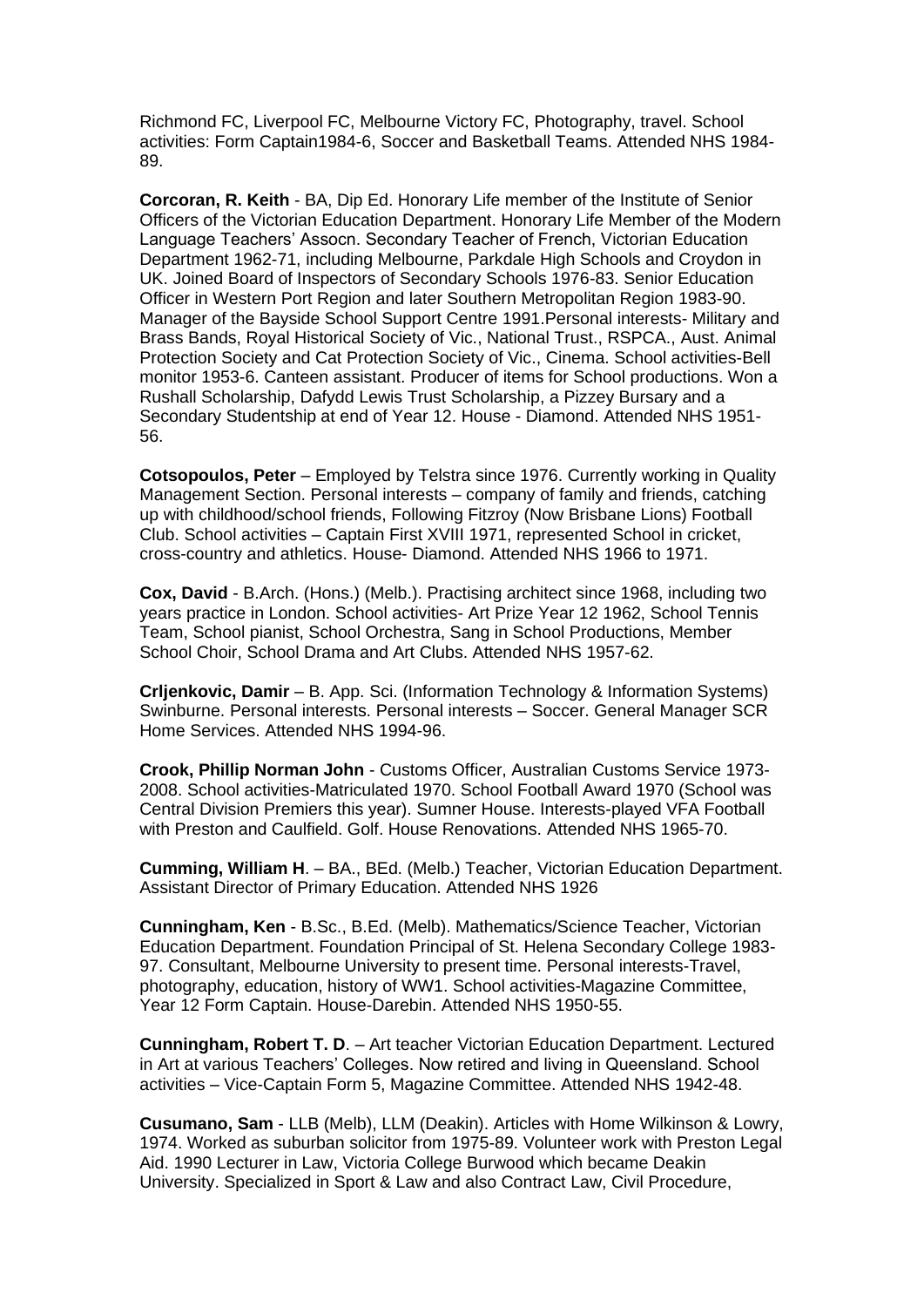Succession Law, Restitution Law, Commercial Law and Equity and Trusts. Senior Lecturer in Law, Deakin, 1996. Has acted as Head of the Law School, Deakin University and is longest serving member Deakin Law School. Former Member VFL Tribunal, Victorian Soccer Federation Appeals Board 1996-present, Chair AFL(Vic) Appeals Board, 1996-present, Chair of Country Football League Appeals Board 1996-present, Chair Tennis Victoria's Independent Tribunal, 2007 to present and member Tennis Australia Independent Tribunal, 2003 to present. Co-author text on Contract Law used by many Universities. Personal interests-Family and Rotarymember Thomastown Club 1976-89. Member Bundoora Rotary Club from 1996, President 2004-5. Awarded Paul Harris Fellow for community service. School activities-House Football Team, Prefect 1969. Batman House. Attended NHS 1964-9.

**Daley, Ken** – M. Eng. Sci. (Monash). Worked for Melbourne City Link and Capital Beltway project, Virginia, USA. International President for Transurban Ltd. House – Darebin. Attended NHS 1961 to 1966.

**Damilatis, Vicky** – BA (LaTrobe), Dip. Eng. (Siversmithing) NMIT, Cert. IV Dual Accounting/Bookeeping ) Head of Accounts –Credit and Finance Manager Nobody Denim .Attended NHS 1991-96.

**Darby, Maxwell**, Dr. - Ph.D., M.Ed. (La Trobe), Dip. Art (RMIT), Grad.Dip.Curriculum Admin(Rusden), TSTC. Created a Life Member of Art Education Victoria. Many years teacher Victorian Education Department and in the private sector. Writer for Education Department Curriculum Branch and for VCE Art courses. Chief Moderator and Chief Examiner of VCE Art. Author of eight Art texts. Consultatnt to Industry. Chief Examiner International Baccalaureate, Visual Arts. Lectured at Melbourne University, Art Education. School Activities-Diamond House Captain, 1961. School Cricket, Football and Athletics Teams. Personal interests-The Arts, paintinglandscape interpretations Australian bush and desert, Aboriginal art and culture, sports, writing and contributing texts and articles, travelling and leading Art workshops worldwide, Education. Attended NHS 1955-61.

**Darragh, Thomas A**, Dr. – M. Sc, Ph.D., Grad. Dip. Ed. (Melb) FRS (Vic). Curator of Fossils, National Museum of Victoria 1964-72, Deputy Director, National Museum of Victoria 1973-83, Head of Geology, Museum Victoria 1983-2001. Personal interests – cycling. School activities – Science Club, Laboratory Assistant, Chemistry, 1956- 58. House – Plenty. Attended NHS 1953-58.

**Dawe, Bruce**, Professor - AO., MA, MLitt, Ph. D, DLitt, Hon. DLitt (UNSW & USP) Distinguished Australian poet and literary figure. Studied and worked at Univ. of Qld and UNE. Assoc Professor of English Uni of S Qld 1990-93. Has been secondary teacher and member of RAAF. Member numerous organizations. Myer Poetry Prize 1966 & 69. Ampol Arts Award Creative Lit 1967, Dame Mary Gilmore Gold Medal Aust. Lit Society 1973, Grace Leven Poetry Prize 1978, Braille Book of the Year 1979, Patrick White Literary Award 1980, Christopher Brennan Award Fellowship Aust. Writers 1984, Paul Harris Fellow Rotary 1991, Philip Hodgins Memorial Medal for Literary Excellence 1997. Author numerous works-poetry, essays, etc. Wrote a poem for the School's Sixtieth Jubilee dedicated to his English teacher, Mr George Stirling and presented on the occasion of his visit to NHS, 1986. The Form 4b notes in *Ripples*,1945, quip, "Another individual who cannot be left out is Bruce Dawe, budding Australian author". Attended NHS 1942-46.

**Daws, Frederick James** - AASA. War Service with RAAF. As a qualified Accountant worked with Legal firms and accounting firms. La Trobe University Administration 1968-82. Personal Interests-member local football and cricket teams School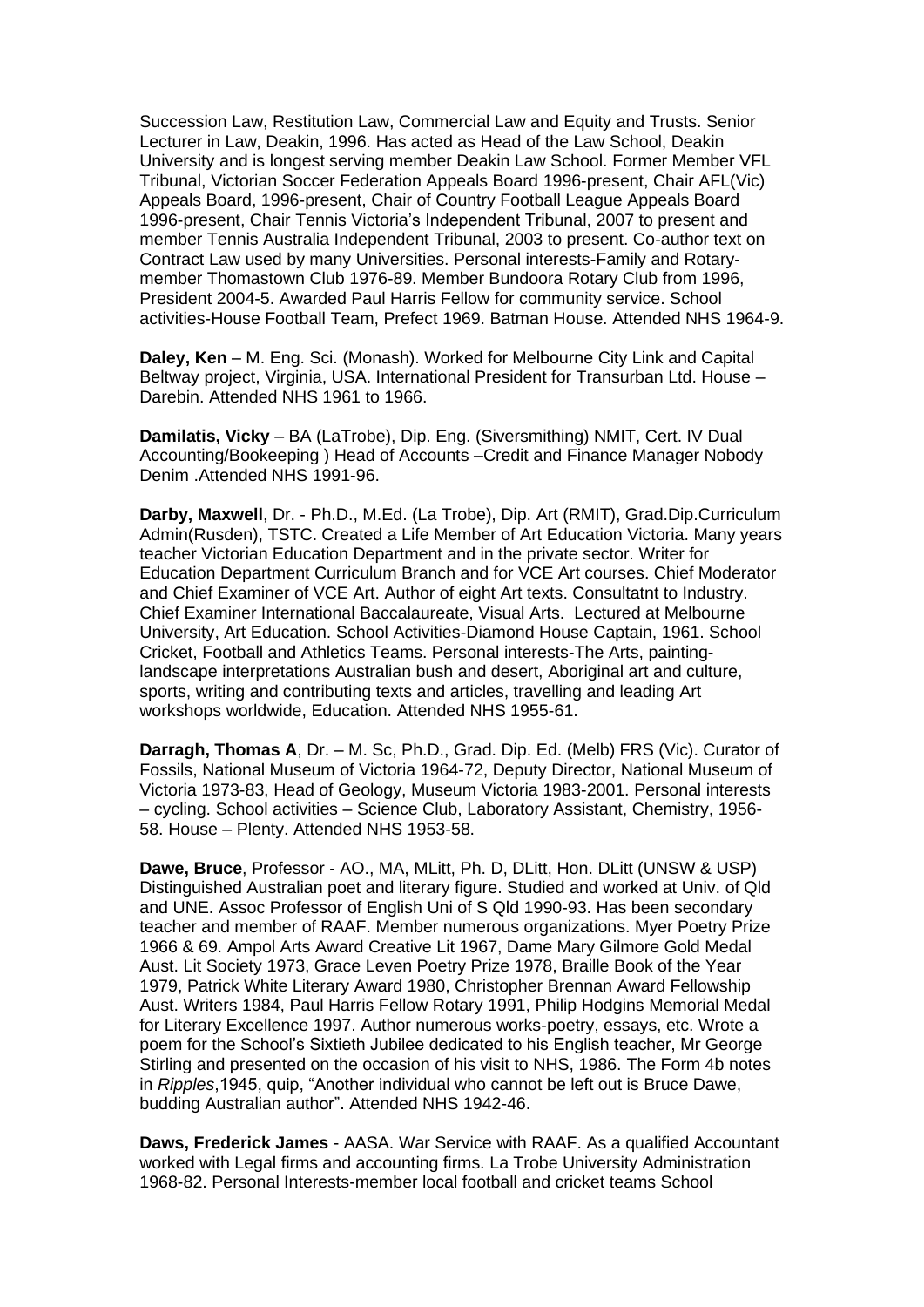Interests-School Baseball Team. Active in Athletics (Mile Walk). Many associations with NHS (son Clyde also attended and wife's brother-in-law-Edwin Stabb- a Foundation student, 1926). Attended NHS 1937-40.

**Deacon, Norman** – Worked for Department of Lands and Survey. Later worked for RACV (1952) in touring services as a publisher. Personal interests – family history. Moved to Inverloch in 1975. School activities – member of NHS Old Boys' association. Attended NHS 1942- 1947.

**Deacon, Stanley Alfred** - After completing School studies entered Melb.Uni. to study Mechanical & Electrical Engineering. Studies interrupted by War Service with the RAAF as trainee radio operator. Promoted to rank of Flying Officer - Radar Officer. 8/3/1943 reported missing as result of air operations off New Britain. Presumed dead. It is believed a flare ignited inside aircraft and caused plane to burn and crash. Headmaster F.W. Johnson wrote of him, "I cannot speak too highly of this lad. He has been a very good influence in the School". School activities- Prefect 1938, House Captain, Member 1<sup>st</sup> XVIII football, Soccer Tennis and Athletics Teams. Attended NHS 1934-8.

**Dennis, John** - Australian Trade Commissioner to USA. Attended NHS to 1954

**Devine, Frank Leonard** - Served in the Army during WW2 rising to the rank of Captain. Service with 14/32 Infantry Battalion in New Guinea. After the War trained as an accountant. He managed the Mt Beauty Co-operative store. In 1952 joined Wynn's Wines. Invested in the Riverina district in early days of grape growing using irrigated water on formerly barren salty soil. Bought land near Griffiths where Wynn's had established a winery. His land became a thriving, prosperous vineyard. He had 32-year career with Wynn's leading that successful company. He oversaw development of wine cask tap to make the wine cask functional. Developed Wynn's property at Coonawarra. He started with them as an accountant in 1952, rising to Managing Director and Chairman of Wynn's Wines. He was then a major figure in the Australian Wine Industry, retiring in 1988. Very involved with Lord Somers camp. Honorary Life member of that organization. Enjoyed travel. Attended NHS 1934-5.

**Dimmack, Malcolm Claude (Max)** - Noted Australian artist. Works hang in National War Memorial, Canberra. Many paintings depict events of Australia at war. Has written Art texts. Arts educator. Attended NHS 1934-38.

**Dinopoulos, Con** - B.Sc., Dip.Ed. (Melb.) Secondary Teacher, Victorian Education Department, 1985-97. Catholic Education Office since 1997. (Santa Maria, Northcote and then Xavier College). Holds Senior Position at Xavier as Head of Boarding. His period with Education Department spent at NHS. Taught Mathematics and Science, including senior Biology. Year Level & Transition Co-ordinator. Science Co-ordinator. VCE Co-ordinator (all at NHS). Fun Run organization. Soccer coaching-including State School Champion side of 1994(NHS). Member of NHS Council since 2000 representing wider Community. School Captain, 1977. Attended NHS 1972-77.

**Dolkas, Chris** - LL.B.(Melb). Partner RND Lawyers, Melb. Solicitor to the Wilderness Society. Student Representative on School Council. Attended NHS 1975-80.

**Downie, Brian** – left School and worked for Paterson, Laing and Bruce in warehousing (accounts). Completed accountancy qualifications at Hemingway-Robertson Business College. Worked for McAlpine & Co. Bakery as assistant accountant, then as traveller and Sales' Manager. Later worked for White Wings as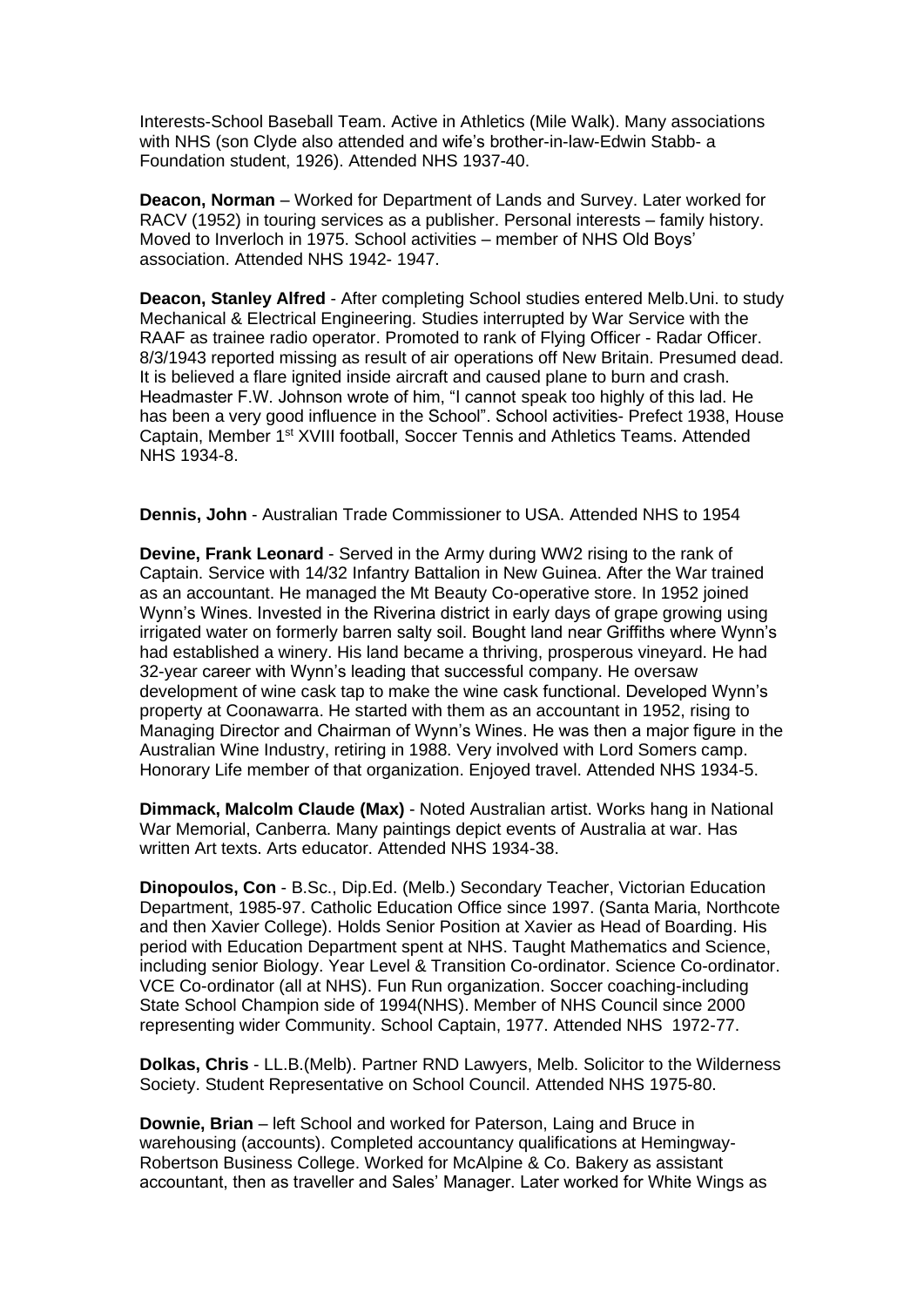Sales' Manager before starting and steadily expanding his own Grocery store in Cheltenham. Finished working life owning a wholesale wine business. At a young age umpired for the Victorian Football League, including umpiring at three Grand Finals (Reserves 1948 and Seniors 1949-50). He was the youngest umpire on the field at an MCG Grand Final at 19 years of age. Earlier played at Collingwood in the Under 18's. School activities – Hockey. Personal interests-sport, arts, Captain of Victorian Under 18 Basketball team, 1946. Member MCC and volunteer tour guide there. Selected to meet HM the Queen and Duke of Edinburgh at opening of Commonwealth Games 2006, being first to welcome them to MCG on that occasion. Darebin House. Attended NHS 1942 -1943.

**Dragonetti, Maurice** – Certified Purchasing Management Certificate (RMIT). Purchasing Manager General Mills. Personal interests – tennis, golf, Collingwood FC. School activities – tennis team. Attended NHS 1973- 78.

**Drake, Michael** - A.M., M.B., B.S., FRCPA, FRCPath, FRACP, FIAC. Distinguished Pathologist. Dir Cytopath Labs 1987-97. Held distinguished posts in London, at John Hopkins Hospital, Baltimore, USA, Prince Henry's Hospital, Melbourne and in relation to administration in Medicine, Laboratory standards, Nursing Education and Royal College education, etc. Attended NHS in 1930s.

**Drew, Leslie Raymond Hill** - A.M., M.B., B.S., B.Sc., DPM, FRANZP, Senior Specialist in Psychiatry, ACT since 1994. Director Mental Health Services, SE Region, NSW, Acting First assistant Secretary, Medical Services, Commonwealth Health Department 1983-4. Has held numerous distinguished posts in Psychiatry particularly in Drugs and Alcoholism advice and education. Attended NHS 1940s

**Dudley, Walter John** - Excelled in cricket and football at School and after. Played cricket for Northcote Cricket Club. Played as Centre Forward for Fitzroy Seconds (around 1940). Around same time played in Victorian Cricket Team (Lindsay Hassett, Captain and the team included Keith Miller and Ian Johnson) He was also responsible for "seeing off "the great Don Bradman for a duck. School activities-Captain of Darebin House. Played cricket, football, swimming and athletics for School. Prefect. Attended NHS 1933, 34 (leaving date unsure)

**Duke, Robert** – BSc, Dip. Ed. (Melb), TPTC. Commenced teacher training around 1941 but joined the RAAF working in highly secretive RADAR (Range and Distance Azimuth). His RAAF service took him all over Australia including NW Cape and to active service in New Guinea. He became a secondary teacher after the War, teaching Maths and Science, for many years at Hopetoun High. He taught at Wycheproof, Waverley and Caulfield High Schools and became Deputy Principal at Shepparton High in 1976. He finished his career as Principal of Wonthaggi High school and retired in 1984. At Wonthaggi he was responsible for siting the town's indoor swimming pool and spent 20 years on the Wonthaggi and District Hospital Board. Attended NHS 1936-39.

**Duncan, Wayne** – Key vocalist and bass player in the Rock group, Daddy Cool. Member School Cadet Unit. Attended NHS late 1950s to early 60s.

**Dunstall, Simon**, Dr. - B.E. (Mech & Manuf), Ph.D. (Eng. Sci) (Melb) Mathematical and Information Sciences, CSIRO. Leader-Adaptive Supply Networks. School Captain, Dux of School and Pizzey Prize Winner 1990. Attended NHS 1985-90.

**Dutton, Philip** – BA (Monash), Dip. T (Mercer), MEd (Newcastle upon Tyne), Ph D (John Curtain). Tutor University of Wollongong presently. Principal Bergmann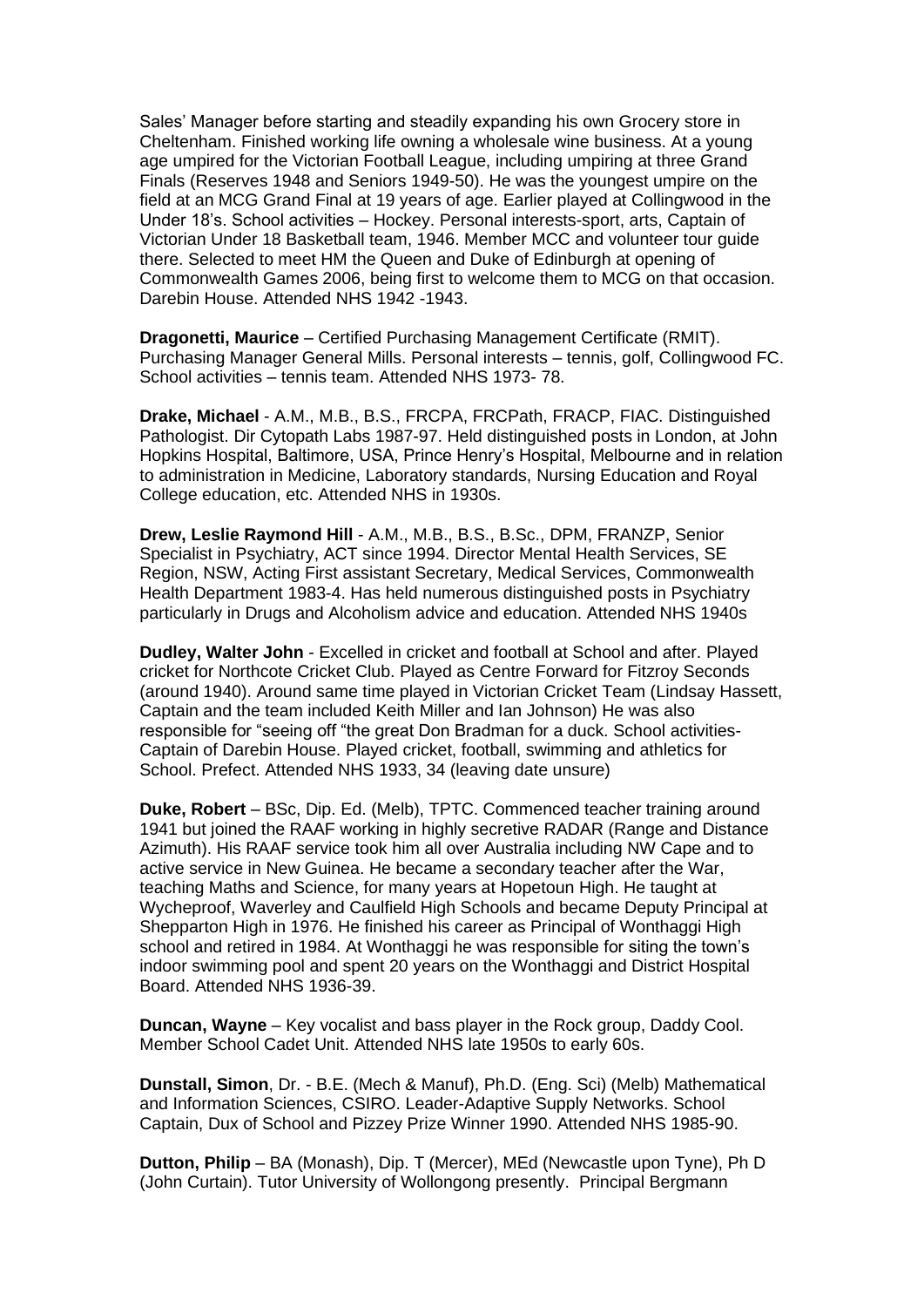College (ANU) 2006-16, Foundation Head Weerona College (UOW) 1990-2003, Dean of Students (UWS Hawkesbury) 1986-1990. Member of Planning Committee UOWS 1988-89, Hon. Life Member, University College, Aust., Board Member for Oceania, Colleges of the Universities of the Anglican Community International. School activities- football, swimming, athletics and debating. Darebin House, Attended NHS 1966.

**Duxbury, Allan** - Dr. M.B., B.S. (Melb), MCPA, MCPath. Left School to undertake clerical duties including with Herald and Weekly Times. Gave service with RAAF during the War in New Guinea. Returned to Australia and completed Medical qualifications with the help of Commonwealth Retraining Scheme. Worked in medical research with Commonwealth Serum Labs. until untimely death at young age. Worked in immunology and wrote or co-authored many learned articles. Interest in epidemic infections, influenza research, respiratory viruses, poliomyelitis, etc. CSL instituted an annual memorial lecture in his name. Sir Gustav Nossal gave one lecture. Was a gifted amateur boxer winning State titles and going to the national level. Plenty House. Attended NHS 1935-38.

**Duxbury, Gordon** - OAM, LL.B (Melb), Barrister and Solicitor of Vic Supreme Court, Paul Harris Fellow of Rotary International. Received Order of Australia for service to Rotary Int., Apex and as Founder of Guide Dogs Victoria. After graduation practised as a barrister and solicitor in international law. Partner and Senior Partner of Darball & Hambleton/McCutcheon-law firm. Chairman of a number of international companies. President of Prince Henry's Hospital. National President of Royal Guide Dogs' Association. Governor of the Van Dieman's Land Company, 1980 to 1993. (A Royal Charter Company founded in 1826). Personal interests-Rotary Int., Apex (was National Public Speaking Champion in 1958). Has written book, "Fifty Years Guide Dogs in Victoria, 1957 to 2007". School activities-active in SRC and was Secretary in 1942, 1st XVIII, School Athletics Team, Member NHSOBA and Harriers. Hon. Sec. of Athletics group of Old Boys. Plenty House. Attended NHS 1938-42. **Dwyer, Peter Ronald** – Dean's Verger, St. Paul's Cathedral, Melbourne for 21 years,

Server at the Cathedral and, after retirement in 2019, volunteer guide there. Attended NHS 1960s.

**Dwyer, Robert Anthony** – B.Sc., Dip.Ed. (Melb). Highly regarded Secondary Teacher of Mathematics, Victorian Education Department, including Melbourne and University High Schools. Was time-tabler at Melbourne High for many years. Involved in School Sports, House Chorals. Lectured at Secondary Teachers' College in the late 1960's. Tutor at Melbourne Grammar School and also Ormond College, Melbourne University. He became Proctor there. Worked with Gifted Children's Task Force 1982.Personal interests-bush-walking, sports including golf, travel, theatre, assisting his Parish Church. School activities-classical piano. Attended NHS 1957- 62.

**Economou, Nikoletta** – Undertook courses in hairdressing (Diploma), book keeping and business management after leaving School. Currently works as a bookkeeper. Personal interests – travelling, coffee with friends. School volleyball team. Attended NHS 1999 – 2004.

**Edmiston, Malcolm** – JP, Cert. Civil Engin.(QIT), Cert. Voc. Instruct., Dip. Const. Managt., Dip. Legal Studies, B. Build. Surv. (CQV), Grad. Cert. Build. Fire Safety (QUT). Service in South Vietnam 1968/69. Worked 21 years Army Royal Engineers, Further 15 years Army Reserve. Later principal building surveyor for three local govt. Authorities, then Principal Building Surveyor for Queensland Government. Personal interests – Pipe Bands, Warden Rural Fire Brigades, work as JP at Courthouse.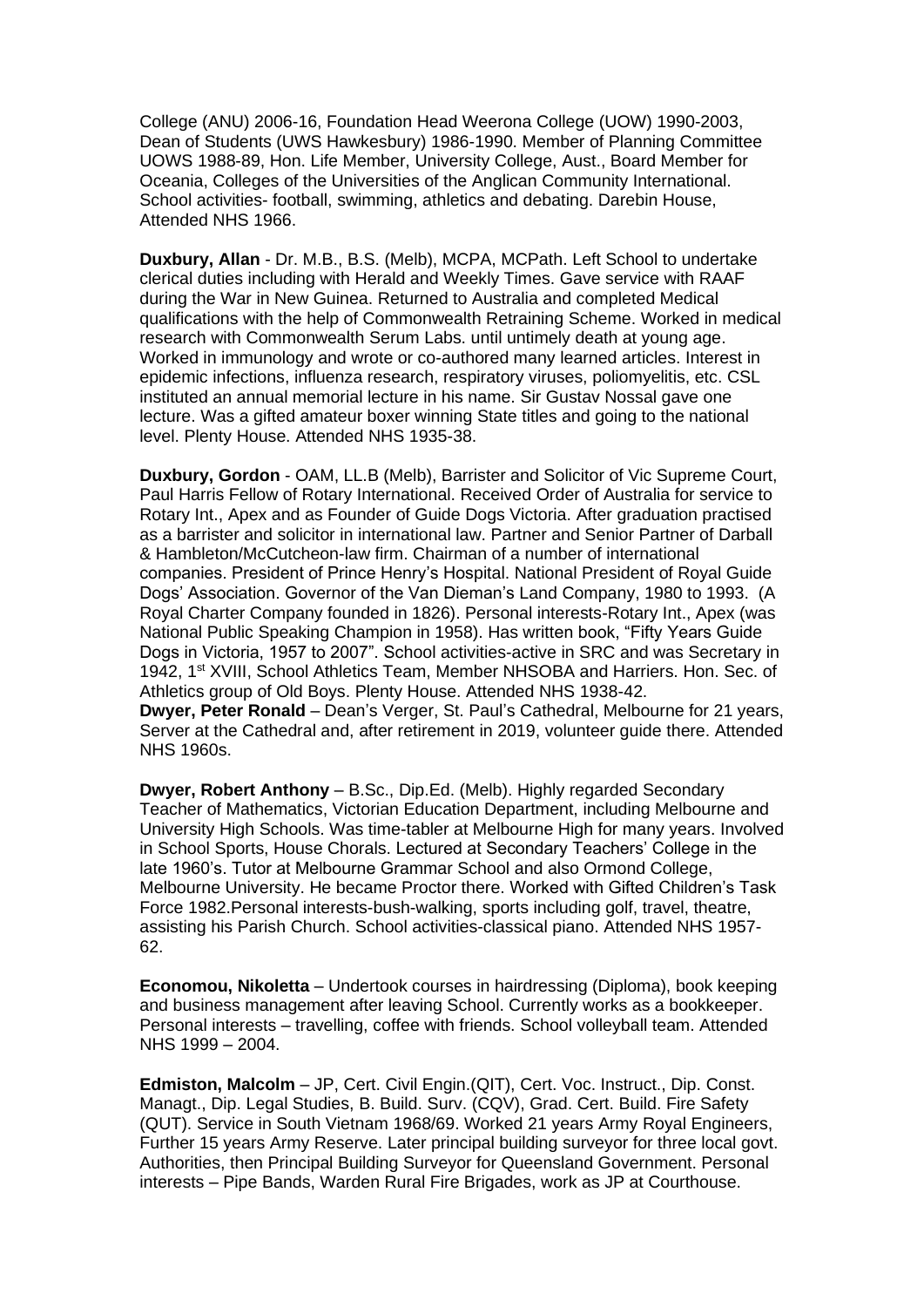School activities – Cadet Corps, stamp collecting, baseball and basketball teams. Attended NHS 1955-56.

**Emerson, Thomas L. W**. – B.A., B.Ed., TPTC., MACE. Served with RAAF Bomber .Command in the United Kingdom during World War II. Teacher Victorian Education Department. Assistant Chief Inspector of Primary Schools. First Director of Special Services Division. Attended NHS 1926 -29.

**Emselle, Ken** - Talented football rover who played for Melbourne Football Club, working his way through the Under 19s. Coached originally by Alphington FC. Played from 1962 to 1969 – 97 games, 109 goals. On the bench in 1964 premiership side. Later played with VFA for Prahran. Head Prefect 1961. Attended NHS 1956 to 1961.

**Endersbee, Ronald Edwin Rupert** – Entered the Royal Australian Navy during World War 2 as a Leading Able Seaman and served on *HMAS Mildura* and *HMAS Moreton.* Was included in the *Who's Who of the Millennium* for his services to his nation. Attended NHS 1929-31.

**Fahey, John** Dr. – Dip. Paramedical Science, MICA, BA (Hons) Deakin, PhD (Sydney), PSC. After NHS travelled to the UK joining the Royal Regiment of Fusiliers. Returned to Australia in 1978 becoming a reservist in the Australian Army Infantry Corps serving in a number of infantry and intelligence postings. Graduated Staff College 2012 with rank of Major (standby list). Full time position from 1978 was as a mobile intensive care ambulance officer. Joined the Australian Public Service in a number of different challenging postings before establishing Cynergex Group, a medical education company. As Managing Director, the company now has offices in Melbourne, Sydney and Brisbane and offers post graduate education for medical and dental practioners. Following completion of his PhD with a thesis on the economic cost of strategic bombing, he was appointed an Associate of the School of Philosophical and Historical Studies and Honorary Fellow of the Department of Security Studies and Criminology at Macquarie University. Has published numerous articles and manuals on emergency medicine and a book detailing the history of Australia's intelligence operations 1901-1945 titled *Australia's First Spies*. He is currently working on a second book in this area up to 1956 and the Malayan Campaign 1941-45. He has a major work on the economic history of the Australian war effort 1939-45. Personal interests – fly fishing, golf. Attended NHS 1968 to 1974.

**Farmer, Murray William** - B.Sc. (Melb.) After leaving School was directed by Manpower to Munitions Lab. 1947 joined PMG as engineer in research lab. in field of open wire trunk systems. 1958 transferred to Construction Section installing Automatic Country Exchanges. Promoted to HQ of PMG was responsible for design and provisioning long distance trunk equipment and, later, Network Design section designing first mobile phone system. Retired 1984. Personal interests – Church activities, caravanning, overseas travel and family. School activities – equal Dux Year 9, Junior Government Scholarship. Attended NHS 1937 – 41.

**Farren, Leslie T**. - after Matriculating from NHS worked in a Bank. Drafted to active service in the Vietnam War, he was killed in a mortar barrage while serving as a rifleman with the  $5<sup>th</sup>$  Royal Australia Regiment near Nui Dat on June 10<sup>th</sup> 1966. He had been fond of fishing, camping and photography. Attended NHS late 1950s to early 60s.

**Fazakerley, Edward Charles**, Professor – Attended Melbourne Technical College after leaving NHS. Later obtained degrees from Central Music Academy and Central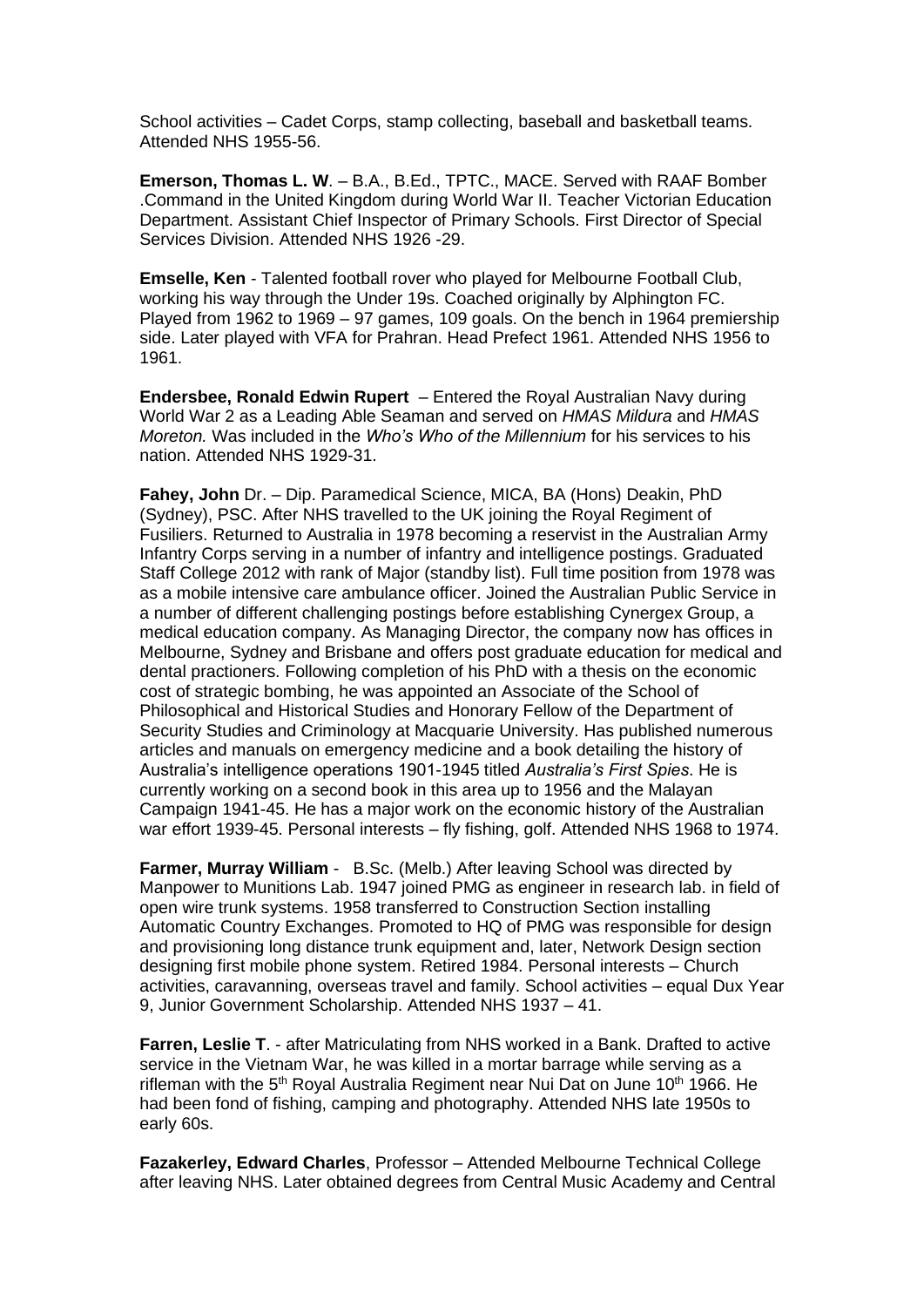School of Religion, U. K., Athenaeum Pro Pace, Institut Superieur Europeen des Experts, Centre International D'Etudes Europeenes et de Recherches Universitaires, Bruxelles. Doctor of Music and Professor of Voice. Professor Emeritus of Central Music Academy. Has been Music Director to Community Choirs, Church Choirs, Orchestras, Brass Bands. Guest Conductor of many Musical Societies in Australia and UK, Choirs, Outdoor presentations. Adjudicator of Eisteddfods. Been involved in television, radio, stage performances, acting and has performed as a pianist and brass player. Composer of several major works including "Fanfare Communion Service" and "Disiderata". Personal interests – numismatics, vintage, veteran and classic cars. Owns 20 himself and 5 motor cycles. Also collects model cars. Attended NHS 1942 to 1944.

**Fellows, Graeme Robert** – Commenced working for Leader Newspaper Northcote in 1962 as a Rotary Machinist and remained for 29 years becoming Print Manager and later hotelier/owner Railway Hotel , Mangalore and , later still, part owner Diggers' Rest Hotel. Member Croxton Youth Club, Jika Cricket Association (122 games). From 1967 to 1981 umpiring with VFL/AFL (62 senior VFL matches). 1982 to 1996 Video operator and advisor assisting umpires to advance their careers. House – Plenty. Attended NHS 1957 -1961.

**Ferrier, Noel** - AM. Stage and Film actor and Australian television personality, raconteur and theatrical producer. Member of Union Theatre Repertory Company. Created role of *Roo* in original *Summer of the Seventeenth Doll.* Was the first interviewer of Barry Humphries as Dame Edna (1956) Hosted *In Melbourne Tonigh*t (GTV9) from 1963-5. This won Logie for most popular show in Melbourne, 1964. Then morning radio with Mary Hardy from 1965 (3UZ). Appeared in TV shows *Riptide*, *Skippy*, *Homicide*, *Division 4* and *Matlock Police.* 1971 won award for Best Australian Comedy for *Noel Ferrier's Australia A-Z* . Movie credits *Alvin Purple*, *Eliza Fraser* (nominated AFI Best Actor), *Turkey Shoot* and *The Year of Living Dangerously.* Wrote an autobiography in 1985 *There goes Whatsisname* Which talks at one point about his days at NHS. Attended NHS 1940s.

**Fisher, Richard** - worked as artist for Australia Post for 39 years, including 25 years as Art Director. Personal Interests-surf lifesaving, 37 years as active patroller. Life Member Portsea SLSC. Darebin House. Attended NHS1954-7.

**Fisher, Robert** - JP., Major, Australian Army Reserve. Reserve Force Decoration. Then qualified as an Environmental Health Officer, local Government. Manager, Health and Regulatory Services, City of Camberwell. School Activities - member First XIV Football Team 1956, Cadet Prize, Year 12, 1956. Attended NHS 1952-6.

**Fisher, Walter Edward** - CPA, FCIS. Worked for Hooker Corporation Ltd, Sydney. Company Secretary in Finance Division. Worked in various associated companies over 30 years in managerial positions. Represented School in cricket and baseball. Played both games after School and represented Victoria in baseball, 1948. Attended NHS 1939-40.

**Fitzgerald, Kenneth Arthur** - from school worked until retirement with ANZ Bank. Helped dig trenches in Merri Park during War and saw the great Morton Bay fig fall to make way for building of School hall. Personal interests-Volunteer Ivanhoe Open House, Veterans' Cricket, Football, Fishing, Camping, Church, Genealogy, Chess, cross word puzzles. School Activities- House sports, cross country running, athletics, cricket & football. House-Merri. Attended NHS 1940-44.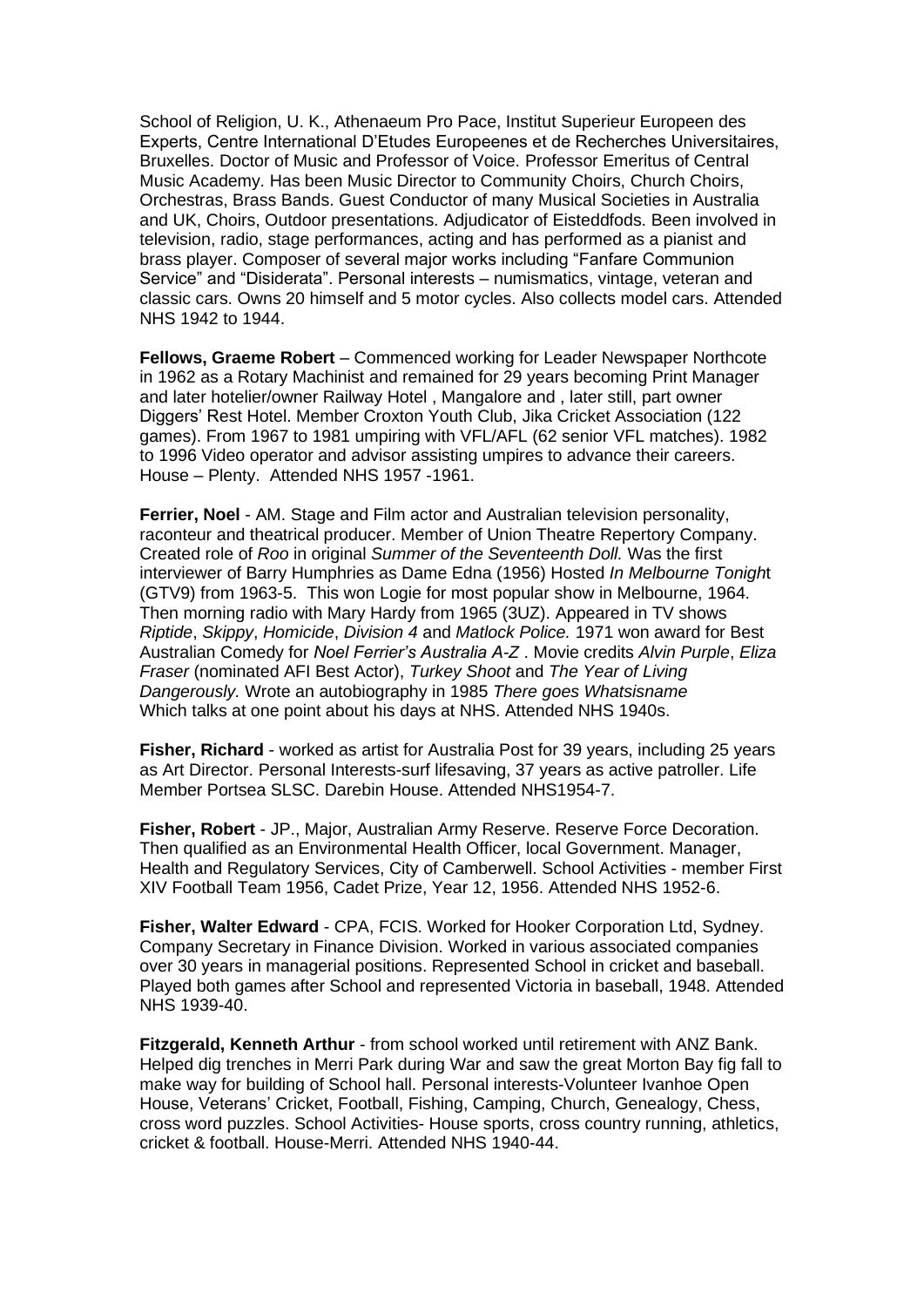**Flack, Katie** – B.A. (Melb.), Grad. Dip. Info. Management (RMIT). Librarian specializing in Australian History and Literature, State Library of Victoria. Assists the public with research and runs training sessions to introduce the public to the Library's resources. School activities – was awarded School Council prizes for Australian History, Information Processing and Management, Further Mathematics, English and Geography at the end of Year 12, 2001. Co-School Captain 2001. Attended NHS 1998-2001.

**Fordham, John** – Became a motor and diesel mechanic and, later, a fuel injection engineer for air conditioning units and, finally, entered sales' management. Keen interest in motor boat racing and operated boatyards. Followed on his music interest (Percussion) from school with Will Robbins as teacher. Toured USA and Gold Coast with professional bands. Taught drums. School activities – Played lacrosse and baseball. Member of School Big Band, Clarinet Band and Dance Band. House – Diamond. Attended NHS 1946-48.

**Forty** (formerly Gill), **William** – B. E. E. Served in RAAF (Nav W). After war completed his degree via CRTS and worked for Department of Civil Aviation. Was engineer in charge of electrical installations at Darwin Airport. Attended NHS 1937 - 41.

**Franzi, Joe –** Dip. Telecommunications Intelligence, Adv. Cert.in Telecommunications Signals Analysis, Cert.IV Training & Develop., Grad. Cert. Public Sector Management (Flinders). 33 Years service with Department of Defence with extensive experience in intelligence and security (Aust. Army & Public Service). Promoted Senior Executive Service in 2007 as first civilian Director-General Support to Military Operations (Iraq, Afghanistan & East Timor). Became Assistant Secretary Information Security Operations, Defence Signals Directorate in March 2011. Personal interests – family and competitive bodybuilding. School activities – represented School in football, swimming and cricket. Selected to represent School and St. John Ambulance with presentation to HM the Queen, 1977. Attended NHS 1973-77.

**Fraser, John Douglas** - B.Sc., Dip.Ed (Melb), B.App.Sc (CIT), B.Ed. (Monash). Teacher Victorian Education Department 1961-98. Taught NHS 1967-69. Active in Presbyterian Church. Australian Hockey umpire Class III. Administrator Victorian Amateur Hockey Association 1969-90. Attended NHS 1950-55.

**Freeman, David Barry** - School interests- Head Prefect 1953. Form Captain, Athletics and Football Captain 1953, Darebin House Captain, 1953. Cadet Unit. Swimming and Tennis Teams. Attended NHS 1951-54.

**Fricke, Graham Lewis** His Honour - LL.B (Hons) (Melb), LL.M. (Penn), Dip. Crim (Melb), Q.C., AlCM, Tutor and Senior Tutor Melbourne Uni Law School 1957-58, Adjunct Professor, Deakin University, Judge of County Court 1983-95, Acting Judge Liquor Control Commission 1981, Chairman Land Valuation Board Review 1979, Law Lecturer Monash, Awarded Melbourne Uni's. Gowens Fellowship, Nigel Bowen Prize, Ford Foundation Fellowship. Published author of several works, including *Tales from the Courts*, *The Little Digger's Minions* and *An Evening with the Judge*. Active in School Debating. Attended NHS 1947-51.

**Froebel, Keith** – After School worked for an insurance company for three years before serving in the Army (WWII) including service in Borneo. He returned to working in insurance before joining the State Electricity Commission, finishing up as manager of insurance and claims for it. School activities - attended the School in the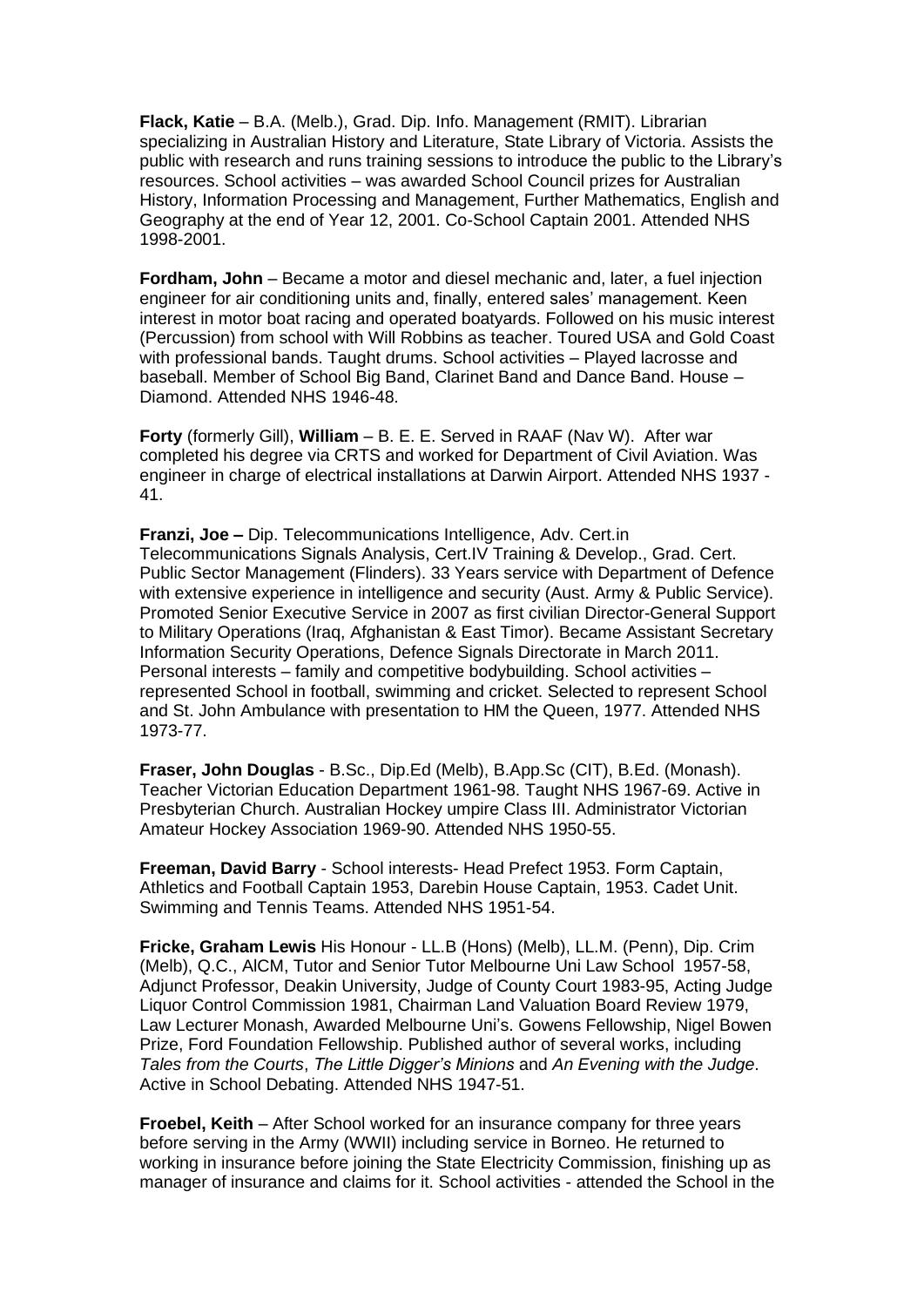1930s when Mr Johnston was Headmaster. He remembers his Latin studies under *Fluffy* Brennan and House sports where he competed in hurdles. He organized baseball for the School, played across Merri Creek in the reserve opposite, supported by the sports master, Mr Twomey. He recalls that classes in any year level were streamed according to ability. He enjoyed going on a camp with the School to Cowes with Mr Findlay the Art teacher and an excursion to Frankston to study Aboriginal sites at Oliver's Hill beach. Personal interests – baseball, golf, lawn and indoor bowls and helping to organize the Entertainment group at his present residence. House- Plenty. Attended NHS 1936-39.

**Furlanetto, Raffaele** – Returned to Italy in1968. Working as a teacher in electronics in the Venice Region (Treviso). Qualified electronics technician. House – Merri. Attended NHS 1966-6

**Fryer, Jethro James (Jack)** – B.C.E. (Hons), M.Eng. Sc. (Melb.) Won French Government Technical Scholarships. Research engineer, Ports and Harbours, Public Works Department, Vic. (Hydraulic models of Lorne, Lakes Entrance & Sandringham; Ship motions at The Rip). Worked also at State Electricity Commission of Vic (Planning Power Stations, Mines, Coal, Water and Land Resources & Usage; Real Estate & Disaggregation of SECV). Personal interests-Aust. Shareholders Assocn., Probus. School Activities-Member of Chess Team. Won Alexander Rushall Memorial Scholarship for school studies and Daffyd Lewis Trust Scholarship for University studies. House-Diamond. Years at NHS 1948-52.

**Furness, Donald** - Footballer-136 games for Fitzroy. 42 goals. Began playing in 1949 and ultimately developed into a genuine star in the centre and in 1953 and 1955 won the Club's Best and Fairest Awards. Was a leading professional sprinter and later coached Port Melbourne Football Club. Owned and operated Sims Sports Store in Moonee Ponds. Under 15 School Swimming Champion of 1945 Exited NHS 1946.

**Gallagher, Hector** - B.Comm., B.Ed. (Melb), TPTC, Assoc.Institute of Education (Lond). Began work as junior accounts clerk, Victorian Railways. Service in RAAF WW2 (Nav W). Completed University studies as a CRTS trainee . Teacher Victorian Education Department 1946-65. Member of Board of Inspectors of Schools 1967-74. Assistant Director of Secondary Education 1974-85. Lecturer in Education, Monash University, Faculty of Education 1965-6 and Geography Faculty Rusden State College. Author of *We Got a Fair Go – A History of CRTS- 1945 – 1952* and *Landforms – An Introduction to Australian Geomorphology*. Personal interesthistory/text writing. Co-author History of Northcote High School. Active Member NHS Ex-Student Association. Plenty House. Cricket, Baseball and Athletic Teams. Attended NHS 1939-41.

**Gallagher, Noel Edward** – Career as Superintendent Traffic and Transport Dept., Ford Motor Co. Broadmeadows. Served with Korea Force, 1950–1951. 3rd. Battalion RAR. The Battalion was awarded an American Presidential Citation. School Activities – baseball and athletics teams. House-Plenty. Attended NHS 1941-44.

**Gallichio, Paul** – B.Bus., MBA (Swinburne Uni). Began a career in Banking and Finance. Was Program Director of NABConnect with launch of the NAB online platform for business and corporate clients. Then worked for GE Capital Finance in integrating the GE & Custom Fleet Car Leasing arms and in setting up operations centre to support local credit card offering in Guangzhou, China for GE. Personal interests – travel and house design. Attended NHS 1971-76.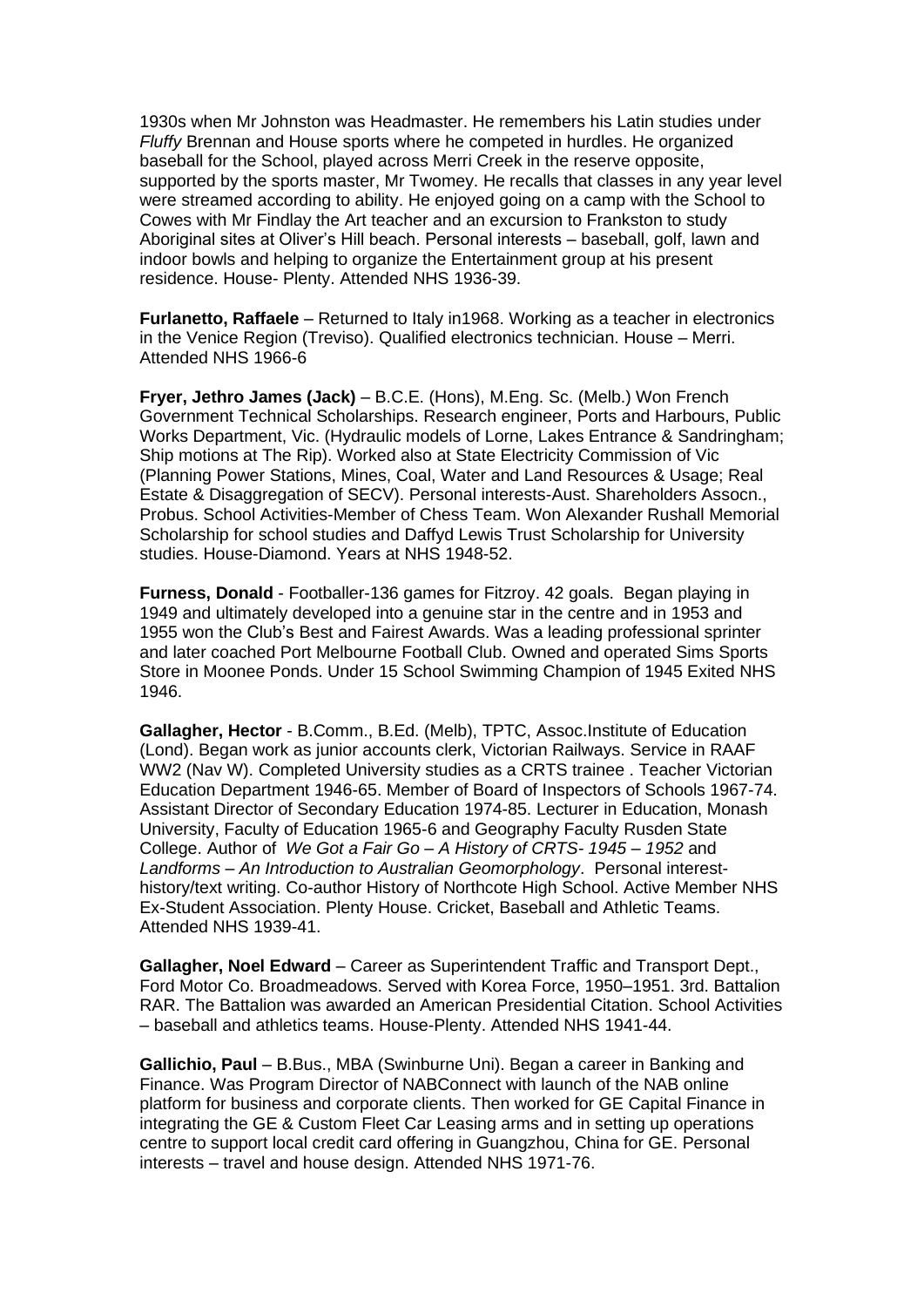**Garner, Neville Leonard** – TPTC. Primary teacher with the Victorian Education Department teaching at southern suburban schools. After further tertiary education and obtaining a degree from Swinburne University, he taught at the Police Academy (1970-1975). He spent time in the 1980s as a School Support Officer for the Department's Inner City School Support Centre before five years in the Curriculum and Research Unit designing projects in literacy and drama, mentoring teachers and coordinating state-wide professional development for teachers. In 1983 he became Deputy Principal of Collingwood Education Centre. He was a member of the State Council of the Victorian Teachers' Union 1985-1988. He ran as Labor candidate for Sandringham in the late 1970s. In 1986 he became Principal of Spensley Street Primary School and the same year saw him win a Brown Scholarship to study schooling in the USA.

In 1989 he was appointed Manager of Special Projects for the Ministry of Education, retiring in 1991. He then became a real estate agent in Brunswick and was actively involved in Chorki Ski Lodge, Falls Creek from the 1970s. In retirement he lived at Bright for several years where he was President of the Bright Art Gallery. He then moved to Blairgowrie and took up golf. He attended NHS in the 1950s.

**Gaunt, Aaron** – Working as a barrista coffee maker. Showed outstanding athletic ability in junior school. Attended NHS 1996 – 2002.

**Gill, John** - Footballer-107 games and 76 goals for Essendon. Came third in the Brownlow Medal count in 1954 and won Essendon's Best and Fairest Award that year. Played for Victoria in 1955 and 1957. Played in a Grand Final side but Essendon did not win. He returned to his family farming business, retiring from football early. Attended NHS around 1950.

**Gill, Norman** – BA., BEd., MEd. Secondary Teacher Victorian Education Department. Inspector of Secondary Schools. Was President of the Geography Teachers' Association of Vic. Taught at NHS. Attended NHS 1936-8.

**Glazebrook, Colin** – BSc (Hons) Melb Practising Geologist with Managing Director, Oil and Mineral Gas Group, Vice President, Texas Gas Corporation, CEO Nagambie Mining Ltd. Personal interests – Music and History. School activities - member Soccer First XI. House - Darebin. Attended NHS 1956 -59.

**Goldsmith, Jessica** – BEd teaching. Teaching in Junior School at Kingswood College, Melbourne. School activities – School Swimming Team 2 Gold Medals All Schools' Finals 1995. Gold Medal Under 21 Breastroke, Silver Individual Medley All Schools' Finals 1996. Attended NHS 1991-96

**Goldstein, Rev. Dr. Robert** – BA (Abilene, Texas), M.Div. (Yale), STM.(Yale), Ph.D. (Princeton Theological); Lutheran Pastor (ret.), USA. Served 6 congregations in USA; successfully supported ordination of women and inclusion of sexual minority persons in Lutheran Church. Served and chaired many community boards and state-wide Church agencies. Tutor in Philosophy, Yale and Princeton Theological Seminaries. Personal interests – travel and meeting people, workers for justice and related religious communities. Research and writing on the future of religion in the postmodern world. Merri House. Attended NHS 1955-1960.

**Goodey, Dr. Ronald J** – Companion of the Order of New Zealand, BMedSci, MB, ChB, FRACS . Became a medical specialist, specializing in otolaryngology. Attended NHS 1950-51.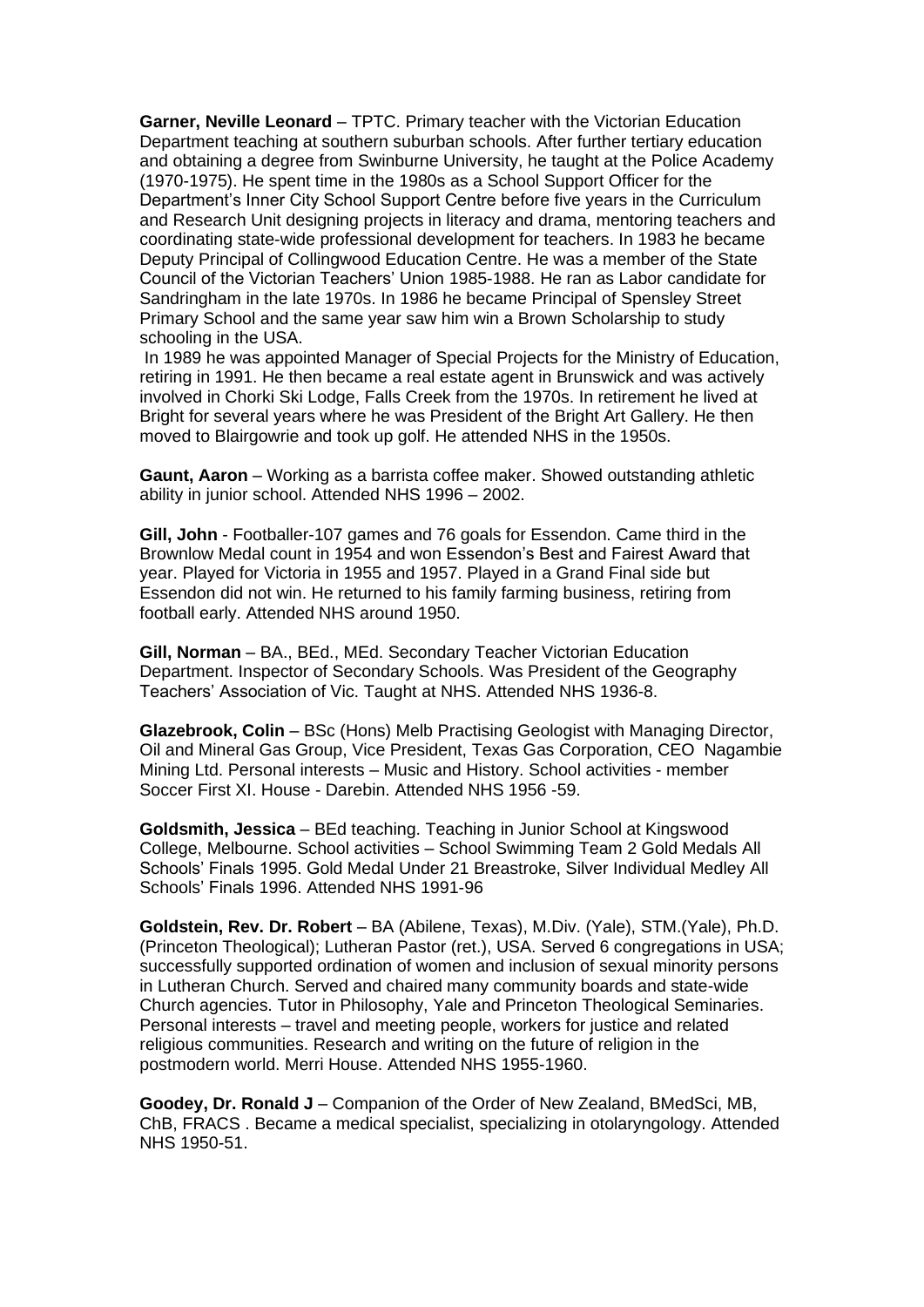**Gough, Donald John** – FASA, CPA, FCIS. Left NHS and was directed by Wartime Manpower to Government Aircraft Factory. Commenced as mail boy and then moved to Costing. 1947-1966 Carba Dry Ice, rose to Secretary. 1967-86 Financial Controller Pak Pacific. Personal interests – Played cricket with Fitzroy. District Cricket for Northcote 1951-64 making over 3000 runs including 3 centuries. Opening batsman with Bill Lawry and Captain in his absence. Life Member and inducted into the Hall of Fame at Northcote Cricket Club's centenary celebrations. Established Epiphany (later Westgarth) Baseball Club. Captained this Club 1945-75. President, Coach and Patron from 1975. Received Australian Sports Award in 2000 for services to Baseball. Charter Member Rotary Club of Rosanna, 1973. Paul Harris Fellow 1998. School activities – House Captain, Captain Junior Cricket Team and First XI. Attended NHS 1940-43.

**Gowans, John** – B.Sc, TSTC (Melb), Grad. Dip. Management, Grad. Dip. Career Ed. (RMIT). Secondary Teacher Victorian Education Department in Chemistry and Mathematics 1964-70. Also taught for Toronto Board of Education. 1971 joined Honeywell and worked as trainer, computer programmer and systems analyst until 1975. Created Software Services Company in 1976 and was Director until 1989. Returned to a variety of schools in 1990 as career advisor, finishing up in 2011. Personal interests - Scout leader, travel, reading, family history research. School activities – Cadet NCO. Attended NHS 1956 – 59.

**Graham, William James (Bill)** - Assoc. Dip. Valuations (RMIT), Registered Property Valuer (Australian Property Institute), Certified Practising Valuer. Career as City Valuer, City of Richmond 1988 to 1994. City Valuer, City of Yarra 1994 to the present. Personal interests – football and golf. School activities – first year at NHS was as first year student in the new " Junior School Complex". Attended NHS 1971 to 1976.

**Granrott, Rupert P**. – Dip. Art (ARMIT), MACE. Teacher of Art, Victorian Education Department. Supervisor of Primary School Art and Craft. Attended NHS 1933.

**Graovac (Popovic), Gorica** – Undertook a course in property management and commenced a Diploma of Hospitality. Now working as a property manager of 450 properties with six staff reporting to her. Personal interests – travelling and friends. Played volleyball at School. Attended NHS 1999-2004

**Grayden, Bruce** – Missionary. Author of *Coffee on the Terrace* about the missionary work of his wife and himself with the Kalinga people of the Philippines. Attended NHS 1959 to 1961.

**Greening, John** – joined the School from Burnie, Tasmania after being placed there by the Collingwood Football Club. Outstanding footballer with that Club playing 107 games, achieving 70 goals and noted for his strong running skills and balance. He was severely injured in a game in 1972 but survived life threatening injuries and returned in 1974. He played for Collingwood in 1975 and '76 before moving to Port Melbourne in the VFA. He came  $7<sup>th</sup>$  in the Brownlow Medal count of 1972 and won the J. J. Joyce Trophy in 1970 and 1972. More recently (2007) he has been honoured by his old Club in various ways and awarded Life Membership of Collingwood Football Club. Attended NHS in 1967.

**Gregory, Daniel** – Bachelor of Commerce (Honours) University of Melbourne.. Entered the Graduate Program of the National Australia Bank. Personal interests – football, travelling. School activities – Environment Committee, Chess Club. House – Merri. Attended NHS 1999 - 04.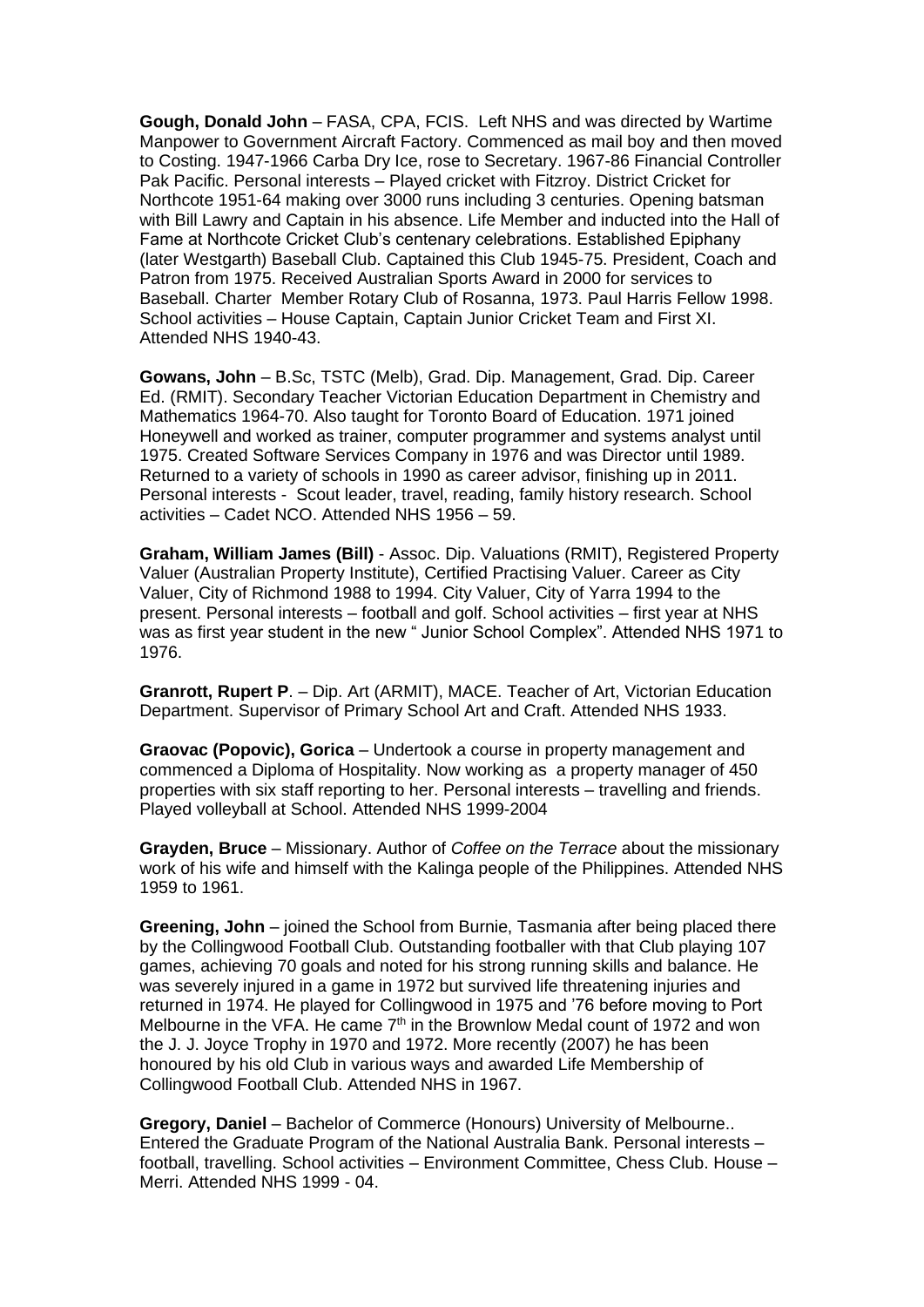**Griffith, Jack Robert** – Dip. Secondary Metallurgy (RMIT). Employed by Dr. Worner as Lab. Asst. at Materials Research Laboratory of Aust. College of Dentistry. Spent 34 years in Dental Materials Science before working for commercial firms producing dental materials. Presented at the inaugural meeting of the British Restorative Society, being the only Australian to do so. Personal interests – pennant tennis with Fitzroy tennis Club, accredited tennis coach, keen lawn bowls player. School activities – Captain of tennis. Member athletics, swimming and baseball teams (Swimming Champion), Prefect. Attended NHS 1939-41.

**Grinbergs, Jason** – B. App. Sci. (Software engineering). Has travelled overseas. Personal interests – rock climbing, programming. School activities – was involved with school play. Attended NHS 1997 – 2002.

**Halkerston, Keith** - graduated from the University of Melbourne and University of Michigan. Prominent corporate advisor who sat on the boards of leading Australian companies. Became youngest partner of Potter Warburg in 1962. Merchant banker. Independent corporate advisor 1974 to 1981. Member of the Campbell Committee which laid foundations of financial deregulation. Diamond House. Won a Northcote City Council Scholarship. Attended NHS 1946 - 1947

**Hamilton, John Clifford (Jack)** – AM. 1948 Joined Collingwood FC from Ivanhoe Amateurs. 1949 Junior Clerk, Vict. Football League. 1955- "Best on Ground" Collingwood/Melbourne Grand Final. 1957 retired from playing. 1977 Appointed General Manager VFL 1984 Order of Australia for services to football. Appointed first VFL Chief Commissioner. 1986 Retired. Attended NHS 1941-45.

**Hammoud, Omar** – B. Eng Electrical and Electronic Engineering, Swinburne. National Manager for the NBN wireless network at Ericsson Australia. This involves bringing high speed wireless internet technology to remote and rural communities throughout Australia. Worked on deployment of the first LTE 4G long term evolution technology in Australia. Won the 2014 Finalist Award for leadership in Aust NZ Ericsson Organization and has represented the Company locally and internationally. Personal interests – Astronomy, Travel, History, Ancient Civilizations and Politics. Attended NHS 1987- 92.

**Hang, Kim-Eng** - B.Sc., B.Pharm. (Uni of Queensland). Now a practising Pharmacist in Queensland. Was invited to study for a Ph.D but opted for Pharmacy. Personal interests-dancing, tennis, music, history and chess. School activities-member Chess Team. Won Dammery Trust Scholarship, 1996. House- Merri. Attended NHS 1994-7.

**Harcourt, Peter** Dr - OAM, M.B., B.S. (Melb). Worked in General Practice and then specialized in Sports and Accident Medicine at Alphington in Melbourne. Member of the Board of TAC & Victorian Workcover Authority. Roles with Victorian & Australian Institutes of Sport and also Australian Football League. Wrote AFL Drug Policy. Chief Medical Officer for recent Commonwealth Games in Melbourne. Important authority on sport, industrial and traffic accident recovery medicine. Working with Sri Lankan Cricket Team to help avoid Sports injuries. Attended NHS 1962-6.

**Harris, John** – TPTC (First Hons). Teacher Victorian Education Department. Chairman Victorian Teachers' Union and Member of Teachers' Tribunal. Attended NHS 1939-43.

**Harris, Noel Leonard** - Dip. App. Chem.(RMIT). War Service-RAAF 1943-46. Laboratory Assistant 1942-43 Worked in Research, sales and marketing for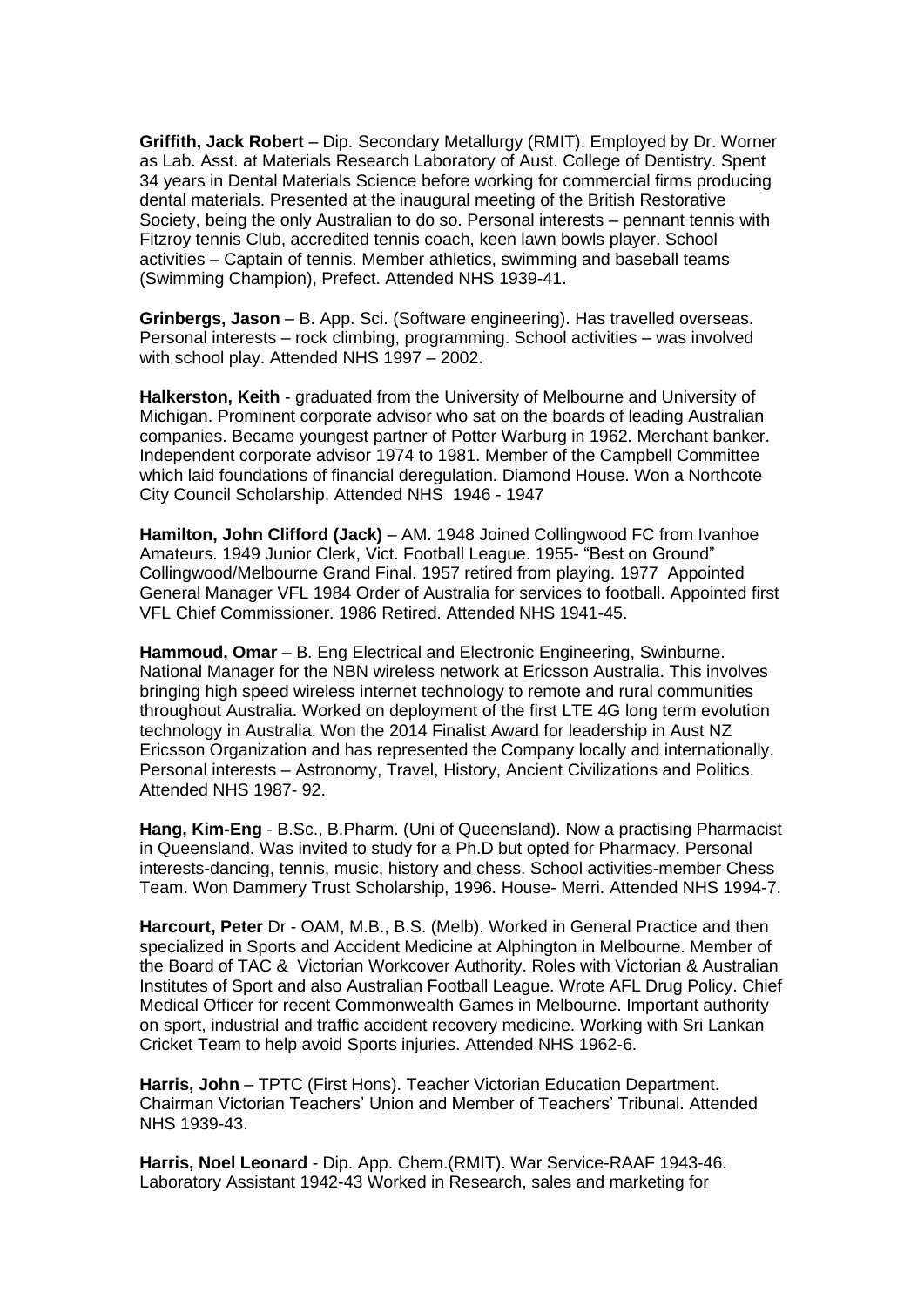Australian chemical industry. 1950-67. Australian Government Trade Commissioner 1967-1980. Postings to India, New York and England. 1981-90 Consultant giving advice on Trade, Government and particularly on tariffs. Plenty House. Played Football at School. Attended NHS 1937-41.

**Hart, Dr. Stewart A**. – M.B., B.S. (Melb), FRACS. Surgical oncologist specializing in breast diseases. Head of Breast Surgical Service at Monash Medical Centre, Southern Health. Director of the Breast Screen Program. Consultant Surgeon to Peter Mac Callum Cancer Centre Breast Service. Executive Committee Member since 2003 appointed by Medical and Scientific Committee. Board member Victorian Breast Cancer Research Consortium. School activities-Prefect, Magazine Committee, First Basketball Team, Swimming Team. Won Commonwealth Scholarship. Dux and Pizzey Prize Winner, 1962. Attended NHS 1957-62.

**Hatfield, Frank** - appointed Manager ES&A Bank at age of 34. Personal Interests-Prime Mover for establishing Neighbourhood Watch in his area.. First Area Coordinator. Member School Councils, Ringwood Technical and Templestowe Tech Schools. School activities-Form Captain, Weaving Club. House-Plenty. Attended NHS 1945-48.

**Hatzis, Sophia** – Cert. 4 Business Management (TAFE). Working as Manager McDonald's outlet and Store Assistant, Myer. Personal interests – history, fashion, travel. Attended NHS 2000 – 2002.

**Hauser, Donald** - Qualified as a compositor/ linotype operator following a six year apprenticeship to a Melbourne Printing Company. Student at RMIT for three years and Melbourne College of Printing and Graphic Arts for two years. Winner of Beazley Prize, RMIT, 1958 and Outstanding Apprentice Award, 1957. Won Victorian Overseas Foundation Travelling Scholarship 1959 working in USA and England for over two years. Returned to Melbourne in 1962 to work in advertising agencies for six years. Commenced own business in print production management in 1971. Clients included Aust. Dairy Produce Board, ANZ Bank, BHP, Dulux, Council of Adult Education. Won International Benjamin Franklin Award ("Benny") from USA in1988 for design and production of BHP architectural publication. Won several Gold Medals awarded by National Print Awards. Researched, wrote, designed and produced own publication entitled *Printers of the Streets and Lanes of Melbourne.* Copy in NHS Library. Personal interests-Family, overseas travel and family and local history issues. School activities-Tennis, "sock footy", model aeroplanes, Form newspapers and magazines encouraged by Headmasters Moody and Sutherland, School orchestra (Violin), wrote radio scripts and produced plays on radio 3XY children's program with other NHS students. House-Diamond. Years at NHS 1949 to 1951.

**Hauser, Vernon Thomas**, Hon. - Member of the Legislative Council 1970-86. Educated at Royal Military College, Duntroon. Fellow of the Securities Institute, 1972. Sharebroker and Company Director. Elected to Stock Exchange, 1970. Partner Leonard May & Son 1960-72, May & Mellor 72-8, Robertson Thompson Partners 1978-85. Pres. Constitutional Club 1966-7.Director Windlegate P/L. Shareholder and member of charitable committees. Johnson, Taylor Potter stockbroker since 1985. President Young Liberals & State Executive member 1950-2. MLC for Boronia 1970- 6. MLC for Nunawading 1976-82. Member Standing Orders Committee and Conservation and Energy Committee. Active in School Debating and Public Speaking and Student Rep. Council. Magazine Cmte. Soccer & Athletics Teams. Captain of Plenty Debating Team. Prefect 1945. House-Plenty . Attended NHS 1941-5.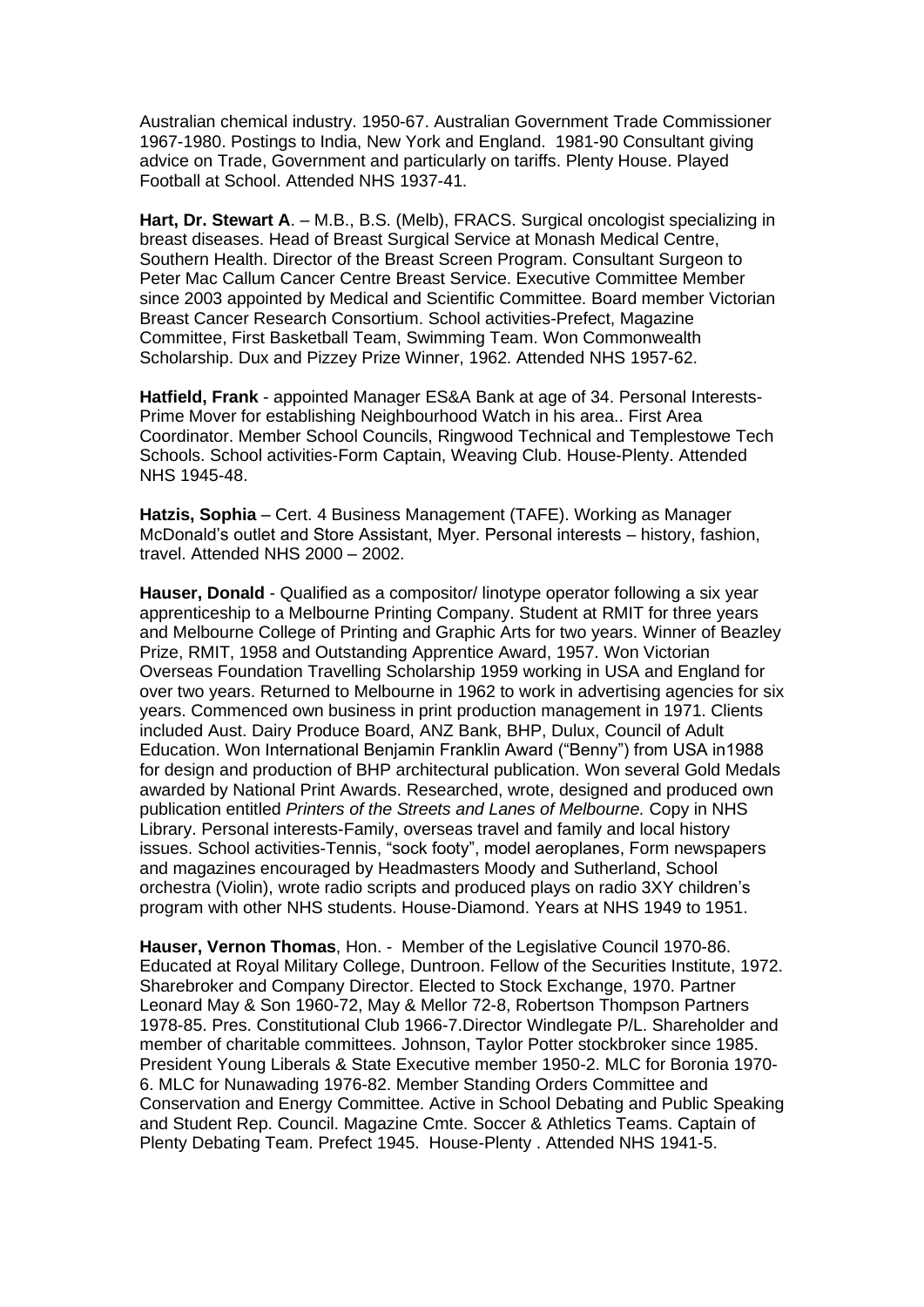**Haylock, Graham** - Became a Junior Clerk after leaving School with a Preston shopfitting and glass company. Later responsibility for labour costing, purchasing and payroll. Became Office Manager. Later joined Commonwealth Public Service. Other interests- Church (lay preacher and many other roles) School activities-played tennis, Magazine Committee, violin School Orchestra. Attended NHS 1953-6

**Henning, Frank Hector** - Chartered Accountant. Worked in auditing major retailers in Bourke Street, Melb. From 1980-2001 worked as Tax Accountant for wide range of clients. Personal interests-AFL Football, Moonee Valley Racing Club, Art Galleries, Travelling within Australia. School Activities- Cadets, Stamp Club, Tennis. Grandfather, Frank Henning, was a member of original School Council and its Treasurer. Father was member of Advisory Council 1950-55 and Chair of Welfare League 1951-2. Diamond House. Attended NHS 1950-54.

**Henning, Geoffrey David** - Ph.C., MPS. Worked as Pharmacist Melbourne and Cobram. Became partner in Pharmacy in Traralgon 1963. Sole proprietor 1974. Purchased cattle property at Flynn 1988. Sold pharmacy 1995. Still involved in cattle property through son today. Interests-golf, APEX, reading, antique furniture, travel and family. Attended NHS 1952-5. Active inter-school baseball(represented Victoria)

**Hines, John** - AASA(RMIT). Joined ESandA Bank 1949-69. Capel Court Corporation Ltd., Merchant Bank, 1969-82. Chief Manager (Lending). School activities-swimming, cricket(Second XI), football(First XVIII) and athletics teams. Plenty House. Member NHSOB Athletics Association. Personal Interests. 1948-9 State Junior Quarter Mile Running Champion. President Malvern Swimming Club for many years. Attended NHS 1942-48.

**Hodgson, John** - Worked in marketing and newspaper press training overseas. Personal interests- family. School activities- Mayor for a day 1948, School Orchestra. Diamond House. Attended NHS 1946-50.

**Hocking, Clifford** - AM, Arts consultant and impresario. Began working life at SEC and later as office boy at ABC.1997 Artistic Director Melb. Intern. Festival of the Arts, 1990 Adelaide Festival of the Arts, Presentation and Facilitation of many shows since early 60's. Was responsible for presenting shows and performances by many famous international artists and groups. Presented Barry Humphries in his first three oneman shows. His knowledge of theatre and music was encyclopaedic. Did much for the Arts in Melbourne and Australia. Partner of Thomas' Record Shop, Dir.Clifford Hocking Pty.Ltd. Ken Myer Award for Services to the Arts, 1991. 1990 Member of the Order of Australia. Attended NHS1944-8.

**Hood, Ray** - Ph.C., MPS- Managed several pharmacies. Interests-family and travel. Attended NHS 1952-5

**Horman, William (Bill) J.** – AM, APM, LL.B (Hons) Monash, Dip Criminology. Distinguished service in law enforcement and emergency management. Deputy Commissioner (Operations) Victoria Police, Commissioner of Police Vanuatu (secondment), Deputy Director Australian Bureau of Criminal Intelligence (secondment), Commissioner Tasmanian Police. Major roles in assisting Vanuatu during emergency there. Also assisted Fiji Police, projects in Papua New Guinea, Solomon Islands and Cyprus. Held numerous important emergency services roles in Tasmania. Has worked closely with community groups in road safety, community safety. Was President of Neighbourhood Watch. Was Co chair of the Ministerial Crime and Violence Prevention Council. Employed by Crown Casino as its Crown Ambassador – Community Affairs. Now runs his own Consultant and Network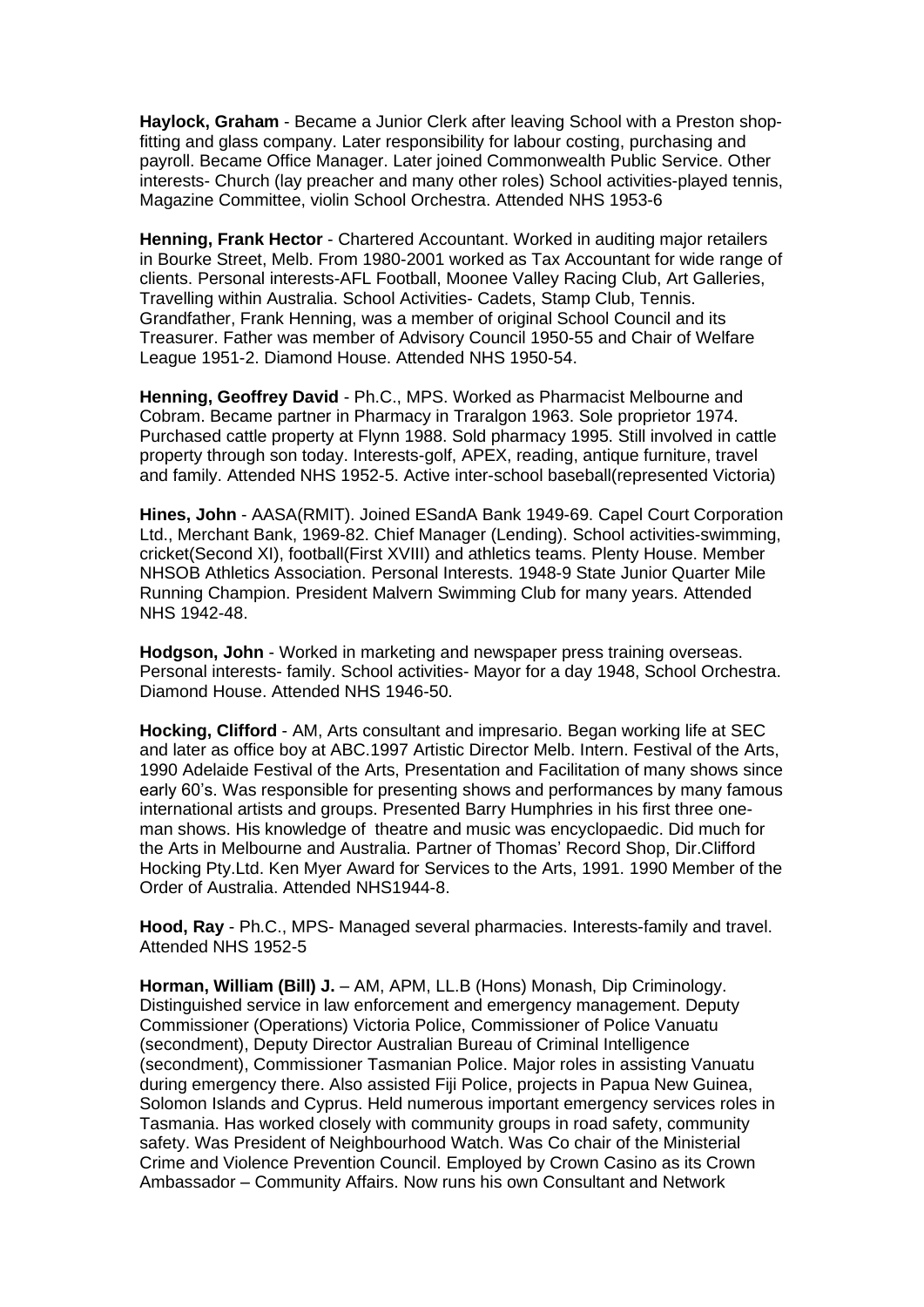Services. Was Vice-President of the National Association of gambling Studies. Member Victoria Police Blue Ribbon Day Community Council. He is an Australia Day Life Ambassador. Attended NHS 1952 – 1954.

**Hosseini, Kaivan** - B.Mech. E. (Swinburne Uni), MBA (Uni of Adelaide). Project Engineer 1994-97, Owned IT business 1997-2000, Business Manager Engineering Co.(S.A.) 2000-04. Opened own car dealership in Melb., Dir. of same, since 2004. Personal interests-travelling, movies, family and chess. School activities-Captain of Volleyball 1987-8, Captain Table-tennis 1987-8. Chess Team. Attended NHS 1987-8

**Howell, Neville** – OAM. Olympic Sportsman- rowed in the Eight that won the Bronze Medal at the Melbourne Olympics, 1956. Competed at the Olympics in 1960. Won a Gold Medal in rowing Eights, Commonwealth Games, 1962. Rowed in ten King's Cup Teams from 1951 to 1962. Rowed in six winning crews for King's Cup. Recently competed in Rowing Masters in Rockhampton, Queensland. Owns a horse stud at Nagambie, Vic. Awarded an OAM in 2020 for services to rowing and horse breeding. Began rowing while at School with the Preston Club. NHS 1942- 1947

**Hughes, Mervyn** – outstanding sportsman in cricket, soccer and swimming captaining junior and senior teams in these sports. Outstanding student leader. Head Prefect 1945. Played cricket and football for Ivanhoe. Passed away in his twenties but his name lives on in his nephew Merv Hughes, Australian Test cricketer. Attended NHS 1941-1945

**Humphries, Ross** – Public Service rising to position of Deputy Commissioner of Taxation. School activities- Prefect 1958. School football teams including First XVIII 1958. Magazine Committee 1957. Attended NHS 1954-58

**Hunter, Colin** – Senior Swimming Champion 1944. Very active Ex-students' Association. Attended NHS to 1944.

**Hyde, David** – University studies. Completing MBA (Aust Institute of Bus). Works in water skiing admin (Ski Racing Aust). Personal interests – golf, theatre, travel. School activities – cricket team. Attended NHS 1973-78

**Iliadis, John** - Working career with BEC Electrics. Personal interests – travel. Attended NHS 1973-8.

**Inglis, Kenneth**, Professor - A. O., M. A., D.Phil. (Oxon), FAHA, FASSA, D. Litt. (Hon.) (Melb). Distinguished Professor of Australian History, ANU, 1977-94. Visiting Fellow, Research School of Social Sciences, ANU. Professorial fellow 1975-6. Vice-Chancellor, Uni of Papua-New Guinea 1972-75. Prof. Hist 1966-72. Professor of Australian Studies at Harvard University. Recipient for *Sacred Places* of several distinguished awards- NSW Premier's Prize for Aust. Hist, Centre for Aust Cultural Studies Award, Ernest Scott Prize for Hist, Fellowship of Austn. Writers (Vic) Nat. Literary Award. Author of numerous historical works. Dux of School 1944. Attended NHS 1940-44.

**Irving, Herbert Victor Clemance (Vic)** - B.Sc., B.Ed.(Melb), TSTC (Secondary Teachers' College). Secondary teacher Victorian Education Department (Mathematics and Physics) 1960-92. Taught at Erith School, Kent, England, 1975. Member Principal class from 1977. Retired as Principal of Thornbury – Darebin Secondary College. School activities- Prefect, Member Victorian Schoolboys' Football Team, 1952, playing in Perth, WA. Member NHS Old Boys' Athletics' Team. Lunchtime sporting activities. Darebin House. Attended NHS 1950-55.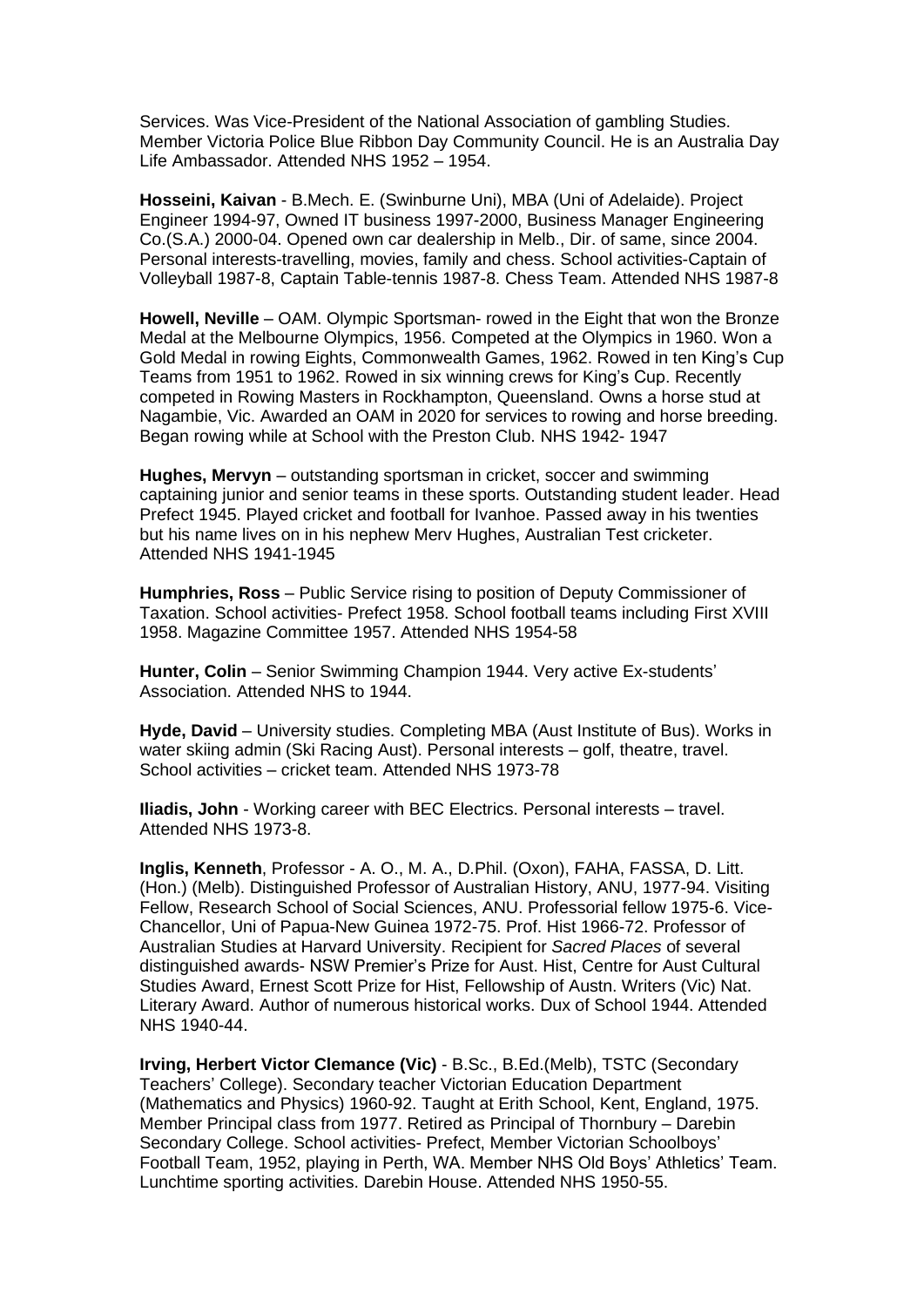**Italia, Salvatore** – Qualified carpenter and builder. Personal interests – investing in property, family, cars, kick boxing and fitness. Attended NHS 1973-75.

**Jackson, William J**. - Ph.C., FPS. Professional pharmacist from 1953. Proprietor Westgarth Pharmacy 1956-86. School activities-soccer, swimming. Plenty House. Interests-gardening, Member Rotary Club of Northcote for many years. President 1985. Attended NHS 1944-47.

**James, George E**. - B.A.,Dip.Ed., TPTC. Teacher, Victorian Education Department. Principal Rutherglen, Ararat and Geelong High Schools. Attended NHS 1941-5

**James, John Albert** - B.Sc., B.Ed. (Melb). Teacher, Victorian Education Department, 1954-86. School activities-Dux of School & Pizzey Prize Winner1948. Tennis Captain 1947, 48. Merri House Captain, 1948.

**Johnson, Trevor** – OAM. Known as "The Phantom," joined Melbourne Football Club in 1953 and undertook National Service in that year. Made his debut with Melbourne Seniors in 1955. His outstanding football career included playing in premiership sides 1955 to 1957 and 1960. The entire side was entered in the Sport Australia Hall of Fame for its 1956 Olympic Year Premiership. Life Member MFC, 1962. Played 118 games, kicked 9 goals. After retirement coached in the Metropolitan Association and Western District before moving to Western Australia establishing *Crown Mushrooms* there, a large and successful enterprise. His OAM of 2006 was for his services to the community of Wanneroo, especially sporting and service organizations. Patron Western Demons. Personal interests – poetry composition and writing. School activities  $-$  Captain 1st XVIII, Athletics Team (High Jump, Hurdles), Sergeant Major of NHS Cadet Unit, Rifle Team, Prefect and Vice-Captain Diamond House. Attended NHS 1948 to 1951.

**Johnstone, Keith** – After School employed in sales (frozen foods) and manufacturing in poultry industry. Professional musician. Briefly performed in Melbourne University Symphony Orchestra then Swallows Juniors Orchestra and with Tommy Tycho's Orchestra. In this latter role played for visiting artists – Sammy Davis, Jnr, Shirley Bassey, Liza Minelli, etc. Was President of Musicians' Union and Honorary Life Member. School activities – Member School Big Band during time of teachers Stuart Wilkie and Merv O'Callaghan. Played saxophone and clarinet. Played Hockey and member School swimming team. House – Darebin. Attended NHS 1952 -55.

**Joyce, John Alexander** – B.A., B.Comm., B.Ed. (Melb), Dip. Public Admin., AASA, ACIS. Flying Officer, RAAF, World War II. District Inspector of Schools and teacher, Victorian Education Department. Head Prefect NHS 1933 and 1934. Major figure in Northcote High School Old Boys' Association and Harriers' Club 1940s and 50s. Attended NHS 1929-34.

**Kakos, Gary (Alec)** Dr. – B.Sc. (Hons.), B.Ed., Ph.D. (Melb). National Service 1970- 71. Lecturer in Chemistry and Science Education at Melb. State College/Melb. College of Advanced Education/Uni of Melb. 1972-1993. Continuous Improvement and Manufacturing Education Co-ordinator, Centre for Manufacturing Uni of Melb & RMIT 1994-2003. Manager, Skills and Education Centre, Royal Australasian College of Surgeons, 2003-2008. Personal Interests - Sport (Lawn Bowls), Gardening & Volunteer Work. School activities - First XVIII Team 1962 which won Central Division Premiership, cricket, Parliament of Youth team. Came up from Fitzroy HS for Matriculation as it was not taught at Fitzroy. House - Sumner. Years at NHS 1962.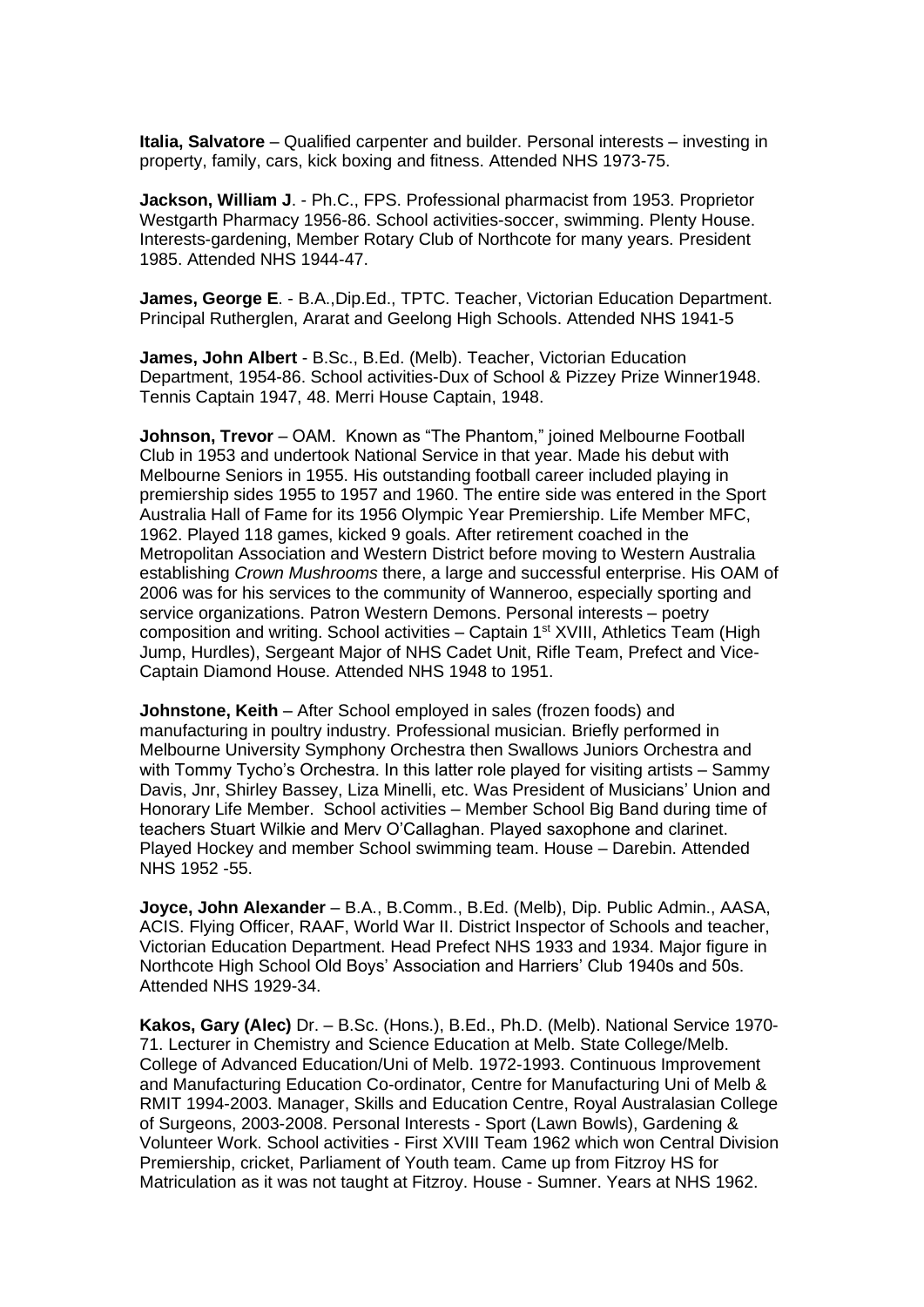**Kaine, Trevor Thomas**, The Honourable, Wing Commander - BComm, Dip.Com (Queensland Uni), MS (USAF-Institute of Tech-Dayton),FCPA. Member of the Legislative Assembly of ACT. Distinguished career with RAAF 1952-74. Served as Defence Supply Attache, Australian Embassy, Washington, 1974-81. Asst Dir.Gen.Supply RAN 1982-6. Became a Member of Legis. Assem. (ACT) serving for 12 years. Held numerous posts in ACT Government and became second Chief Minister & Treasurer 1989-91(United Canberra Party). Personal interests - Patron ACT Gridiron Assoc. India-Aust. Assoc. Flying, astronomy, reading, RSL, RAAF Assoc. Addressed NHS EX-Students' Assoc on one occasion. Attended NHS 1940s.

**Kambouras, Anne Marie** – Dip Beauty Therapy. Attended NHS 1999 - 2002

**Kaufman, Keith** - Wing Commander RAAF- DFC & Bar. Entered Flying Training School, RAAF, Point Cook in 1934. 1937 assigned to RAF in England, 214 Night Bomber Squadron, flying Handley Page Harrows and then Wellingtons. When WW2 broke out took part in early bombing missions over German industrial sites and first attack on Berlin. Undertook 26 raids in a few short months and these included raids on Cologne and Essen and also Kiel to try to sink the Battleships Scharnhorst and Gneissenau. These latter earned him the DFC. Then spent time back in England training young pilots. Promoted Squadron Leader. Sept 1940 became Commanding Officer 460 Squadron RAAF based in England. Nov 1940 awarded Bar to DFC for great courage in flying under attack and completing the mission. Recognised as one of Australia's most outstanding RAAF Commanding Officers completing 37 missions over enemy territory. He was promoted Wing Commander, returned to Australia after the War and flew as a pilot with Australian National Airways. Attended NHS 1928-30.

**Kaufman, Sydney Alan** - Joined AIF after School achieving rank of Warrant Officer. Then moved to RAAF as a pilot in UK. Returned to Australia after the War becoming a Primary Teacher with the Victorian Education Department. Attended NHS 1935-40.

**Kelly, Howard** - Public Service Medal (Vic-Education), BA., B.Ed.(Melb.), FACE. Teacher Victorian Education Department (Technical Schools) 1968-80, Vice-Principal Windsor Technical S 1981-3. Principal Northcote TS and Thornbury –Darebin SC 1983-96. Chair Victorian Curriculum and Assessment Board to 1993. Chair Victorian Board of Studies 1993-96. General Manager, Dept of Education Vic.-Strategic Initiatives 1997-03 (Lap Top Computers for Teachers Program; Director of Ministerial Review, Post-Compulsory Education –Kirby Report). After leaving Education Dept. became a Senior Research Fellow, Faculty of Education, Uni of Melb. & Course Manager, Master of School Leadership Program 2004 to present. Consultant for Regeneration Programs in Schools 2004 to present. Involved in Ministerial Review of Education in South Australia, 2005-6. Personal interests- educational matters, travelling, family, fitness, tennis. School Activities - Magazine Committee. House - Diamond .Won School Council Prize for Modern History. Attended NHS 1959-64.

**Keenan, Hayden** - Film Producer. Produced *Going Down* which was released in WA and Europe. Sold his award winning 1973 film *27A* to BBC. Making a documentary in Venezuela. Other major films *Pandemonium* and *Medivac.* Youngest person to receive Australian Film Institute Award "Best Film" for *27A* in 1975. This was very influential in the rebirth of the Australian Film Industry. Interviewed by Margaret Throsby on ABC radio June, 2011 about a new four part documentary *Persons of Interest* which examines the activities of ASIO in Australia in the 1960s and 70s revealing the secret ASIO files on four Australians. To be shown on SBS television. Produced short documentary films when a boy at the School. Attended NHS in 1965 -67.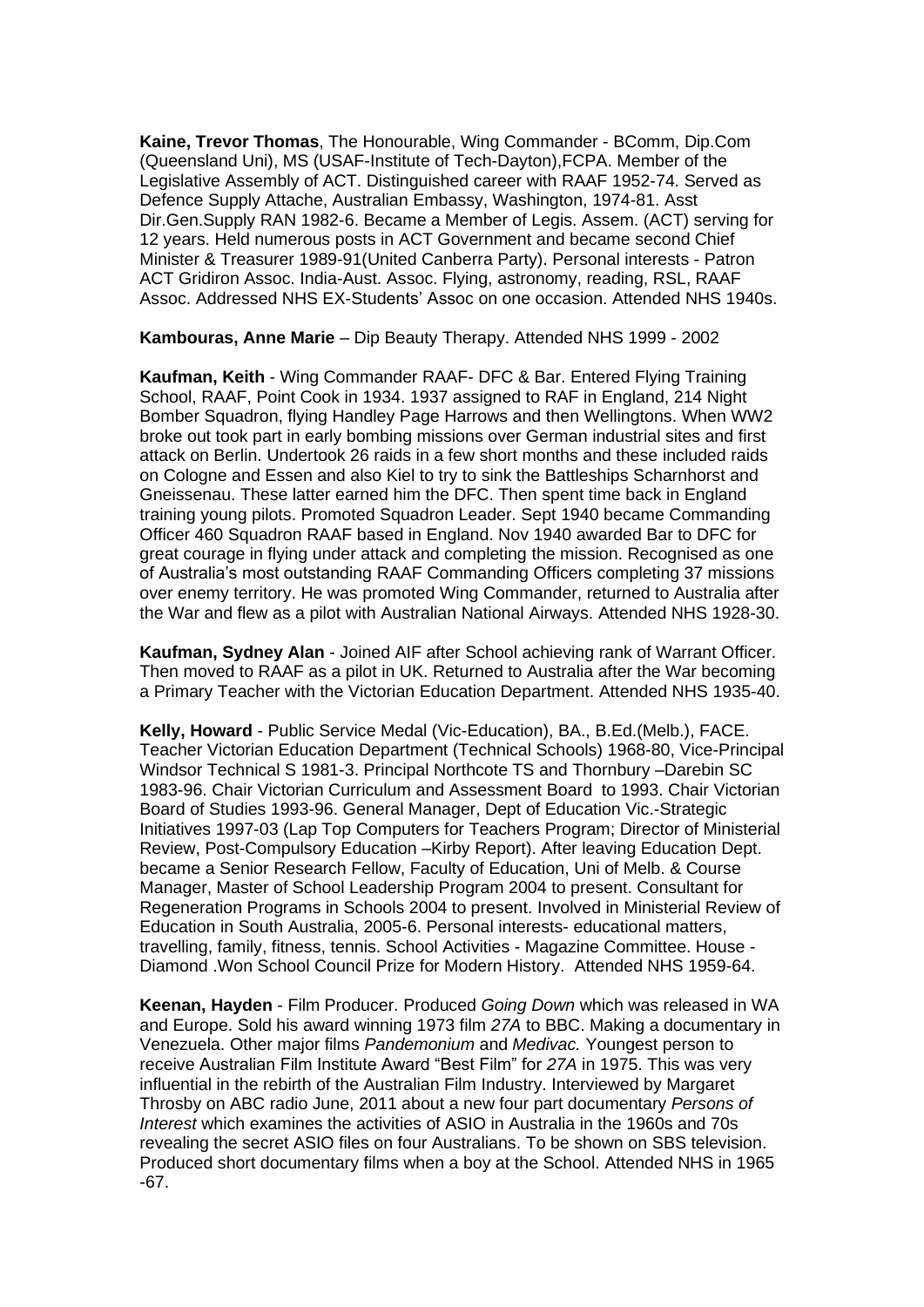**Kenney, E. Barrie,** Professor – BDSc (Melb), DDS (Toronto), MS (Michigan), FRACDS. Director and Professor UCLA Periodontics and Implant Surgery facility following private practice. He has published many articles, especially in the Journal of Periodontics and other prestigious dental journals. 2010 Educator Award of the Californian Society of Periodontics for outstanding teaching and mentoring. Numerous awards for teaching and mentoring and certificates of appreciation. Attended NHS to 1955.

**Kidd, Aviva** - Student at NHS until 2008. Winner of Premier's Award for National Politics in VCE Examinations 2008. Has written two novels for children. Gold Medal Australian English Competition. Attended NHS to 2008.

**Kiddle, Gordon Feyder** – Captain. Enlisted Permanent Military Forces – Royal Military College-1941.Second Australian Imperial Force 1946 and then served with the regular Army. Promoted Captain, 1950. Served with Royal Military College Duntroon 1<sup>st</sup> Armoured Car Squadron, Commonwealth Occupation Force, Japan. 1<sup>st</sup> Armoured Regiment, Australian Army Staff, UK and then 8<sup>th</sup> Royal Tank Regiment. Died as a result of motor accident in West Germany, 1952. Attended NHS 1939-41.

**Kimm, Mervyn Charles (**His Honour**)** – LLB (Hons) (Melb). Judge County Court of Victoria 1988-2002; Deputy Chairman Liquor Control Commission 1982-88. Admitted to the Bar ACT, NT & Vic. Barrister at Law, Vic 1963-82. Personal interests – reading, bushwalking and golf. Attended NHS 1944-48.

**Kirwan, Max** (Dr) – MB, BS (Melb), FFARCS (Eng), FFARACS General Practice Western Australia. Graduated in Medicine 1955. Attended NHS late 1942-1944.

**Knight, Laura** – B. Physiotherapy (Melb) (Dean's Honors' List), M Health Sci Management (Monash) on full scholarship. Senior Clinician and cardio respiratory team leader Intensive Care Unit, Royal Melbourne Hospital. Participating in research in the ICU in early rehabilitation. Personal interests – cinema, musical theatre, travel. School activities – SRC, Aerobics Team. House – Merri. Attended NHS 1999 – 04.

**Kotsakidis, Bill** - BSc(Hons) in electronics and telecommunications. Employed in Telstra, private company and own managing director of own company. Personal interests – cars and music. Attended NHS to 1978.

**La Blache, Ben** – Has been employed with various construction tickets, cabling with Telestra and working on gas mains. Excavation work. Highlight was working on train digital signalling upgrade (fibre optics and ca-axial) in Melbourne City Loop. Personal interests - music (bass). Attended NHS 1999 – 2001.

**Lambrineas, Jim**. Dr. – B.D.Sc., (Melb), LDS. Practising Dental Surgeon. School Captain 1978. Attended NHS 1973-78.

**Langley, Frank Walter** - 1948-86 Finance Department, State Electricity Commission. Commercial administrative officer. Played cricket and football some years after School. Personal interests member Collingwood Football Club, MCC , RACV Club. Enjoys travel around Australia and Pacific region. Won Accounting Prize in Senior Year. Played cricket for Diamond House and School .Attended NHS 1945- 47

**Lay, Maxwell Gordon**, Professor - A.M., B.C.E., M.Eng.Sc. (Melb), Ph.D. (Lehigh Uni, Pa., USA)., D.Eng. (RMIT), FTSE As an engineer Dr. Lay worked for the State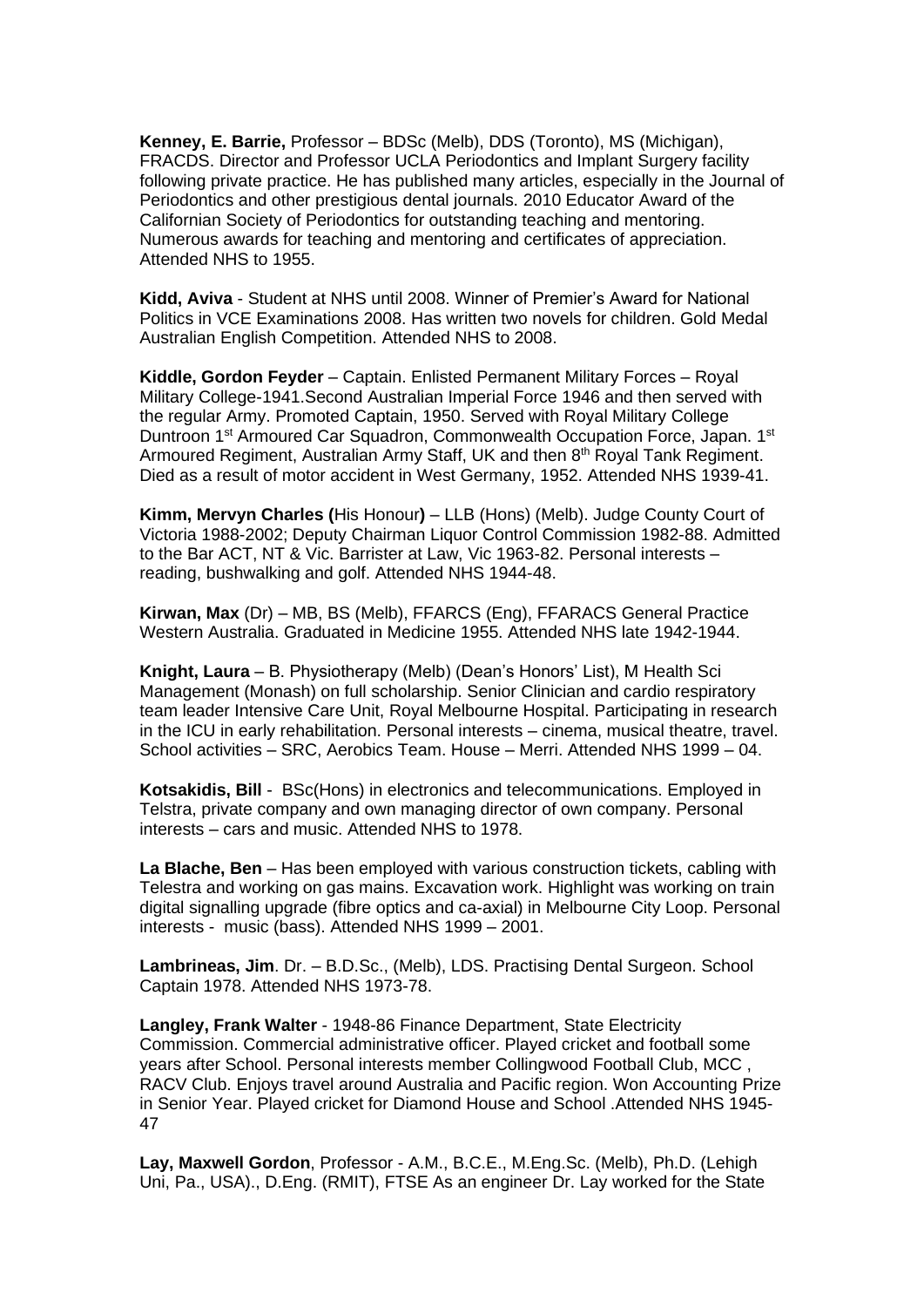Electricity Commission and BHP before becoming Executive Director of the Australian Road Research Board. He became a Director of VicRoads in 1989 and, later, was Reviewer of the Melbourne City Link Project and a Principal of Sinclair Knight Mertz. Max is a Professorial Fellow of Melbourne University, Past President of the RACV, the Australian Automobile Association and the Royal Society of Victoria. Has a Library of works connected with road and transport works named after him- the MG Lay Library at ARRB, Melbourne. He is a Fellow of many important Institutes and organizations. Moisseiff Medal, American Society of Civil Engineers, 1965. His award of the AM is for services to Engineering, particularly in quality road design and as educator and historian. Awarded Engineers' Australia Peter Nicol Russell Memorial Medal in 2014 to an Honorary Fellow who has made a notable contribution to the science or practice of engineering. Has written several learned engineering works. Personal interests-History of roads, RACV, Genealogy, reading. Semi-finalist, Sun Youth Travel, 1951. He is a keen supporter of his old School and assisted it to examine the road outside the School to make suggestions for improvements to VicRoads after the tragic death of a student on the School crossing. 1953 Dux of NHS & Pizzey Prize Winner. Matriculated with 3 First Honours and a Second, a General Exhibition and a Senior Scholarship 1954.

**Leek, Geoffrey** - Footballer 191 games for Essendon. Exit NHS 1946.

**Lees, Frank Alfred Moorman** - AM, MBE, B.Mech.E. ( Melb.), FRSA. Gave service in the RAAF during WW2 and as part of the Occupation Force, Japan (Mustang electrician). Worked for 19 years with Taylor Instrument Company in Toronto, Canada and in Melbourne. Spent time at the University of Surrey, UK. Member , Australian Academy of Science. Member, Royal Society for the Encouragement of the Arts, Manufacturers and Commerce (Chair- Victorian Chapter). Australian Founder, Teaching Company Scheme. Patron, Society of Teaching Company Associates. Australian Tertiary Institutions Consulting Companies Association John Fraser Memorial Fellow and Chairman 1981-88. Regional Director Asia-Pacific International Assoc. Consultants in Higher Education Institutions 1980-88. President of the Graduate Union, University of Melb. 2000-05 overseeing a major redevelopment of facilities. Member of Committee of Convocation, Uni. Of Melb., 1982- 84 and since 1990. Honorary Associate Faculty of Engineering, Uni.of Melb. since 1990. Received AM in 1989 for service to Education and Research Liaison with Industry. Received MBE at Buckingham Palace from HM Queen Elizabeth II for services to British Education and links with Australia. 1990 - Visiting Professor of Technology, Universiti Teknologi, Malaysia Interests-reading & writing, tennis. Darebin House. Donated captured Japanese mechanical items and photographs to NHS, now Displayed in Science Department of School. Attended NHS 1938-41 and completed studies at NHS as Cmwlth. Reconstruction & Training Scheme student 1948.

**Lennie, Robert William**, Dr. - Dip. App. Chem. (RMIT), B. Agric. Sci., Ph.D. (Melb). Principal Lecturer in Applied Biology, RMIT. Personal interests-tennis, gardening and computers. School activities-Captain of Lacrosse 1943-4. House-Diamond. Attended NHS 1940-44.

**Leondidis, Danny** - B.Sc. (La Trobe), Dip.Ed. Secondary Teaching Victorian Education Department. Teaching Mathematics at NHS since 1982. Senior Mathematics Teacher. Acting Mathematics' Coordinator for a time. Coordinator of Student Activities, especially Chess Club, Solar Car Project, School Fund Raising. Personal interests-stock market, owner LP Gas 1 Thomastown P/L, golf, soccer, family. School activities- Member First XVIII, 1976. House-Merri. Attended NHS 1971-6.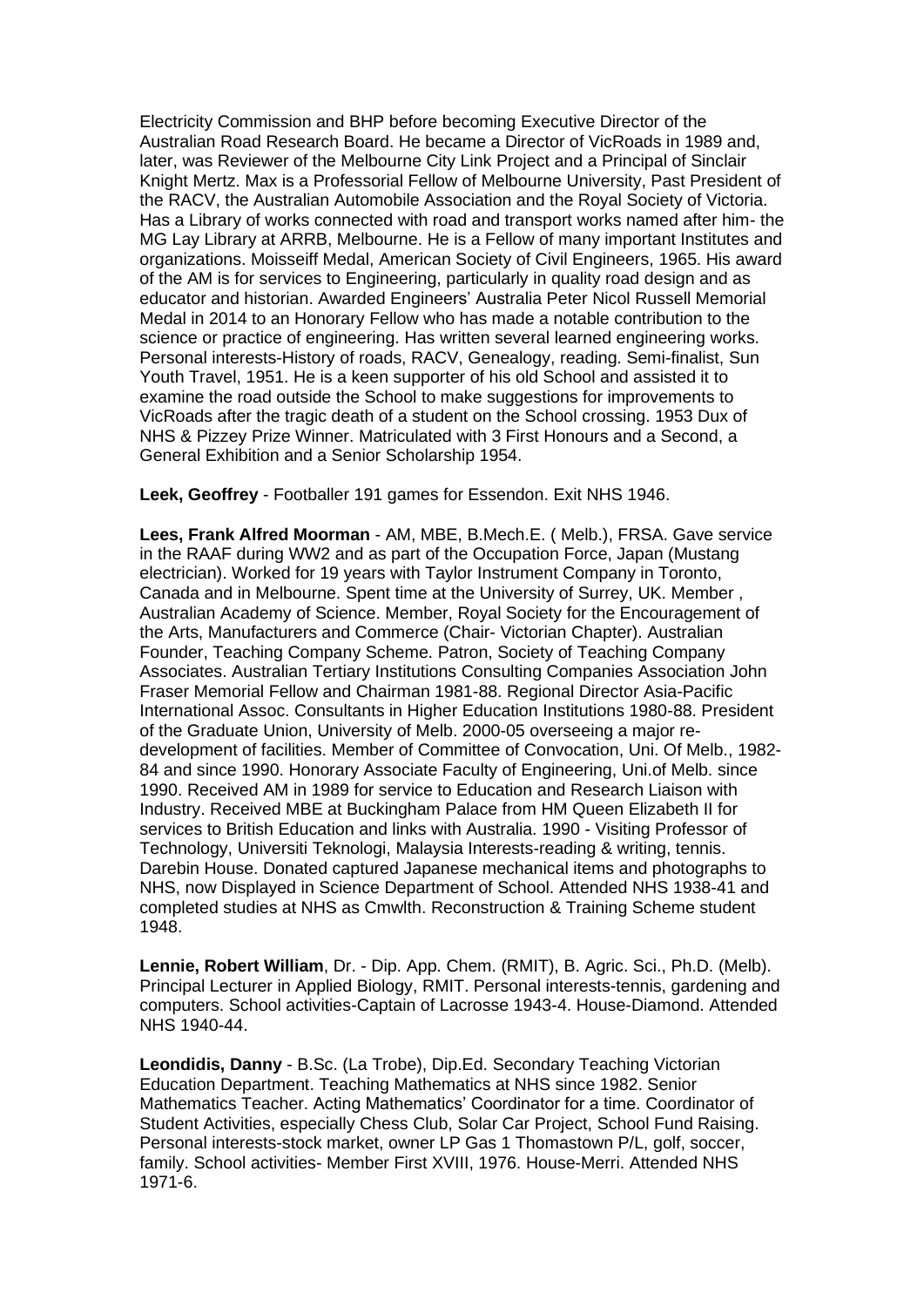**Leptos, Christopher Byron** - A. M., B.Comm. M.B.A. (Melb), FCA, FCPA. Chief executive Officer and Managing Director, Southrock Corporation Ltd. Senior Executive roles Brix Aust, WMC, Leptos and Partners, UK Computer Power, Chief of Staff to Hon. Senator Button, Minister for Industry, Consultant KPMG Peat Marwick, Member Infrastructure Planning Council of Victoria, Delegate World Economic Forum 1997-2000, Swinburne University Graduate School Management Advisory Board Member. Published author. Member numerous other bodies, especially concerned with sustainable development. School Captain, 1976. Attended NHS 1971-6

**Licastro, Lou** – BEco (La Trobe). Practising training consultant with various companies. Personal interest – fitness, family and travel. Attended NHS 1973-78

**Liddicut, Norman** – Physiotherapist. Served in Royal Australian Navy during WWII as sick berth attendant. Attended NHS around 1935 -36

**Lindsay, Kenneth**, The Reverend - B.Sc.(Melb), B.D.(Melb College of Divinity), DPS (Uni of Birmingham), TPTC (Melb). Primary School teaching, Victorian Education Department 1958-61. Presbyterian Minister 1962-2004. Parish work, Coordination of Chaplains, Chaplain Wesley College, Lecturer United Faculty of Theology. Father a former member NHS Advisory Council.Attended NHS 1950-55.

**Liotta, James** – Dip.Small Companies & Community Theatre (NMIT). Has worked in theatre since graduating. Awards – Victoria Multicultural Award for Excellence, Certificate of Achievement from Melbourne Theatre Company and nominated Young Citizen of the Year, City of Darebin, Australia Day Awards. Was very actively involved in producing NHS musicals to 2001. Appeared on a Channel 10 program (*Thank God You're Here*). Was a host for World Youth Day event in Sydney. 2010 played a lead role in short film selected as a finalist in *Tropfest* short film festival. Lead performer for *Witches in Britches* Theatre Restaurant. Working at various Melbourne radio stations and hosted a nightly radio show for a period. Personal interests – socialising, script writing, directing, film making, restaurants, movies, travel. School activities – Deputy School Captain 2000, form captain, active in school productions, music and concerts, school athletics. Attended NHS 1995 to 2000.

**Lioukas, George** – B. App. Sc. (Melb), Grad. Cert. Marketing (Deakin). Employed with Telstra from 1982 to 2001 in engineering and product management roles, relating to the development of data/internet services for Australian business and Government sectors. From 2001, employed by Ericsson as a principal consultant providing technical and business advice for mobile and fixed network operations in Asian-Pacific Region. Personal interests – family, cycling, swimming, history and politics.

School activities – played percussion in School orchestra, music activities- South Street Ballarat competition and School musicals. Attended NHS 1972 to 1977.

**Lopata, Alex**, Associate Professor - M.B., B.S., Ph.D. (Melb). Worked at Austin, Children's Hospitals. Lectured Sydney and Melbourne Universities Fulbright Scholarship , Lalor Foundation Fellowship to study at UCLA. Senior Lecturer Obstetrics and Gynaecology, Monash Uni/Queen Victoria Hospital and Melbourne Uni Very active involvement in IVF research leading to Australia's first "test tube" baby, Royal Women's Hospital. Trained medical groups from around the world in this reproductive technology. Sat on World Health Organization Advisory Committee on Human Reproduction. Consultant to Infertility Treatment Authority. Addressed numerous conferences around the world. Published 120 papers in the field. Hon.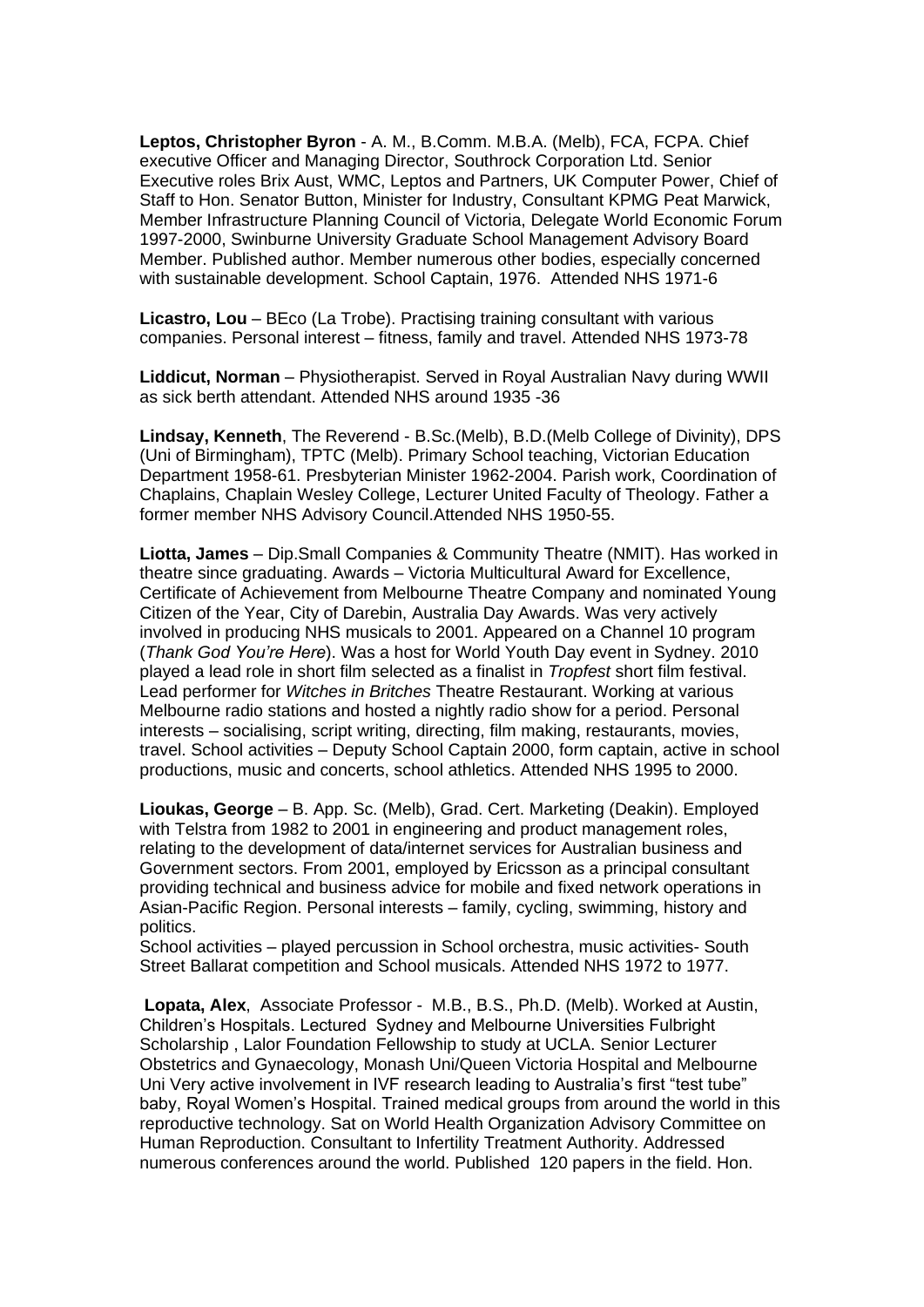Life Member Fertility Society of Australia. Director of 2 Biotech companies. Attended NHS in the 1950s. Matriculated 1955.

**Loterzo, Michael** - LL.B. (Bond University). Undertaking studies for MBA (Durham). Current Solicitor. Member of Law Institute Vic., Australian Corporate Lawyers Association and Building Dispute Practioners' Society. General Manager Legal Risk and Southern States Operations, Grocon P/L. Joined Company in 1994 as first legal counsel in NSW. Currently General Manger, Operations, Victoria. Chairs Risk Management Committee. Has presented papers to several Conferences and forums on OH&S in Building Industry. Personal interests-cricket, soccer coaching, tennis. School activities-Soccer Team, Junior Northcote City Council (School rep). Won Year 12 School Council Prize for Politics and Caltex Award for Outstanding School Citizenship end Year 12. Attended NHS 1984-5.

**Lovitt, Colin Leslie** - B.A., LL.B.(Melb), Q.C. Distinguished criminal barrister. Chairman Criminal Bar Association 1989-90, Took Silk in 1988. Chairman, Organizing Committee 6<sup>th</sup> International Criminal Law Congress, Melbourne, 1996. Author of first Victorian scale of fees for counsel in criminal cases. President Melbourne PC User Group. President and Life member Carlton Cricket and Football Club, Board Member Save the Children Fund. Attended NHS late 1950s, early 60s.

**Lowe, Norma Olive** - moved around after leaving NHS with her parents who were involved in operating small businesses. Worked as receptionist in photography studio and then as model for photographer. She taught elocution, played the piano and was a trained singer. Sang with Church Choirs, the Melbourne and Maroondah Singers. The latter Choirs combined to perform at Carols by Candlelight for many years. Her husband (Herbert Keith Hargreaves) and she were members of the Melbourne Banjo Club. Later she kept books for husband's furniture and cabinet making business. Learnt to water ski at 40 years of age. Raised two children. Attended NHS 1926-7.

**McComas, Geoffrey Charles** - commenced work in a stockbroker's office and then Harbour Trust junior clerk. While recovering from tuberculosis listened to much radio. Studied radio under specialist teacher. Joined 3BA Ballarat then 3DB (Melb) progressing from junior announcer to Studio Manager and ultimately Manager-retired in 1983. Became, through this career, a very well known figure in Australian radio and, later, television. His excellent speaking voice and professional manner made him an highly sought after commentator and news reader. Operated a training company in later years with radio colleague, teaching people how to speak appropriately and publicly, training people how to handle media (Speech Dynamics P/L). Undertook numerous overseas trips, some to radio seminars and to meet professionals specializing in presentation skills training. Was father of well known actor and comic artist, Campbell McComas. Personal interests-golf (Peninsula Golf Club), classical music, reading, gym and regular dinner parties. School activities-Acted as commentator for 1976 and 1986 School Reunion celebrations. Captain Diamond House Swimming Team, 1939. House – Diamond. Attended NHS 1935-9.

**McComas, Warwick** - B. Comm. (Melb). Studied Japanese after leaving School to Matriculate. Part-time clerk Commonwealth Bank. Served in Army Commando Unit in New Guinea during World War 2. Lived and worked in Adelaide after War. Attended NHS 1935-7.

**MacDonald, John** - B.Comm.(Melb). Joined the Army after School, driving trucks in the Middle Eastern Theatre of War. He later trained as a pilot in the RAAF and achieved the rank of Flight Lieutenant. Flew Beaufighters in Europe (No 455 Squadron). Later studied Economics at Melbourne University. Worked in Sales. Later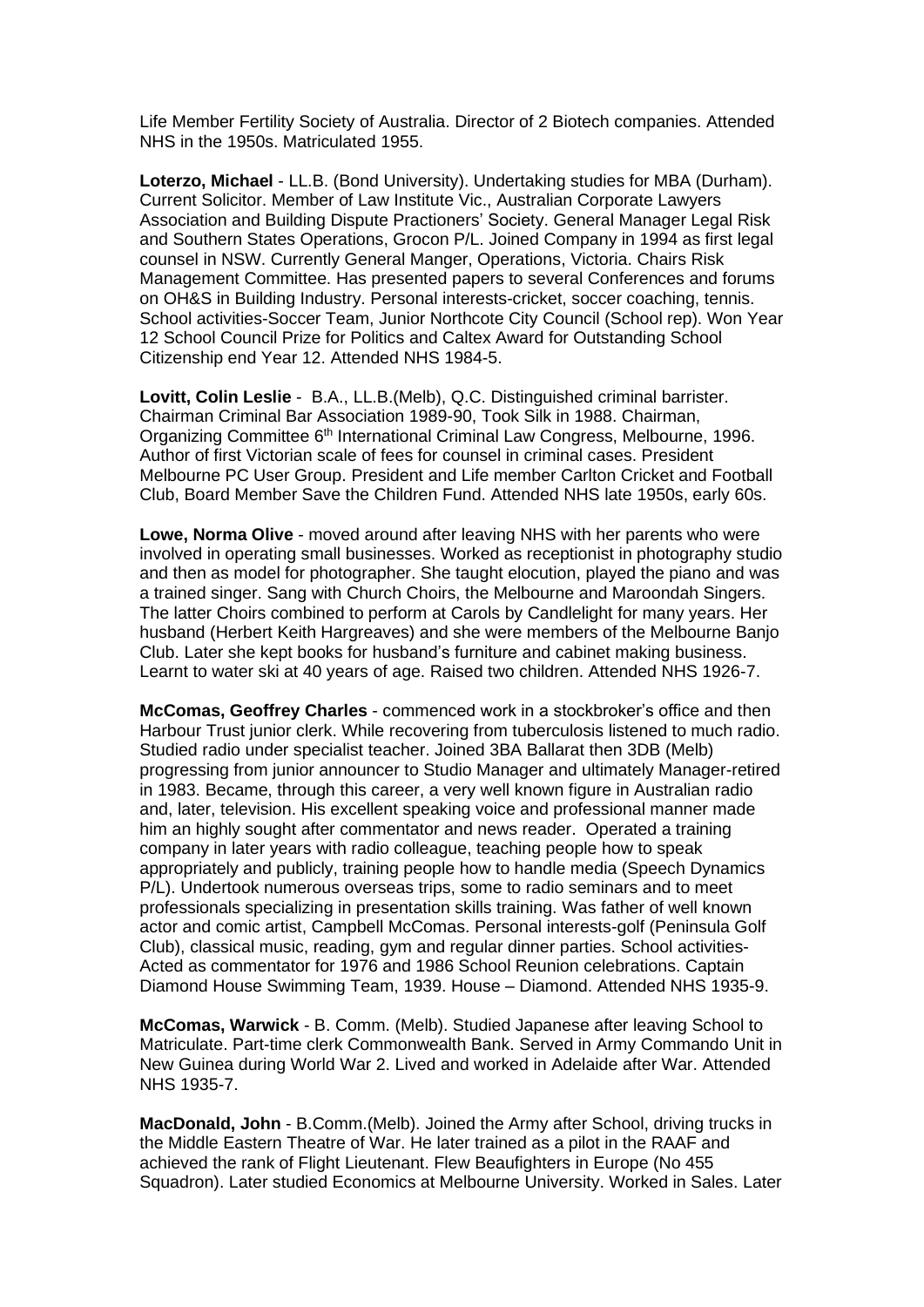joined the Department of Trade and became a Trade Commissioner to Japan. He moved on to become a private export manager and stock broker. In 1970 became a State Trade Commissioner in Asia for South Australian Government. Became first Trade Commissioner to China under Whitlam Government., 1972. In retirement worked with SEAsian refugees to improve their language skills. Attended NHS 1935- 6

**McDonell, Angus C**. Squadron Leader, RAAF – Bravery Medal, Commander of the Order of St. John, Bravery Medal of the Royal Humane Society, MB. BS.(Hons),B. Sc (Hons.), B. App. Sc., M.Sc., M. H. Sc., Grad. Dip Human Nutrition, Grad. Dip. Emergency Health. Graduated from James Cook University in Medicine with First Class Honours and the University Medal in 2005 after several years as a Nursing Officer with the RAAF. He was previously senior flight nurse with the Royal Flying Doctor Service. He has worked with the helicopter Rescue Service in North Queensland, Birdsville Hospital Service and had mission service in Central Australia. Within the RAAF he has been deployed in the Bougainville zone (1999), East Timor, UN Military Hospital, Dili (2001). In 2005 he embarked on HMAS Kanimbla during operation Sumatra Assist 1 Banda Aceh. He is a specialist in intensive care/aeromedical evacuation. He is currently with the Expeditionary Health Facility in the Middle East, Australian Defence Forces. Personal Interests – Swimming and Surf Life Saving, St. John Ambulance, Australia. School activities – First Aid Attendant, School Swimming Team, Captain School Volleyball Team. Plenty House. Attended NHS 1967-1973.

**Mackrell, Harold** - OAM, Commonwealth Public Servant. Served with 6<sup>th</sup> Division AIF, New Guinea. Councillor City of Fitzroy from 1973. Mayor of Fitzroy 1981. City of Yarra Citizen of the Year, 2002. OAM for community work and with overseas students, 2002.Attended NHS 1936-40.

**McLaren, Douglas** – Primary Teaching Victorian Education Department. Personal interests – building, boating and camping. House – Diamond. Attended NHS 1953- 59.

**McLean, Neil** – TPTC. Primary Teacher Victorian Education Department. Principal Mill Park Primary School. Attended NHS 1950s.

**McMillan, Kenneth** - distinguished saxophonist, Conductor Australian Pops Orchestra many years, Manager Melbourne Symphony Orchestra.

**McMurtrie, Peter** – AO, KStJ, MBA, Grad. DipHSM CHM, FPA, FAIES, FAIM, AFCHSM. Was a leader in medical emergency patient care and health service management, Queensland. Attended NHS to 1959.

**MacNamara, Frank** – Dip. Pharmacy (Melb College of Pharmacy). Operated a pharmacy in Preston 1969-2001. Personal interests – golf and horseracing. School activities – Prefect, First XVIII, Cricket and Tennis Teams. Attended NHS 1954 -59.

**McPhee, Ian** - B.Sc. (U of WA). Primary teacher, Victorian Education Department after leaving School. Worked as a Field Assistant at Iron Knob and completed studies as a Geologist. Worked for Victorian Mines Dept. and then in Calgary, Canada. Surveyed Rocky Mountains by horseback. Then Geologist in Arctic Circle, followed by geological service in Senegal, West Africa, Somaliland and in Carthage, Tunisia. He returned to Australia and worked in Queensland and then for Beach Petroleum in Victoria. Later involved in finding commercial Natural Gas in Western Victoria.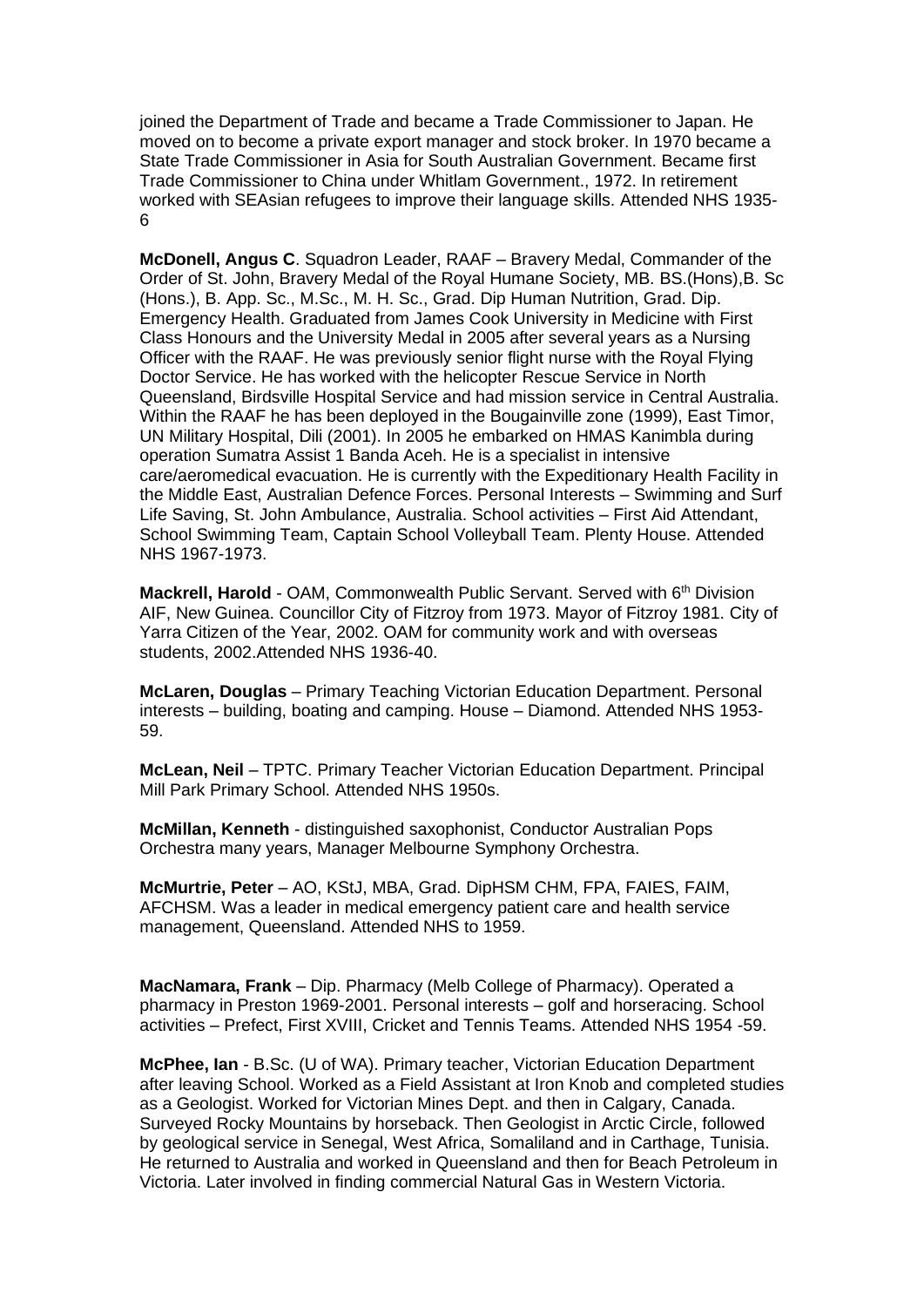Exploration Manager, Strata Oil, Sydney. Consultant to Anderson Oil Co., Texas. Personal interests-croquet and genealogy. Attended NHS 1938-42.

**McPherson, Albert Bayne**, The Reverend - M.A. Trinity College, University of Melbourne , Th.L., Priest of the Anglican Church, Held various appointments in Archdiocese of Melbourne. First worked in the Presbyterian Book Shop and then for Robertson & Mullins in Melb and Foyle's Books in London. Acted with the Little Theatre in Melbourne before becoming Sub-Deacon at St. Peter's, Eastern Hill. Ordained Priest by Archbishop Woods in 1967. Priest at Cathedral of St. John the Redeemer, New York, 1970-71. Precentor St, Paul's Cathedral, Melbourne until his retirement. Chaplain to the Arts and Arts Centre, Chaplain to Canterbury Fellowship, Melbourne. Member of the Blake Prize Committee. Chaplin to the Actors' Church Union. Greatly interested in the Arts. Attended NHS 1950s.

**McVitty, Walter** – AM, TPTC (Toorak TC). Primary Teaching Victorian Education Department. Specialist in Library and children's literature. Taught in UK and Canada for 5 years. 1956-60 Librarian at Elwood Central School. Joined Library School at Melbourne Teachers' College becoming Senior Lecturer in Children's Literature. Moved to found his own Publishing House- Walter McVitty Children's Book Publishing. Very successful and works won awards, including Membership of the Order of Australia. School activities- Non-Commissioned Officer in Cadet Corps. Attended NHS 1945-48.

.

**McWilliam (Datson), Freda May** - A foundation student. Associate London College of Music, Licentiate London College of Music (Pianoforte). Career- Electrical Armature Winder for McColl Electric Works, Fitzroy. Personal interests-Sunday School pianist, Home duties/family (two grandchildren presently at NHS). School activities-tennis. Years at NHS 1926-7.

**Main, Percy Cromwell**. – Pharmacist in England. Involved in writing a text book for Pharmacy. As one of the School's oldest students remembers with affection Art master Rupert Crocker, English master John G. Foster, L. Miller for Drawing, Mr Connor for Geometry and Mr Aubrey for Algebra. He was in Diamond House where Alan Kidd was House Captain. (Alan became a teacher at the School, served on HMAS *Sydney* during WWII as a Warrant Officer and died of an illness in the Mediterranean area). Enjoyed sport at School. Attended NHS 1927-1929.

**Majewski, Ralph** – Valuer, City of Preston and later for City of Doncaster. Then worked as a bank property valuer. Served in Royal Australian Navy, WWII as sick berth attendant. Attended NHS around 1935-36

**Mangopoulos, James** – LL.B. (Hons) (Melb). Partner of Legal Firm. Specializes in Business Law. Mediator on Leader Mediator Panel and on Small Business Commissioner Panel. Member Practice Committee of the Litigation Lawyers Section of the Law Institute of Vic. Member of the Environmental Planning Liquor Sports Commission of the Law Institute. Chairman of the Australian Soccer League Tribunal for twenty years. Star soccer player when at the School. Went on to play State League. Member of School Senior Soccer Team and kicked 10 goals in the Central Division final of 1963. Co-captain of Soccer 1964. Captain of Team (undefeated) again in 1965. Team won Central Division Cup. Athletics Team. Prefect 1965. Completed Year 12 with Honours and a Commonwealth Scholarship. Attended NHS 1960-65.

**Maniotas, Betty (Panagiota)** - B. Legal Studs. (LaTrobe), Post Grad. Dip. Business Human Resource Management/ International Management Business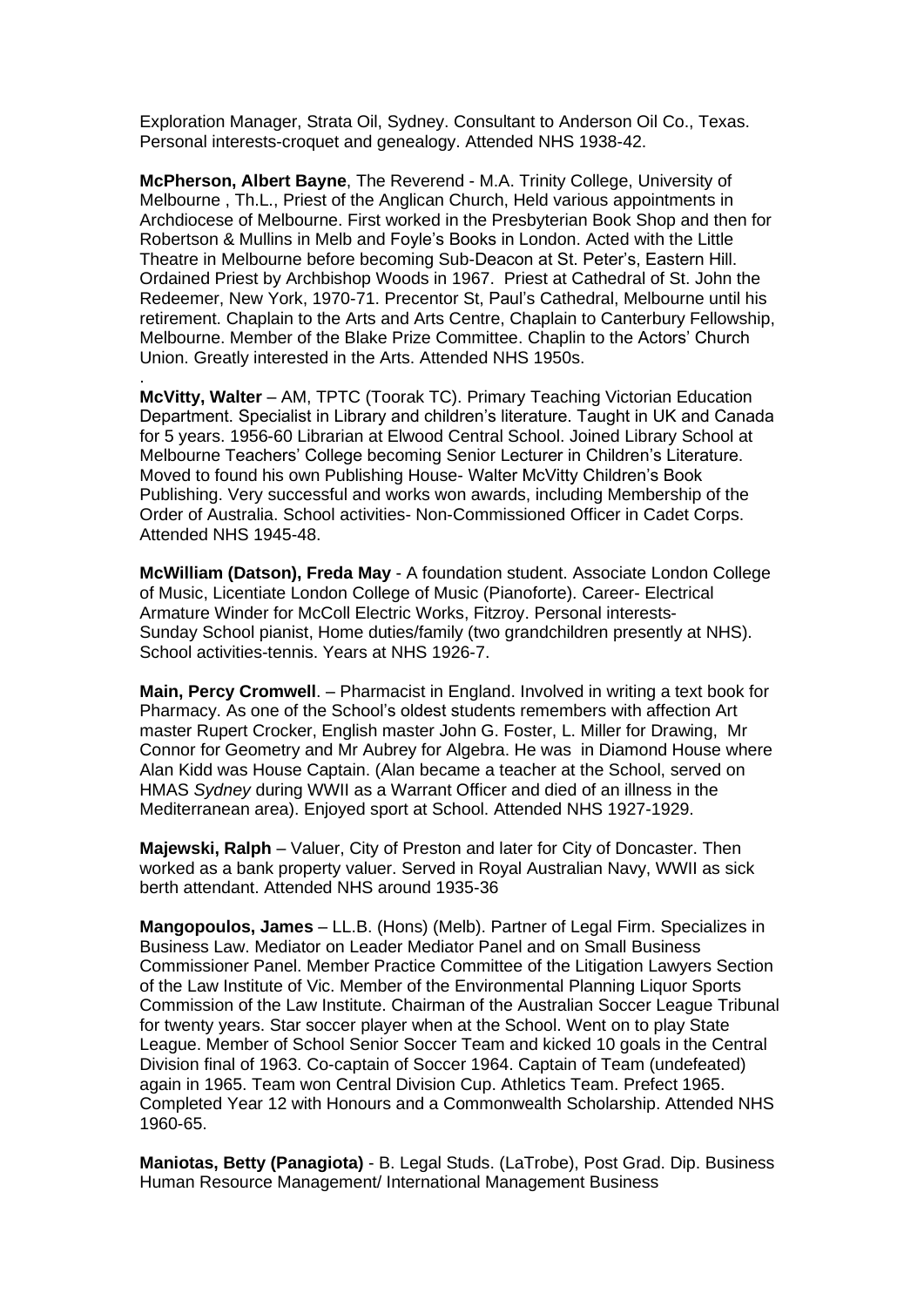Communication. Specialist in Human Resource Management and Recruitment. School Activities-Girls' Soccer Team. Attended NHS 1995 to 2000.

**Manousopoulos, Christos**- B.A. (Hons), Dip. Ed., Grad. Dip. Computer Ed. (Melb). Secondary Teacher, Victorian Education Department. Joined Staff at NHS in 1986 to present. Teacher of History, English and French. Obtained First Honours in Classics and History in Honours year. Coordinator of Humanities, Learning Technologies Coach to staff. Accompanied students on overseas study tours to China, New Caledonia and France. Soccer Coach. Coordinator Year 12.Personal interestssoccer, Australian rules assistant coach, movies, studying the classics, music, family. School activities-played tuba in Band. Member of Senior Soccer Team, 1977. As teacher, taught student obtaining State highest result in Year Twelve Greek History, 1987. House Plenty and later Merri. Attended NHS 1972-77.

**Manuell, Richard William(Dick**) - AMTC (RMIT), B.Comm. (Melb), M.App.Sci (Uni of NSW), ABIH (American Board of Industrial Hygiene), Fellow of Australian Institute of Occupational Hygiene). Awarded Clean Air Medal of Clean Air Society of A &NZ. Worked in environmental conservation and occupational hygiene for Esso Aust. Personal interests-family, teaching computing to seniors, editing computer club newsletter, member of Warringah/Pittwater SES, local Church, tennis, music, climate change. School activities-Tennis team, Debating Team, School Choir. Coordinated 1994 reunion of class of 1944. House-Darebin. Years at NHS 1940-44.

**Markovski, Oli** – B. Soc. Sci. Hons (La Trobe), M.B.A. Senior Advisor, Deputy Commissioner's Office, Victoria Police. Personal interests – travel, education, business and fitness. Attended NHS 1999 – 2002.

**Marshall, Robert**, Dr. – M.S., M.D. (Melb)., FRCS, FRACS. Consultant surgeon. Was awarded his Doctorate of Medicine degree at age 80 , graduating in 2006. Has written text on anatomy ( *Living Anatomy – Structure as the Mirror of Functio*n) which was the basis of his MD award and he has lectured at University of Melbourne in post-graduate anatomy. Personal interests - skiing, mountaineering. Taught himself Italian to translate the mountaineering books of Walter Bonatti such as *The Mountains of My Life.* Author of *K2. Lies and Treachery*. School activities – Prefect, Dux 1941, member School athletics and swimming teams, Junior School swimming champion. Addressed recent assembly at NHS. Attended NHS 1937-41

**Martin, Colin** - B.A., B.Sc. (Hons.) (Melb), M.App.Sc. London based writer and consultant since 1981. Attended NHS 1959-65.

**Medan, Jelena** – B. Med. Sci. La Trobe. Currently undertaking research studies for Ph. D. at La Trobe and with the Walter and Eliza Hall Institute of Medical Research. Personal interests – Science. Attended NHS 1999 – 2002

**Mercurio de, Fernando** – DipMEng, studied at Collingwood Senior Technical College in automotive mechanics before moving into the security industry. Personal interests - car racing and driving, built a car. Football and soccer. Attended NHS 1973-77.

**Miers, Leslie** - Distinguished concert pianist and conductor. Taught many well known singers and instrumentalists. Known for his skill as an accompanist. He accompanied, among others, Dame Kiri Te Kawana, Liberace and Henry Mancini Played a major role in organizing the Dandenong Eisteddfod. Attended NHS in 1940s and was very active in School Music, performance groups. School Pianist.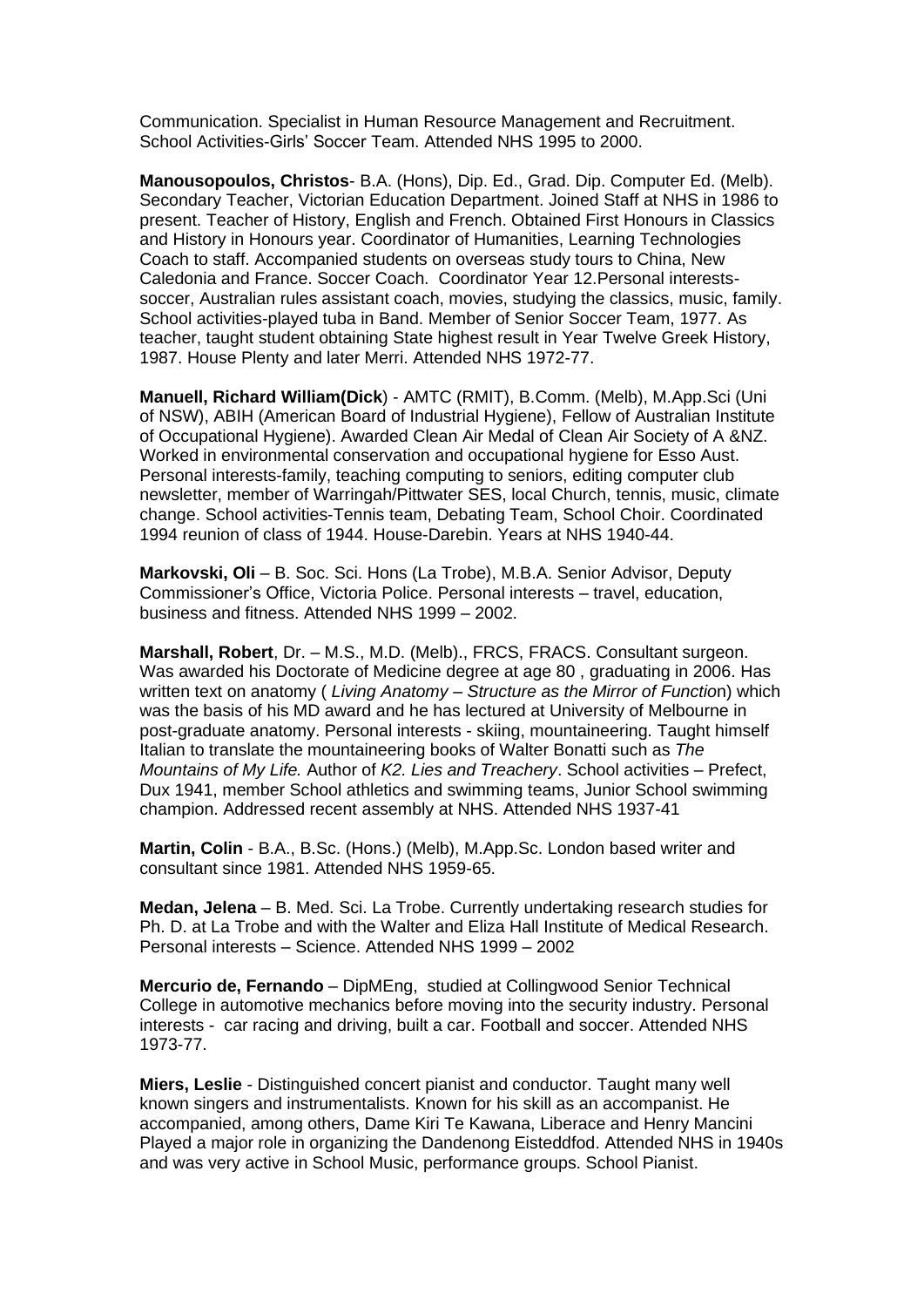**Miller, Frederick Douglas** - War Service with the RAAF. Teacher Education Department of Western Australia for 42 years, including teaching in remote areas of the West. He travelled by Government vehicle equipped with lockers of books to very remote outposts, visiting children studying by correspondence in remote homesteads. His last appointment was as a School librarian. School activities-ran classes in Music appreciation at lunchtime using School's large record library during War (the young Music master went off to join the Forces). Merri House. Head Prefect 1942. Attended NHS 1937-42.

**Minkou, Jim** – studied at Stotts' Business College after NHS. Became a bookkeeper, later worked in banking. Became National Credit Manager for Stramit Building Products. Personal interests - football (played for Northcote VFA), basketball. School activities – Basketball and Football Teams. Attended NHS 1973- 78

**Mollison, James** - AO, AM., TSTC. Secondary Teacher, Victorian Education Dept. Director National Gallery of Vic 1989-95, Dir. Australian Nat Gallery 1977-89. Exec. Officer Cmwlth. Art Advisory Board & Exhibitions Off. PM's Dept. Canberra 1969-71. Dir. Ballarat Fine Art Gallery 1967-8. Gallery A Toorak 1964-5. Educ. Officer Nat. Gallery Vic 1960-61. Published a number of works on Art. Merri House. Avid reader of Library books. Attended NHS 1942-6.

**Monger, Alan Edward** – OAM, LS (Licensed Surveyor) RMIT, Surveyors' Board of Victoria, Member of the Institute of Surveyors, Vic ( from 1965), Honorary Associate Museum of Victoria. Cadastral surveyor Country Roads Board 1960-65, 1969-76. Site surveyor high rise buildings Melbourne and London 1966-68. Surveyor in private practice, Wangaratta 1976-82. Principal Surveyor A. E. Monger & Associates, Benalla 1982-2000. Principal surveyor Monger & Tomkinson, Benalla, 2000-15. Awarded Rotary Paul Harris Fellowship 2009. Personal interests – Study of nature, in particular molluscs of S.E. Australia writing handbooks on the subject; music (especially piano); local history; community activities –Rotary (served as President), Probus; family; bridge playing; travel. School activities – Member of Senior SRC 1958, Athletics Team 1957-58 (hurdles and sprint relay), Basketball, pianist School orchestra 1958. House- Merri. Attended NHS 1955 to 1958.

**Montague, Phoebe** – B. Fine Arts (RMIT). In 2004 won a British Council of Australia Scholarship "Realize your dream to study in the UK" to pursue fashion design studies in the UK. Here she assisted designer Jean-Pierre Braganza with London fashion week preparations. Worked in production room of Lara Bohinc, cutting edge jewellery designer with customers including Madonna. Then worked on her own label and website, the latter entitled "Lady Melbourne" which was picked up on by Metro News. 2009 won Best Fashion Blog Award at the Nuff Nang Asia Pacific Blog Awards, Singapore. Designed her own jewellery. Now studying a Graduate Diploma in Journalism at RMIT with view to writing on fashion in UK. School activities-School debating teams, starring roles in School plays-*Arabian Nights* 1996 *, The Iliad* 1997 *and Viva Cinderalla* 1998. Attended NHS 1993 to 98.

**Moorhouse, Robert** – Salesman with Brownbuilt. Personal interests – played VCA Cricket for Fitzroy. School activities – Member First XVIII, First XI, baseball team. House-Merri. Attended NHS 1939-42.

**Moorhouse, William** – Cost accountant Lincoln Mills, Coburg. Asst. Accountant Walkers Stores, Coburg. Public Accountant. School interests - Captain First XI, Baseball Team. Diamond House. Attended NHS 1937-41.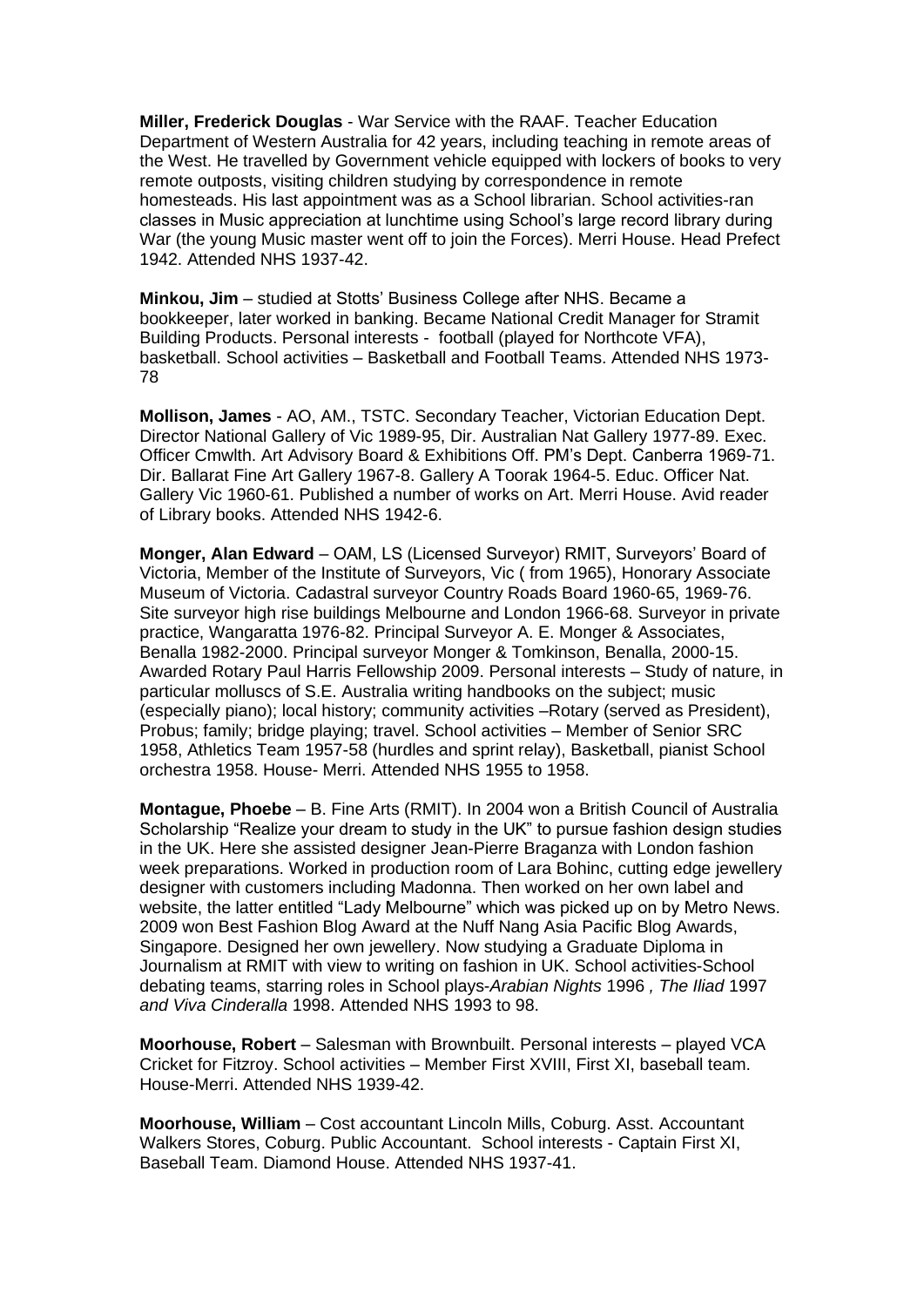**Morris, Donald** - B.A., B.Ed.(Melb), TPTC. Teacher Victorian Education Department. Lecturer, Deakin University, School of Education. Prefect 1956. Played saxophone in School Orchestra. Attended NHS 1951-6.

**Morrison, Barry** – qualifications in Engineering, Economics and Theology. Completed National Service. Was Construction Manager in constructing steel buildings in Australia and Project manager for large buildings in Asia and Russia. Personal interests – Played for Northcote Cricket Club 1951-71. First Eleven 123 games. First game in firsts was against Richmond facing Australian opening bowler Bill Johnston and opposing batsman, his Maths teacher Kevin Coghlan. Highlight winning 1965-66 final against Essendon with Bill Lawry (282 not out). Life member Ivanhoe Amateur Football Club. Northcote Football Club. Life Member AFLUA. School activities – Played cricket, football and baseball. House – Diamond. Attended NHS 1949-54.

**Morton, Stewart F**. - B.Arch. (Melb), ARMIT, FRAIA. Assistant Director-General, Education Department, Victoria-Buildings, 1969. Attended NHS 1936-37.

**Mott, John H.** - after School undertook 2 years of journalistic training in Canadian Daily Press. 40 Years service with Leader Associated Newspapers rising to be Chairman of the Company. Formerly State Chairman, Suburban Newspaper Association. Personal Interests-Rotarian for 40 years, Probus Club member, woodworking and period furniture repairs. House-Diamond. Attended NHS 1939-43.

**Mountain, Donald** - 1954 Apprentice hand and machine compositor, Premier Printing, Melb., 1957 National service. 1958-60 Citizen Military Forces. Worked in printing industry 1959-73 including period as Manager. 1971-79 Australian Government Publishing Service, including promotion to very senior positions-Senior Client Services Officer. 1979-82 with AGPS, Australian Embassy, The Hague, Netherlands, Second Secretary Information-Europe.1982-5 Senior Print Procurement Officer and Publishing Coordinator , AGPS, Canberra. 1985-91 DEET, Canberra, Publications/Forms Manager. Attended NHS 1949-53.

**Mudford,William John** - self employed in the printing industry after leaving school. Was Manager of Dallas Brooks Hall. Personal interests-family and farming activities, landcare. Active member NHS Ex-Student Assocn. representing it for presentations of Ex-Student scholarships to present students at assemblies. Member School Orchestra , Hockey Team and Library Committee when a student. Darebin House. Attended NHS 1946-7.

**Muir, Gavin** – beyond School became a successful businessman and founder of TEAC organization. Was involved in other major projects, such as the refurbishment of the Royal Mint in Melbourne, the redevelopment of Queenscliff Harbour (\$20 million project) and the construction of luxury apartments at Port Melbourne. This latter project got into financial difficulties which led to the collapse of his business enterprises just prior to his passing. Attended NHS 1956-59.

**Nalpantidis, Kyriakos (Jack)** - Bachelor of Behavioural Science, BSW, MBA. Attended NHS 1970-74

**Nasser, Jacques(Jac)** – AC, AO, B.Bus (RMIT), Hon. D.T. Held various leadership positions with the Ford Corporation-Europe, Australia, Asia, South America and USA. Served as a member of the Board of Directors and as World President and Chief Executive Officer of Ford Motor Company 1998-2001.Director of BHP Billiton Ltd. Since 2006. Dir.-British Sky Broadcasting and Partner in One Equity Partners.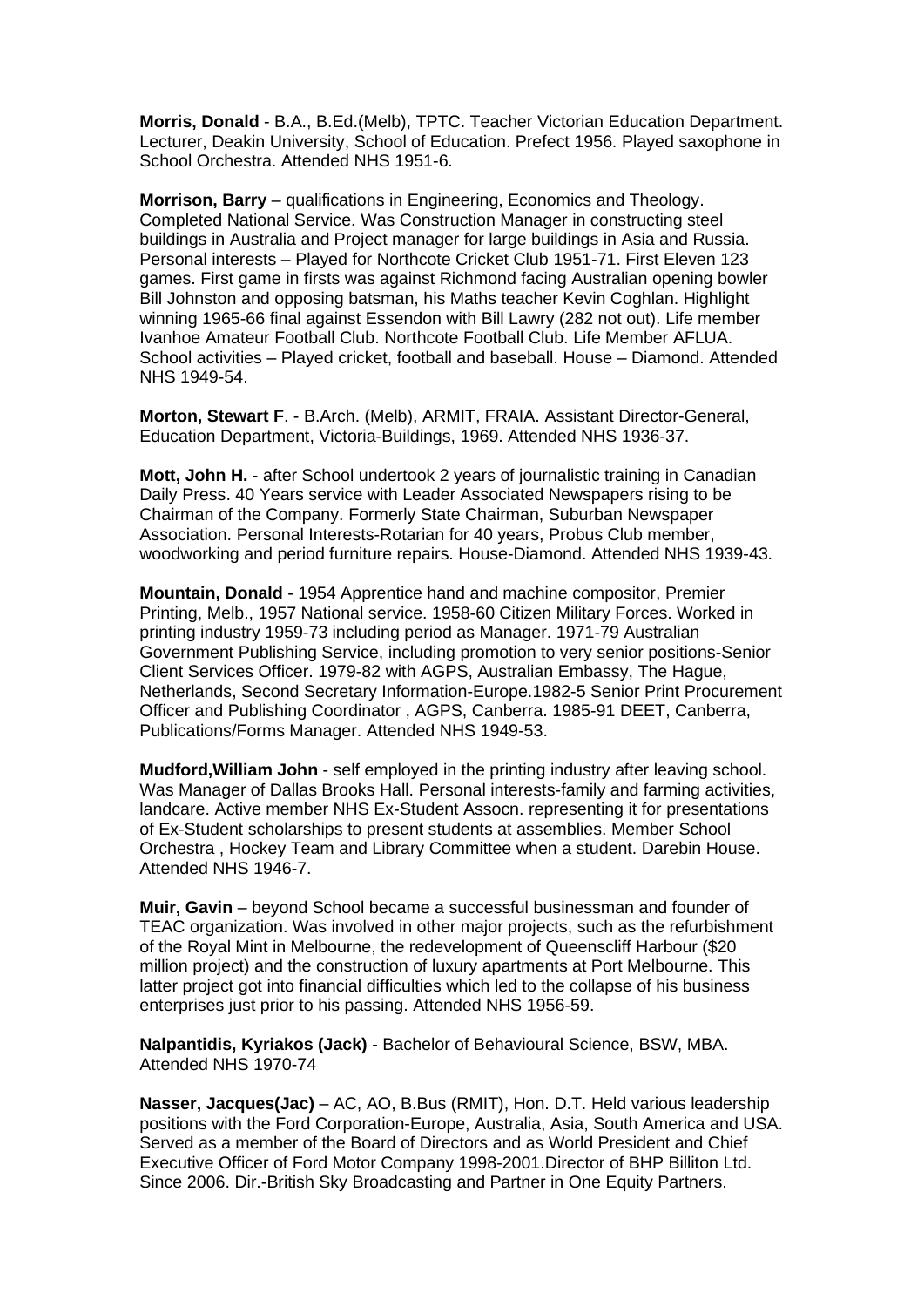Former Chairman of Polaroid Corp, former Dir. Brambles Ltd. And Quintiles Transnational Corp. Member of the Audit and Risk Committee, BHP Billiton. Chairman of the Board, Commonwealth Bank of Aust. and Chairman of BHP from 2009. Attended NHS 1959-64.

**Newell, David William** - M.B., B.S. (Melb). RMO Box Hill Hospital 1962-3 and General Practice since (Preston area). Interests- Music, Bushwalking, wildflower identification, reading (science and nature). Attended NHS 1950-55.

**Nicholls, Ian** Dr – MSc (Melb), Ph.D. (Cantab). Researcher and academic in Geology and Associate Dean (Research) Faculty of Science, Monash University. Has published several research papers. Personal interests – volcanoes, Friend of local creek and Reserve football. School activities – First XVIII, Prefect Attended NHS 1954-59

**Nicholson**, Eddie – BA(La Trobe). Works for Victorian Public Service in Titles Office ( landata, electronic conveyancing, Crown Land). Personal interests – tennis, football, photography, horse racing, soccer, cars. School activities – soccer team. Attended NHS 1973-78

**Nikolov, George**. Dr. - BDSc (Melb). Practising Dentist, Thomastown, Melbourne since 1998. Completed year 12 with outstanding results, including Premier's Award for Science (top student in this subject in Victoria). Achieved results in top 3 per cent of candidates in National Board Examinations, USA. Completed oral surgery postgraduate rotation in European Hospitals. Personal interests-intellectual property pertaining to medical and dental instruments, restoration of vintage and sports cars. School activities- Part of Geography class team given Small Change Foundation Scholarship to explore ways to reuse Northcote tip site in new ways. Special School Council Prize for Outstanding Year 12 results, Feb 1994.Attended NHS 1988-93.

**Oates, Leslie Russell** - M.A. (Melb). From 1965-9 Lecturer and Senior Lecturer, Japanese Language and Asian History(Melb). 1942-5 Defence Department Language School-Japanese, Intelligence Section Victoria Barracks then Intelligence GHQ Brisbane. 1945-51 North Borneo and Japanese Occupation Force, including some War Trial work at Morotai 1953-65 Commonwealth Public Service (PMG Dept-International Relations. Main publication-*Populist Nationalism in Pre-war Japan: A Biography of Seigo*. 1991-95 involved in a privately organized research/publication program. Lifelong interest in Buddhism. Co –founder of the Buddhist Society of Victoria. Merri House. Involved in House Sport/Debating. Personal interests- Involved with Monash Uni Centre for Japanese Studies, Japanese Community involvement, Neighbourhood Watch, involved with Aust-NZ Veteran Intelligence Linguists Assocn. Attended NHS 1937-41.

**O'Brien, Sophie** – student 2015. Dancer

**Ognenovski, Angela (Stojanovski)** – Left School to work in a legal firm as clerk. Then worked for medical eye specialist, later becoming a Medical Secretary to a team of eleven doctors and worked in other medical practices. Most recently for a Paediatric Surgeon. Attended NHS 1997-98.

**Ognenovski, Ognen** – B.Sc. (RMIT), Dip.Ed. (La Trobe). Secondary teaching Victorian Education Department including Northcote High School. Then became a stock market trader before becoming Director of Nitestik products. Personal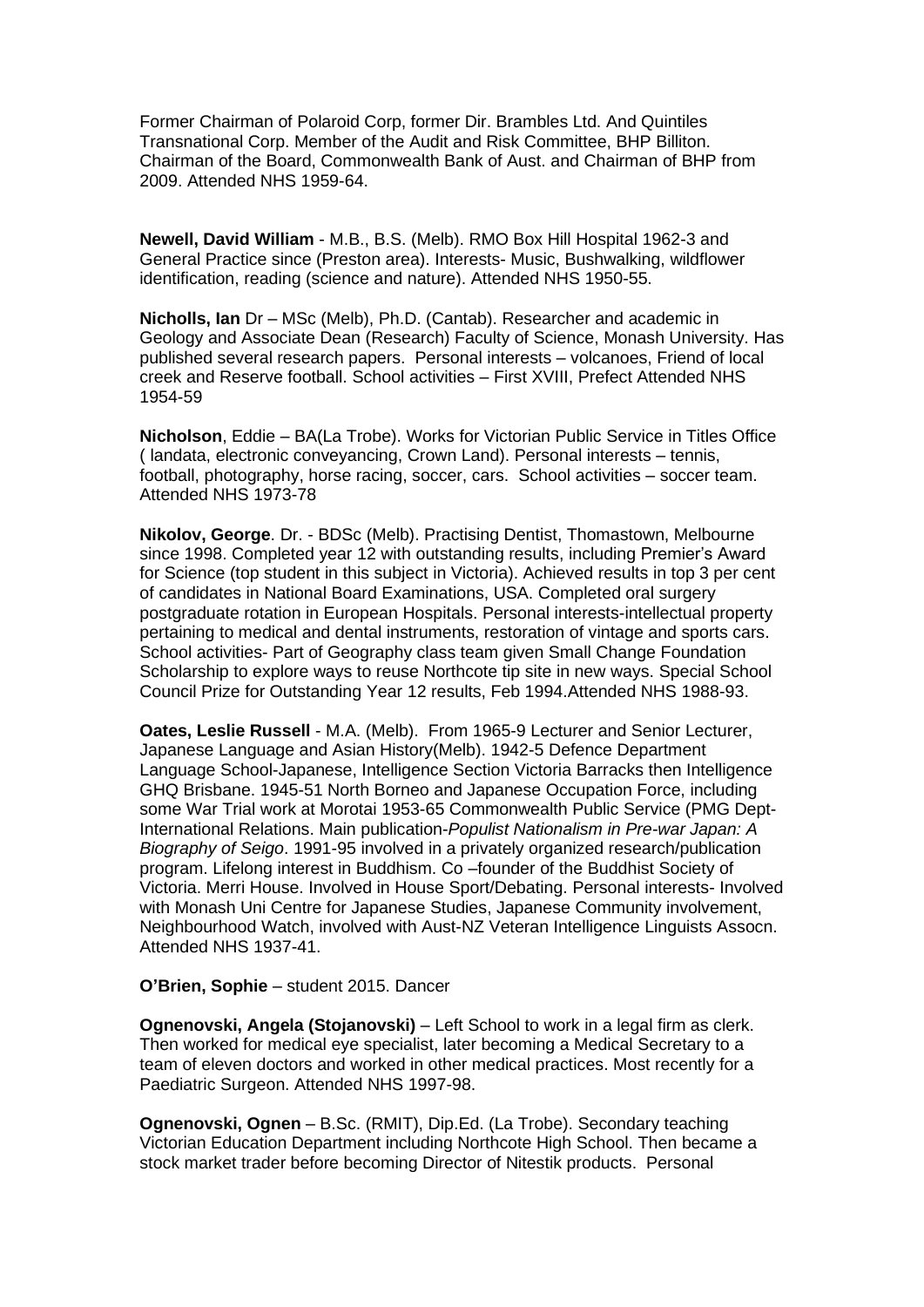interests- Martial arts and tennis. School activities- soccer team. Attended NHS 1986 – 1992.

**Oliver, James K** – left School to train as a motor mechanic having come to NHS from North Fitzroy PS. Member of the NHS Cadet Corps. Has undertaken many jobs over the years. Entered National Service 1955 and later served with the Citizen Military Force. Awarded Australian National Service Medal, Australian Defence Medal and the Australian School Victory Medal. Life Member Australian National Servicemen's Association and Past President and Secretary Central Victorian Sub-Branch. Chairman State Memorial Day Puckapunyal Military Base 1998-2013. Member Bendigo RSL. Written books on his times in military service. Has been involved in boy scouts, Rotary and various car clubs. Attended NHS 1950-51.

**O'Loughlin, Neil** – Deputy Commissioner, Victoria Police. Was Acting Chief Commissioner. Left School, entered Police Academy and was Dux of his year. School Swimming Team. Diamond House. Form Captain. Attended NHS to 1960.

**O'Sullivan, Paddy** – B.Fine Art (Ballarat), B.Ed. (Melb). Employed in the State Public Service until 1975. Secondary teaching 1981-1994. Since 1996 CEO of the Urban Camp Melbourne Cooperative. Personal interests people, Community projects in Cambodia, travel, sport, hiking and camping, golf and bike riding. Won the School Council Art Prize in 1974. School teams in golf, football, cricket and cross country Darebin House. Years at NHS 1966-71, 1974.

**Ouliaris, Sam,** Professor – B.Com. (Hons.), M.Com. (Melb), M.Phil. (Yale), Ph.D. (Yale). Fellow Graduate School of Arts and Sciences (Yale). Mentioned in *Who's Who in Economics,* 2003*.* Teacher and researcher in macroeconomics, econometrics, time series database/warehousing systems, statistics, forecasting. Assistant Professor, University of Maryland 1987-88; Lecturer Nat. Uni. of Singapore 1988-91; Visiting Professor Yale University 1992 and 1996; Associate Professor, Nat. Uni Singapore 1991-99 and 2001-2; International Monetary Fund 1999 – 2000 and 2003-2008 Was Senior Economist in Research Department.; Professor Nat. Uni. of Singapore, 2002. Has published articles on economic issues in various publications including *Australian Economic Review.* Attended NHS in early to mid 1970s.

**Palermo, Leonard (Leon)** - B.A. (La Trobe), HDTS, Teacher with Victorian Education Department 1969-2006. Tutor in History Method, Faculty of Education, Uni of Melb. 1976-78, Secondary History Committee 19779-82 and its Executive Officer 1982. Wrote History of Springvale High School. Now working front of House at Olympic Park which involves working with key sporting events. Community Rep Student Selection Panel Monash University School of Nutrition and Dietitics. Training as volunteer Ambassador for City of Melbourne School activities-Football, swimming and Chess Teams. Debating –appeared on Parliament of Youth (HSV 7), Prefect 1964, Social organizer. Attended NHS 1959-64.

**Poumbourios, Pandy** – BSc, PhD (Melb). Medical research in virology at the Burnet Institute, University of Melbourne. Personal interest- - music. Attended NHS 1973-78.

**Papadakis, George** - B.Eco., LL.B. (Monash), LL.M. (Melb.), Fellow of the Taxation Institute of Aust. Senior Assoc., Middletons, 2003. Executive Dir. Ernst & Young, 2007. School Captain 1988, Member of Student Representative Council 1988, Student Rep. School Council, School Music Ensemble 1984-6. Joint Dux of School and Pizzey Prize Winner, 1988. Attended NHS 1983-88.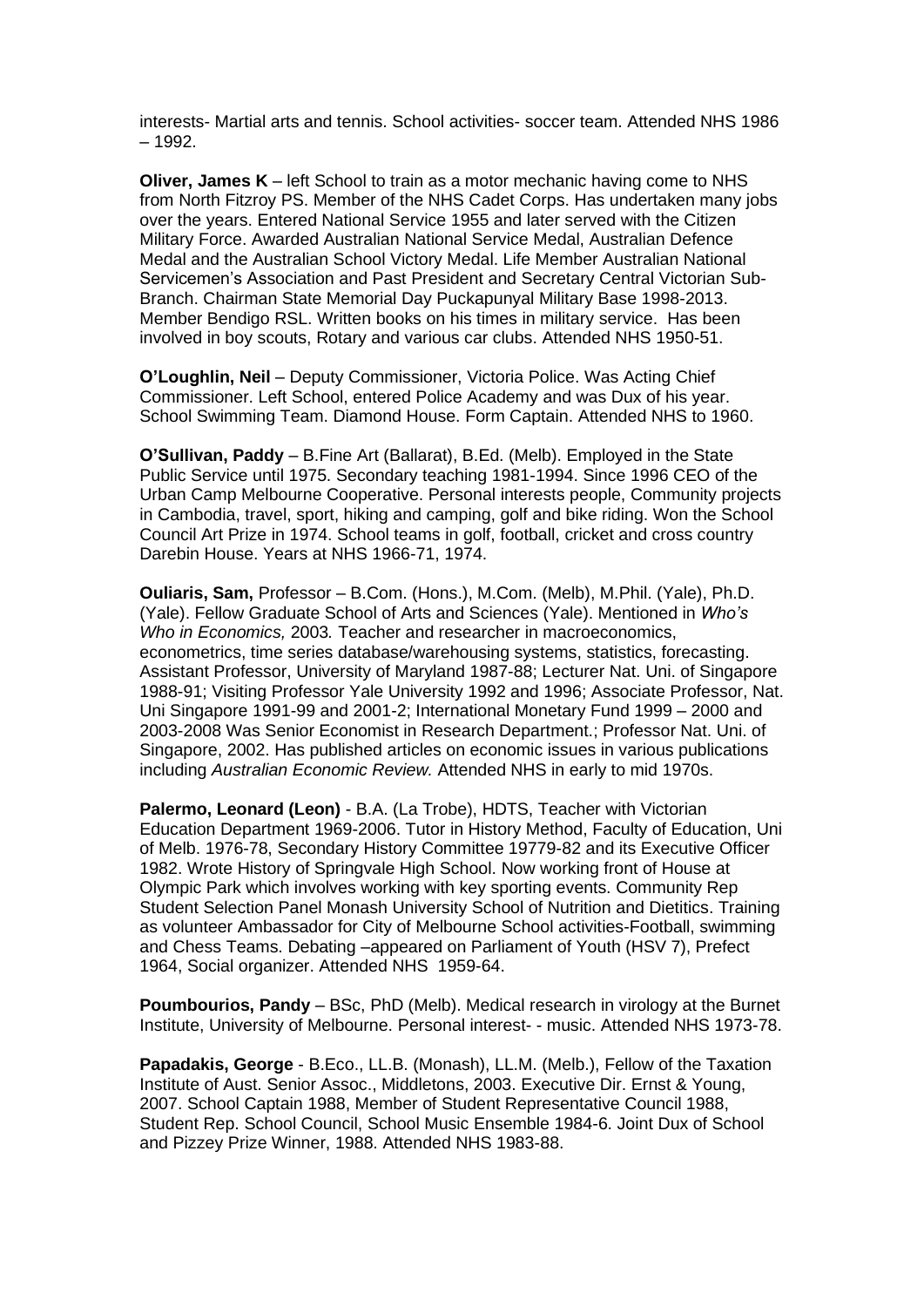**Papadimitriou, Vasilios (Bill)** – Certificate 2-3 Warehousing and Logistics. Presently working as a fork lift driver. Personal interests – travel and music. Palyed soccer at School. Attended NHS 1999-04.

**Papadopoulos, Greg (Andreas)** – BA, Dip Ed (La Trobe) Playwright of *Happy*. His work exposes delusions. Attended NHS in 1980s.

**Papas, Jake** – Advanced Diploma in Screen Production, Frontline Management Certificate IV. Worked as Area Manager for 13 retail outlets across Victoria and then manager a licensed nightclub in the CBD. House – Batman. Attended NHS 1999 – 04.

**Parkinson, Charles** – Primary Teaching, Victorian Education Department. Finished his career as Principal of Westgarth Primary School. School activities- Form Captain 1958. Prefect 1959. Member First XVIII and First Basketball Team, Captain 1958. House- Plenty House. Attended NHS 1954-59.

**Paull, John David** - M.B., B.S. (Melb), FFA RACS FANZCA., Dip. Ed (Monash) – Resident &Medical Registrar Alfred Hospital 1962-4. Glenelg Base Hospital 1962. Senior MO British Phosphate Commission, Nauru, 1965-8. Anaesthetic training at Alfred, Royal Women's & Royal Children's Hospitals. Specialist Anaesthetist 1971. Deputy Director of Anaesthetics Royal Women's Hospital 1972-9 and Director of Anaesthetics Royal Women's Hospital 1979-90. Director of Anaesthetics Box Hill Hospital 1993-99. Examiner, Faculty of Anaesthetics, RACS 1974-86. Chairman Final examination Committee this body 1984-6. Member Graduate Faculty Victorian College of Pharmacy 1982-90. Chair Victrn. Consultative Council on Anaesthetic Mortality and Morbidity 1983-86. Past President Asian and Oceanic Society of Regional Anaesthesia. Awards-Alfred Hospital Residents and Graduates Prize 1961. Gilbert Troup Prize, Australian Society of Anaesthetics 1970. Travers Professor, Faculty of Anaesthetics RACS 1977. Australasian Visitor, Faculty of Anaesthetics, RACS, 1988. Many distinguished appointments in the field Anaesthetics to 2008. University Associate, School of Humanities, University of Tasmania, 2010 to present. Member of the Royal Society of Tasmania 2009 to present. President of the Northern Chapter RST 2012-2013. Immediate past President of same and Honorary Archivist ANZCA. 70 published works including *Not Just an Anaesthetist: the Remarkable Life of Dr. William Russ Pugh MD* pub. 2013. Numerous articles, conference papers and presentations. Attended NHS 1949-54

**Peake, Ashley**, Dr. - MB, BS. (Melb). Currently in General Practice, Glen Innes, NSW. Attended NHS 1960s.

**Peake, David**, The Reverend - Cert. Marketing (RMIT) Technisearch (1989) Associate Fellow Aust Marketing Inst (1996), Th.L.(Ridley), Grad. Dip. Relig. Educn. (SACAE), Priest Anglican Church 1974. Several postings Diocese of Melbourne, including Vicar of St. Mark's Fitzroy & Industrial Chaplin, presently Priest of St. Mary Magdalene's Anglican Church, Broadmeadows. Attended NHS late 1950s to early 60s

**Pears, Frank Neville** - B.Sc.(Melb), TPTC. Teaching Victorian Education Department 1961-93. Served on Victorian Institute of Secondary Education Biology Committee from 1984. Biology Course Manager, Victorian Curriculum and Assessment Board 1987-1991 developing the new Biology course. Active involvement in authorship Biology texts, practical manuals and teacher resource guides. Other interests-travel, geology, archaeology(field trips to Turkish sites). Attended NHS 1950-55.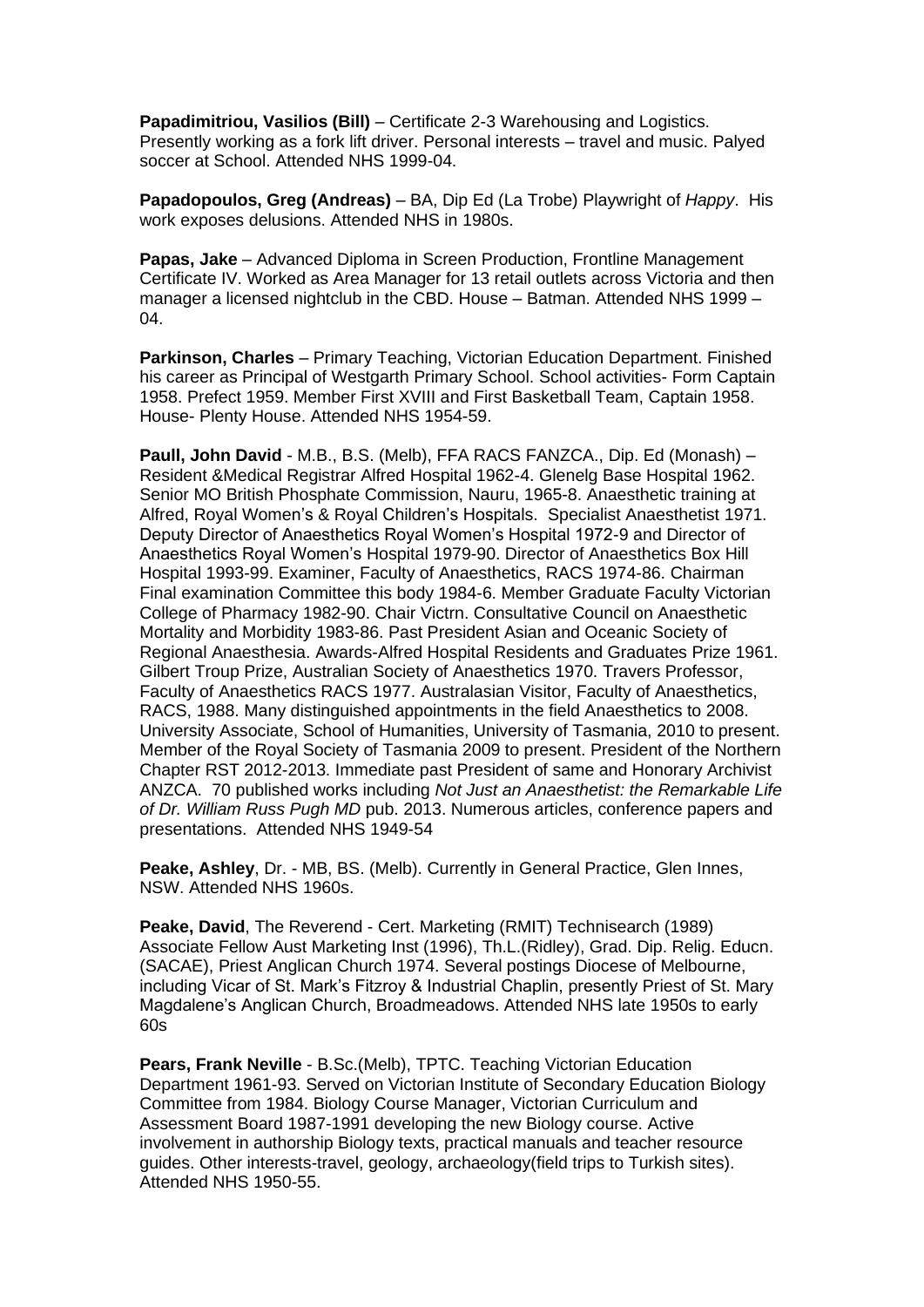**Peers, Nelson Archibald** - Wheat farmer, Murrayville. Joined School from the Mallee as no other high school available. Active member Ex-Students' Association. Attended NHS 1929-30.

**Peladarinos (Economou), Eleni** – Completed Certificate 4 Accounting and has her own beauty therapy business. Also works as a payroll officer. Personal interests – travel, music. Food and healthy living. Played volleyball at School. Attended NHS 1999-04.

**Perry, George Thomas** - left School to work as labourer for Herbert Adams. Served in Army during World War 2. Then ran a wood and ice yard at McKinnon before being owner truck driver. Has detailed memories of life at NHS during early Depression years and games played. Plenty House. Attended NHS 1930-32.

**Peterson, Kevin** - Described in *Ripples* Matriculation notes for 1946 thus, "Too young to study. Lies longest in bed. Keen runner; late starter. Hobbies-annoying Mr James:cadets". Cadet Under Officer, NHS Cadet Unit. Keen rower. Attended NHS 1941-7.

**Phillips, Frank** – OAM, Associate in Management (RMIT), Fellow of the Australian Institute of Company Directors. Human Resource Management roles to General Manager with Esso in Australia and Hong Kong. General Manager REPCO and Divisional GM with Australian Chamber of Manufactures.MD/ CEO Austn. Chemical Industry Council 1985-94. Commissioner of the City of Kingston 1994-7 and Member Boronia Advisory Cmte, City of Knox 2007-09. Various roles in Association Management and Management Consultancy. Consultancy in relation to economic development for Aust. Personal Interests-Member Colts Victorian State Hockey Team 1950-52, family, classic cars, Board Member Rotary Club of Melbourne, Founding President and Life Member of the Friends of the Royal Botanic Gardens, 27 years promoting Science scholarships and as Executive Director of Children of High Intellectual Potential Foundation. School activities - Hockey Team 1945-9. Member School Cadet Unit rising to rank of Cadet Lieutenant 1948-9.House-Darebin. Years at NHS- 1945-9.

**Plustwik, Peter** – BA, LLM. (La Trobe) Joined the Army for a brief time and now works in management for Insurance Australia Group as Resolution Manager. Member of the Society of Consumer Affairs Professionals (Aust). Personal interests – Committee member, Contempo, Art Gallery of NSW Society. Art, design, architecture, swimming, gym, skiing, travel, politics, languages, music, history, sociology, philosophy and theology. School activities – member School Swimming Team (Won Northern Zone U/15 breaststroke 1994) Athletics team. House - Sumner Attended NHS 1993 – 1996.

**Plustwik, Stephen** – BA (LaTrobe). Completed a Personal Care Attendant course and works in this field for Alpha Nursing. Attended NHS 1990s.

**Portbury, Arthur (Arch) Ernest** – Ph.C., MPS. Obtained Gold Medal and three Silver Medals in final year at Pharmacy College. Medals presented by Dr. Edward (Weary) Dunlop who had attended the Pharmacy College before obtaining Medical qualifications. His final scores and those of( Weary) Dunlop were the equal best in the College's history to that time (1946). Became proprietor of large Pharmacy in Bell Street Coburg for 40 years. School activities – Assistant editor of School student publication, member First XVIII, athletics team. Attended NHS 1939 – 41.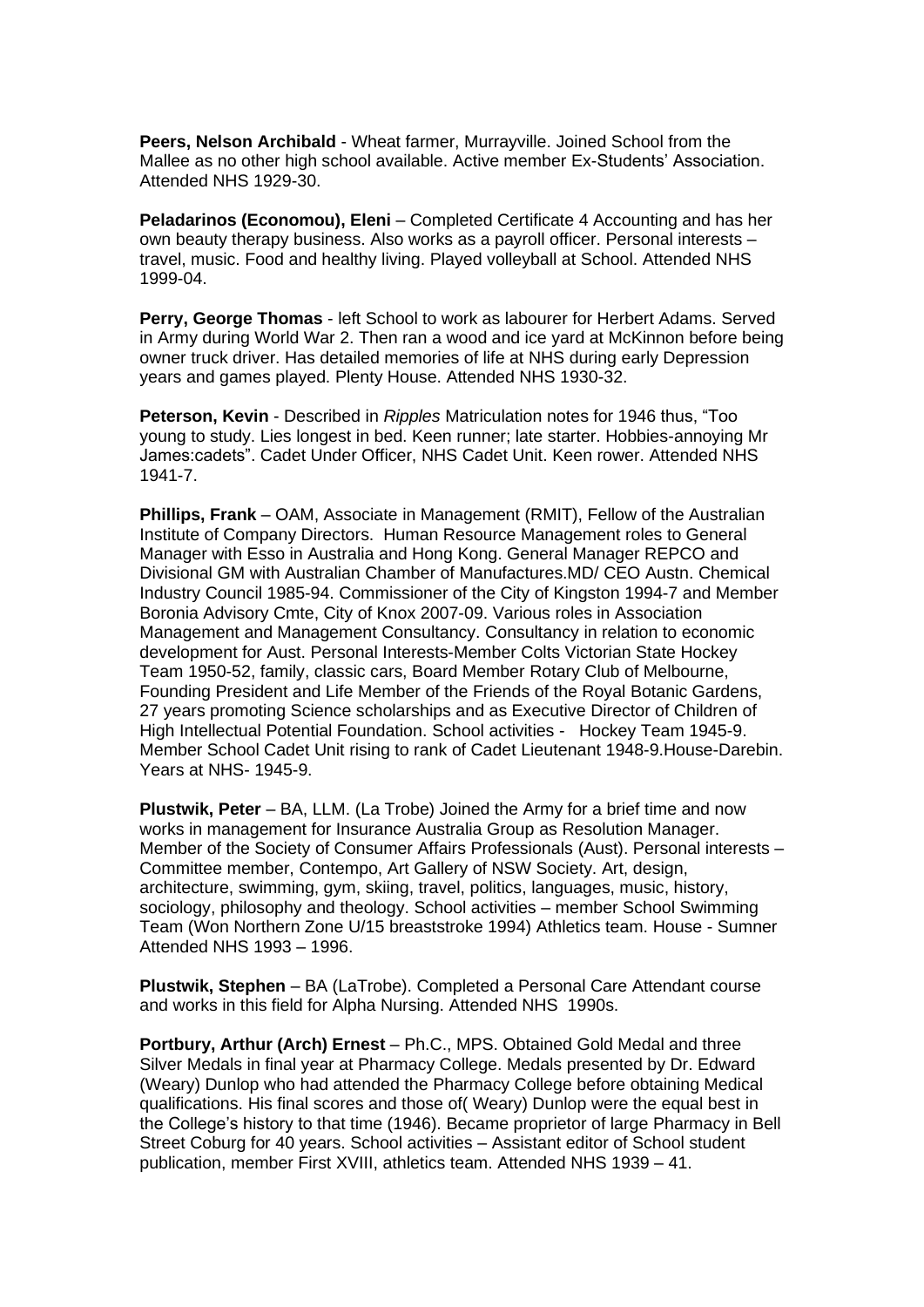**Poulson, Daryl** - worked as an advertising clerk after leaving School. Was drafted to active service in the Vietnam War as rifleman with  $8<sup>th</sup>$  Royal Australia Regiment. Killed in enemy contact April 3<sup>rd</sup> 1970 in Phuoc Tuy. Attended NHS 1960's.

**Pratt, Rex**, Professor – B.Sc. (Hons), Ph.D. (Melb). Postdoctoral studies at Uni of California (Santa Barbara),Oxford and Harvard. Professor of Chemistry at Wesleyan University, Middletown, Connecticut, USA. Research in biological chemistry funded by US National Institute of Health on the enzymology of beta-lactam antibodies. Has written and cooperated in many learned publications and articles. Personal interests-Crime novels (esply historical), cooking, archaeology (he thanks Latin studies with Dr Kovacs at NHS for this), 60's folk Music, family.School activities-Soccer Team, Chemistry Club, Editor of *Ripples,* Latin Club, Orchestra briefly. Dux of School in 1961. Attended NHS 1956-61.

**Prentice, Euan** - B.Sc., LL.B. (Monash). Founder and Managing Director- Oz Networks employing 50 staff in Melb & Sydney. Personal interests-golf, skiing and nature walks. Mother Shirley was President of School Council for several years. Won a valuable Daffyd Lewis Trust Scholarship for his University studies. School activities-Year 12 Distinction-Westpac Maths Comp, Year 12 School Council Prize in Geography. Member Senior Debating Team. Attended NHS 1986-91.

**Prentice, Lachlan** - left School after Year 12 to become a Bank Officer and continues in that employment. Personal interests-gardening and 4xWdriving. Mother Shirley was President of School Council for several years. Finalist Dante Aligheri Italian Poetry Statewide Competition, 1985. Attended NHS 1983-8.

**Price (Plustwik), Bernadette** – B. Speech Pathology (La Trobe), Completing a Dip. in Bio Ethics JP2 Institute. Working as a speech pathologist in public health, training volunteers to help people with post-stroke communications difficulties and presenting this as a paper at the 2012 Speech Pathology Australia conference. Establishing a small private practice. Personal interests – family, dogs (Hungarian Puli), social justice and bioethics. School activities – active member St. John Ambulance Cadet Unit, School Choir, Student Representative Council and Swimming Team. Deputy School Captain 2000. Bronze Level of Duke of Edinburgh Awards. House – Sumner. Attended NHS 1995 – 2000.

**Primo, Quin** – DipBus (RMIT). Working for Australia Post in managerial positions. Personal interests- played veterans' soccer. School activities – Soccer team. Attended NHS 1974-78.

**Quint, Graham Louis** – software development scientist for CSIRO contributing to significant projects over 50 years. His most important project was in producing the polymer banknote and in the development of optically variable devices to protect the notes from counterfeiting. In 1976 he and a colleague made a breakthrough in electron beam lithography technology enabling the roll out of the first notes in 1988. It was the first such note in the world and the technology went on to be a global standard. Attended NHS 1944-48.

**Ratcliffe, Michael** – B.Eng. Hons., B. Comp. Sci. (Melb) completed Engineering degree in Mechatronics. Engineer at BAE Systems Australia involved in design, construction and delivery of ANZAC Class Anti Ship Missile Defence upgrade for Canberra Class Landing Helicopter Dock for RAN. Personal interests – active member Northern Community Church of Christ, Preston and Melbourne University Engineering Music Society Orchestra. School activities – Music program – senior trumpeter. Leader of Concert band 2000-2001, played for School productions and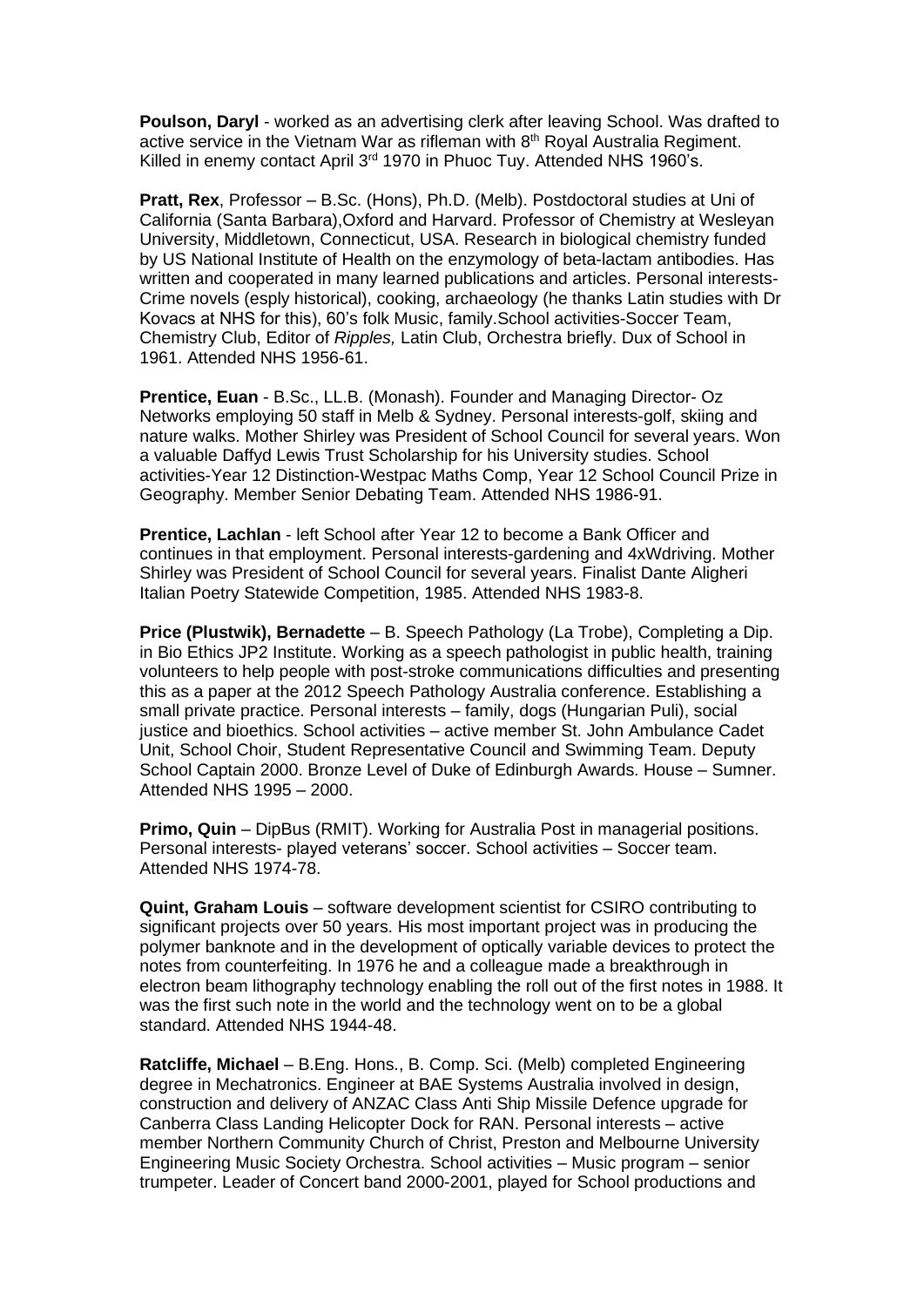acted as lighting technician 2002. Deputy School Captain 2002. Boys' Dux Years 9 and 10. Organiser World Vision Sponsorship Team at NHS (5 children sponsored by over 120 students). Attended NHS 1997 to 2002.

**Ray, Stephen Arthur George** - Served with the RAAF 1944-47. Member of Air Crew flying Prime Minister, Ben Chiefly around Australia 1946-7. Operated electrical retailing business in Northcote 1956-70. Junior School Swim Champion 1940. Attended NHS 1940-41

**Rechtmann, Ian**. Dr. - Wing Commander RAAF., M.B.,B.S. (Melb), Fellow Faculty of Anaesthetists, RACS, Fellow Aust. & NZ College of Anaesthetists. Medal of the ANZCA. RAAF Service Medal. Medical Officer Footscary & Dist. Hosp. 1963 Specialist Anaesthetist since 1967 to present. Austin and Alfred Hospitals-Anaesthetic Registrar 1964-67. Staff Specialist Alfred 1968. VMO Western General 1969-81. Director Intensive Care Unit, Western General Hospital 1973-81. VMO Box Hill Hosp. 1969-71. Hon. Anaesthetist Alfred 1969-73. VMO Alfred 1982-present and Kyneton 1995-2004. Specialist Reserve Officer, RAAF1982-99. Representative of Graduates in Medicine, Committee of Convocation, University of Melbourne. Member Vict. Regnal. Cmte. Faculty of Anaesthetics 1979-90 with terms as Chairman. Councillor ANZCA 1991-2001- served as assessor, Chair of Hosp. Accreditation Cmte. Member of Appeal Cmte. Vic. Chairs of Anaesthesia Appeal. Final Examiner College of Anaesthetists 1990-6 Personal interests-travel, Carlton FC, family, Victorian West Coast. School activities- Hockey. House-Merri. Attended NHS 1951-

**Redfearn, Joanne** – Won scholarship in 2002 to prestigious Lee Strasburg Theatre and Film Institute, New York. Studying acting. School activities – in cast of school production *Wolfstock*. Completed Year 12 1999.

**Reed, Ian** - Dip. Ind. Chem. (RMIT). Later studied at Stanford University, California. Worked for Dunlop Tyres and Australian Paper Mills. Also worked as a secondary school teacher in Victoria briefly. Went to USA and worked as a research chemist in a plastics company. Became a CEO of a company in USA. to retirement in 1992. Discuss thrower. Became Victorian Junior Discuss Champion in 1945, 46. Later became Australian Discuss champion. Gold Medal in this event 1950 Auckland, Commonwealth or British Empire Games. Competed in 1952 Olympic Games in Helsinki. Discuss thrower for NHSOBA Harriers. Deputy Head Prefect 1943. Attended NHS 1939 to 1943.

**Reed, Ian Manley** – Field athlete. Represented Australia at the 1950 Empire Games, Auckland winning the Gold Medal for discuss with a throw of 47.73m. He represented Australia in this event at the 1952 Helsinki, Finland Olympics. Personal best throw-49.52m. World Masters Athletics ranked him in first place in the 85-89 year age group 2013-2016.Addressed the School at General Assembly, 1950. Attended NHS 1940s.

**Reeves, William T**. – BA, B.Ed. (Melb), TPTC. Teacher Victorian Education Department. District Inspector of Schools, 1957. Attended NHS 1926.

**Rentoul, David W**. - Level 2 Rugby Coach. Queensland Manager, Australian American Assurance Co (AIG). Personal interests-tennis, golf, oil painting, rugby. School activities-School Captain 1952, Captain of First XVIII. Winner of Gray Citizenship Prize, 1952. Attended NHS 1947-52.

**Richards, Raymond K**. - moved to Belgrave after School with family. Played football for Belgrave-Tecoma and basketball for Moorabbin District. Was a Sales Representative for a City drug company and Ansell International. Victorian Sales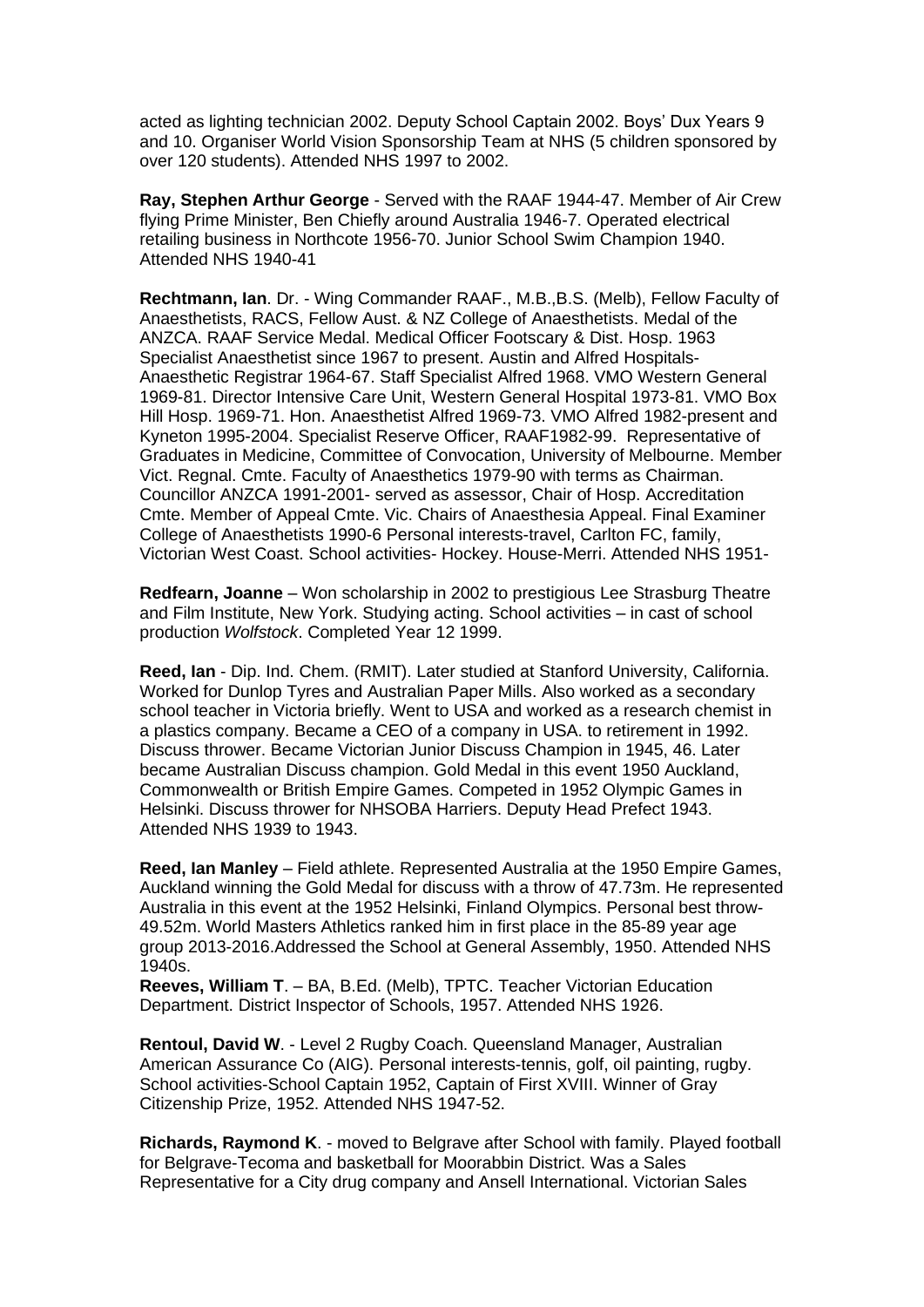Manager. Retired in 1992 as Australasian Sales and Marketing Manager. Was Councillor for City of Altona for ten years and Mayor 1973-4. Lobbied for sports facilities for that City, R.K.Richards Reserve being named after him. Strongly supported Scouting and St. John Ambulance Service. Loved cricket and once met Sir Don Bradman at a sports' awards function. After retirement played lawn bowls. Attended NHS 1946-8.

**Richiardi, Ashley** – B. Construction Management (Hons) (Deakin), Assoc. Dip. App. Sci. (Building Inspection) (Gordon Institute), Assoc. Dip. App. Sci. (Building Construction) (Gordon Institute). Pre-Apprenticeship in Fit out and Finish (Construction) (Preston TAFE). Worked as production and sales estimator Perry Homes, Tweed Heads 2002-05, 09-11, Sherbrooke Design & Construction 2011, estimator and detailer wall frames Timbertruss 2001-02. Has travelled extensively to over 70 countries. Currently teaching English in Poland. Personal Interests – camping & travel, photography, skiing, surfing, swimming, hiking. School activities – Chess Club 1988-93, Student Council 1988-89, Interschool swimming and athletics teams (track),. Attended NHS 1988 -1993

**Richter-Martin, D** – BA (LaTrobe), M.Forest Ecosytem Science (Melb). Employment as Asst. Cruise Director, Princess Cruises. Harvesting Supervisor-NSW Forestry Corporation. Personal interests – singing, guitar playing, tennis, hiking. School activities – Chess Team member, involvement in the School musical. Years at NHS 1991-1996.

**Ritchie, John**, Emeritus Professor - A.O., B.A. (Hons), Dip. Ed. (Melb), Ph.D.(ANU), FRHistS., FAHA, FASSA., HonFRAHS .Residential student of Trinity College, Melb. Uni. In 1964 he became a teaching Fellow at Monash University in Australian and British History. Professor Manning Clark appointed him as lecturer at the Australian National University in 1969 where he developed an immense reputation as a teacher, researcher and writer. His books include; *Australia As We Once Were*; *Lachlan Macquarie: A Biography*; *A Charge of Mutiny and TheWentworths, Father and Son*. Professor Ritchie was an important contributor to the *Australian Dictionary of Biography*. He played a major role in assembling and editing material for Volumes 11 to 16. His achievements resulted in the award of an Officership in the Order of Australia, a Centenary Medal and election to four learned academies. He served as Deputy and Acting Warden of Burton Hall at ANU and, in the late 1980's, was Dean of the Faculty of Arts. He was in his youth quite an athlete, competing against Herb Elliott in middle distance running. He is described as a conservative man, loyal to his Church. He was a lover of good food and wine and also of Opera, Ballet and literature. He remained throughout his life, a supporter of Carlton Football Club. Attended NHS 1950s.

**Ritman, Erik,** Dr. - M.B.B.S. (Melb). Studied Medicine and practises in USA at the famous Mayo Clinic. School activities-Prefect. Attended NHS early 1950's.

**Ritman, Hendrik (Hein**), Dr. – M.B.B.S. (Melb). Studied Medicine and practised in Melbourne. School activities-Hockey and Swimming Teams. Prefect. Attended NHS early 1950's.

**Ritman, Teunis**, Dr. - M.B, B.S. (Melb) Studied Medicine and practised in Canberra. School activities-Swimming and Hockey Teams. Prefect. Merri House Captain. Cadet Corps. Attended NHS early 1950's.

**Rizzo-Green, Blake** - Dip. Small Companies & Community Theatre (Victoria Uni), Cert 4: Info. Tech- Software Applications (Accredited Workplace Apprenticeships).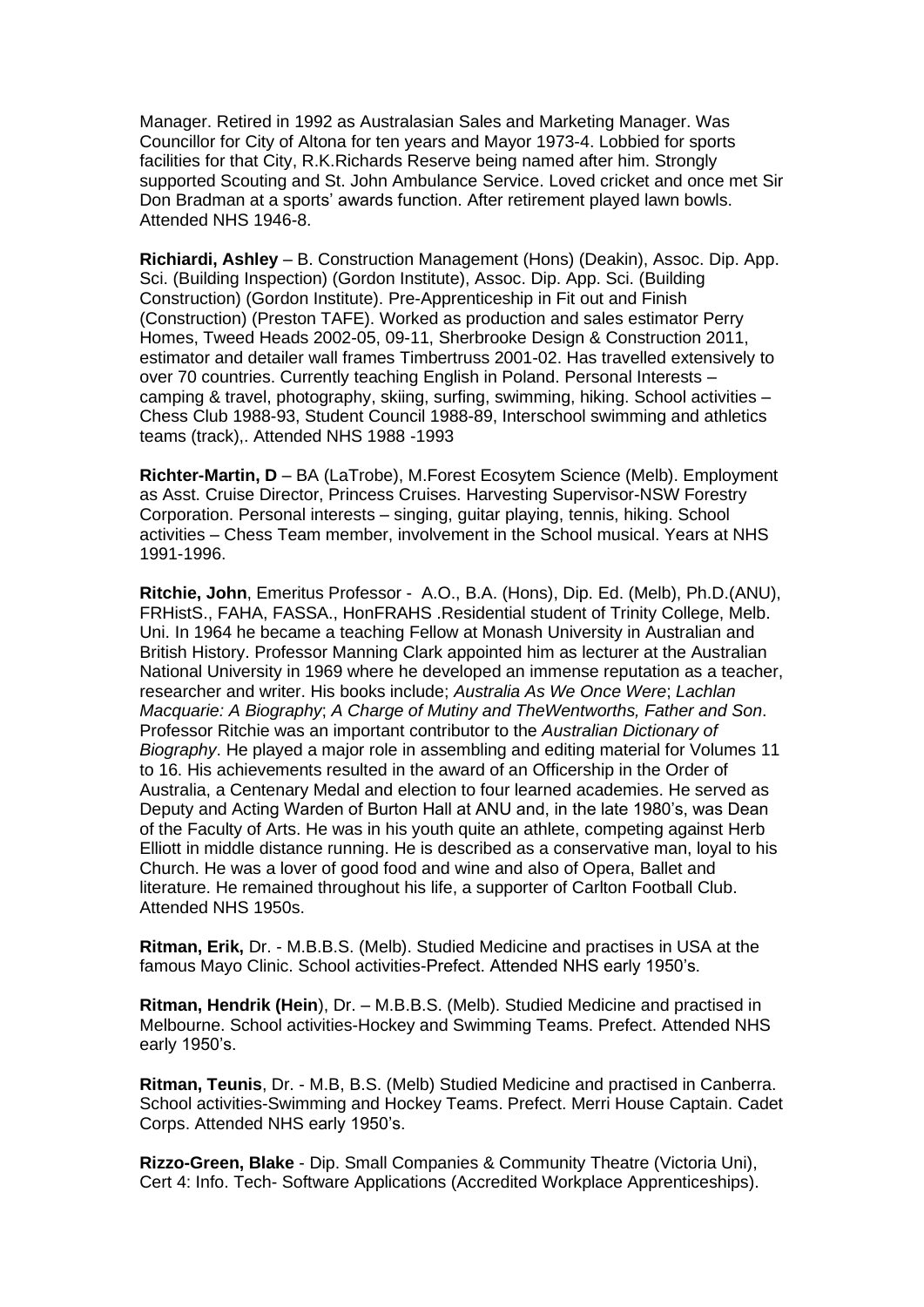Began working life as Teacher /Library aide, Education Department Vic. Also worked Melb. Zoological. Gardens in Horticultural Dept. 2000-2006. Performed with Living Stories Theatre Co. 2002-5. 2006 and presently Administrative Officer, NHS. Personal interests-camping, rock climbing, horse riding. School activities-drama School Plays 1994-2000, Rock Eisteddfod 1994-2000. School Council Prize Food Technology Year 12 2000. House- Sumner. Years at NHS 1993-2000.

**Roberts, Ivor J**. Group Captain – CBE, Mentioned in Despatches twice for outstanding leadership of his Squadron. Served with distinction in South-West Pacific Region during Second World War. After war served as Director of RAAF Personnel and was RAAF Controller of Electronic Data Processing Centre in Canberra. Was a member of the original group of Powerhouse at Lord Somers Camp. Received his CBE from Governor-General, the Viscount D'Lisle, VC in 1961. Attended NHS 1928- 29.

**Roberts, Wayne John** - B.A. (Melb), Dip. Ed (Monash). Secondary Teacher of Geography, Victorian Education Dept. since 1980. Assistant Principal since 1998.Employed at Northcote High since 1983. NHS Roles- Coordinator Geography/History, Careers Teacher, Outdoor Education Coordinator, Disadvantaged Schools' Program Coordinator, Timetabler, VCE Coordinator, Enrichment Coordinator, Assistant Principal 1998, Member of School Council for many years and Treasurer School Council for several years. Was accelerated as a student, missing Year 10. School activities-Orchestra (clarinet) and junior student paper. Attended NHS 1971-5.

**Robertson, Robert James** - B.Sc., Dip.Ed. (Melb). Teacher Victorian education Department, 1960-79. Deputy Principal Frankston High School 1980-87. Teaching Euroa High School 1987-1992. School interests-sport and socials Was a Prefect in final year. Attended NHS 1950-55.

**Romanov-Hughes, Alexander** (Formerly Ian Alexander Hughes) - Dip. Acc., Commercial Education Society of Aust. 1975, Dip. Management, Commercial Education Society of Aust. 1977. Life Fellow Old Ivanhoe Grammarians Assoc.,Hon. Life member Port Phillip Pioneers' Assoc. Worked for Chandris Shipping Line, Aust. Army Administration, Fisheries and Wildlife, Billy Graham Crusade, Accounts Offices, Dept of Defence, Genealogical Society, Bureau of Meterology. Personal interests-Genealogy & Family History, Australian History, Photography, Aquarium Keeping. Attended NHS 1962-65.

**Romas, Evange** Associate Professor – M.B., B.S., Ph.D. (Melb), FRACP, Member American College of Rheumatology. Practising medical officer since graduation. Specialist in Rheumatology and Bone Medicine. Member Australian Rheumatology Association, Australian & NZ Bone and Mineral Society, American Society for Bone & Mineral Research. Other Awards-American Society of Bone & Mineral Research Young Investigator Award 1995. Australian Rheumatology Assocn. Senior Investigator Award 1999.Head, Rheumatology Research Unit Bone, Joint and Cancer Unit St. Vincent's Institute. 1999-2001 Peter Doherty Post Graduate Research Fellowship, NHMRC. Deputy Director, Dept of Rheumatology, St, Vincent's Hospital. Numerous learned publications. NHMRC Grant Review Panels 2005-7, Co-Chair Scientific & Program Cmte. Australian Rheumatology Assocn. 2005-9. Associate Professor of Medicine, University of Melbourne. Dux of School and Pizzey Prize Winner 1980. Attended NHS 1975-80.

**Roscholler, John Norman** – B.A, B.Ed., Dip. Phys. Ed. Student Melbourne Teachers' College, 1941. Primary Teacher, Victorian Education Department. Joined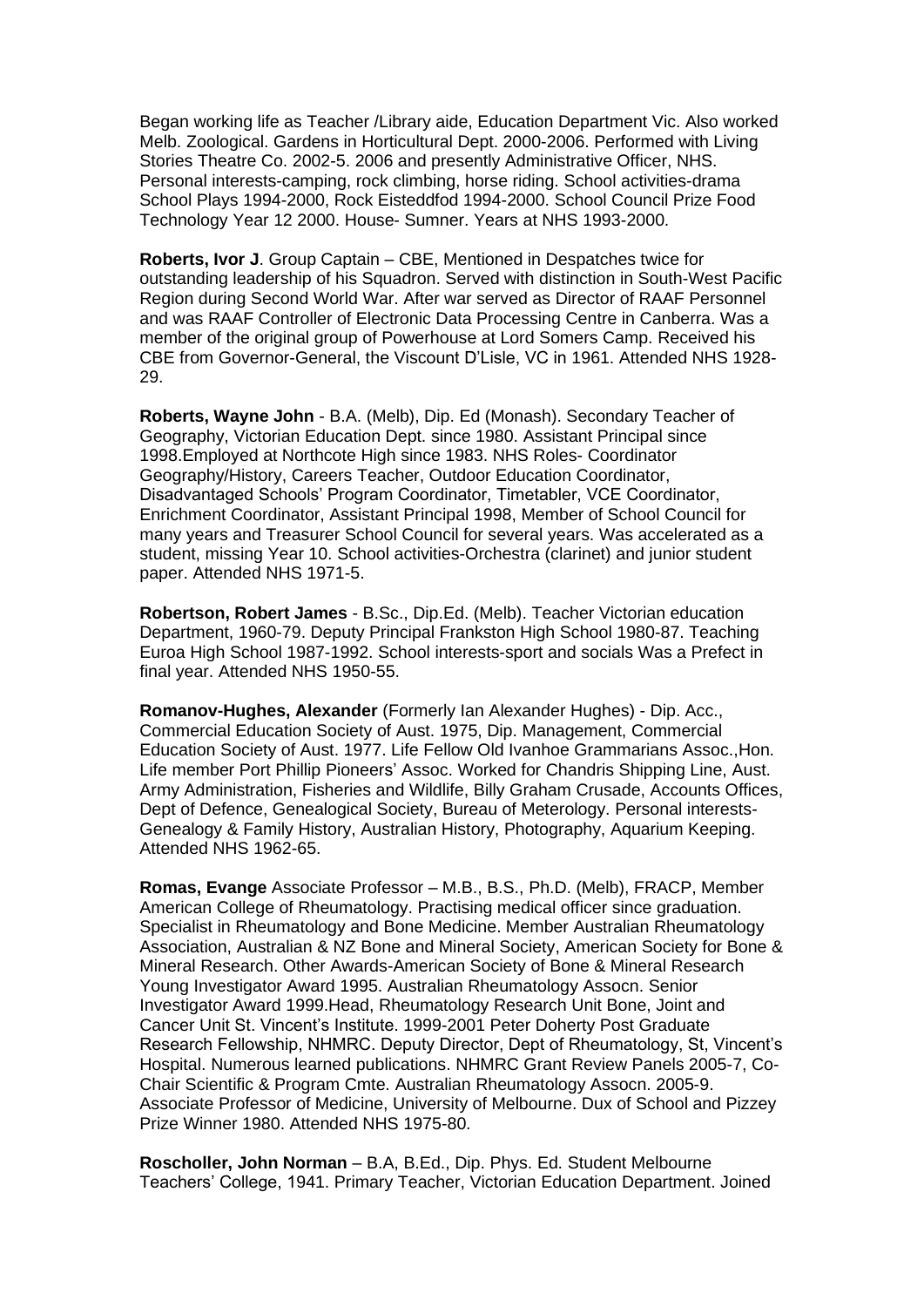RAAF in 1943 rising to rank of Warrant Officer and operating as a bomber Pilot. Returned to teaching after War. Lectured at Toorak and Burwood Teachers' Colleges. Teacher Advisor to Gippsland Inspectorate providing professional development for isolated teachers. District Inspector Broadmeadows area where he started a Teachers' Centre. Fulbright Scholar, 1970-studeied education in USA, England and Scotland. Appointed first Regional Director of Education for Northern Metropolitan Region. Retired after 44 years with the Department in late 1983. School activities- Head Prefect 1938 and Captain First XVIII Active Member NHS Ex-Student Assocn. Attended NHS 1933-38.

**Rossi, Frank**, Dr. – B.Sc. (Hons.), Ph. D. (Melb.) Obtained First Class Honours in Physics and was awarded the Professor Kernot Research Scholarship in Physics, University of Melbourne. Published several papers from his doctoral studies in Physics. Career – research scientist for Kodak, Australia 1992-2000. Business consultant for private enterprise companies and currently working for Telstra. Accredited facilitator of personal growth groups at Augustine Centre, Hawthorn. Personal interests – family, new career challenges, personal growth. School activities – Photography, Dux of School and Pizzey Prize Winner 1977. House-Merri. Attended NHS 1972-77.

**Rowe, Kenneth (Desmond)** – Played football for VFL. Richmond 175 games 1946 – 1957. Played for Coburg in VFA. His father Percy played for Collingwood, Desmond was a tenacious half back and was noted for his pace and kicking ability. Captain of Richmond 1952 to 1957. Won Best and Fairest for 1951 and 1957. He played for Victoria seven times and captained the State. He coached Richmond from 1961 to 1963. Attended NHS 1938- 1941.

**Rowe, Normie** - AM. Attended Lou Toppano Music School-Best Performance 1959 Sang with Church Choir and formed an amateur band playing guitar while at NHS. Joined Postmaster General's Dept after School and became Telstra trainee technician. Did Musical performances after School, gigs, meeting key people, like 3KRofe. Took part in shows like *Go Show* and *Teen Scene.* First single released in 1965. Went to UK to perform but had to return to register for National Service. Was Australia's first big male pop star (1965-7), achieving five Gold Records. Toured nationally to sell out concerts effectively using his natural tenor voice. 1967 called up to serve in Vietnam, later discovering that his birth date was not in that call up. He was selected as a leading youth figure by a Government desperate to gain support for the War. This action greatly disadvantaged Normie's pop career. Served with distinction becoming a Corporal and Crew Commander of his Armoured Personnel Carrier. Left Army 1970. Has been a major voice for Vietnam Veterans since, achieving an Order of Australia for this. In 1980's studied Musical theatre/acting at Sydney Ensemble Theatre. Began performing roles on Stage and Television from 1987- *Sons and Daughters*, *Les Miserables*, *Cyrano de Bergerac*, *Annie*, *Chess*, *Evita* and was honoured to join the *Long Way to the Top* all star Concert Tour. Played Harold Holt in 2008 in TV Drama *The Prime Minister Missing.* Active member of School Cadet Corps.Attended NHS 1959-63.

**Rowe, Trevor** - MBE, B.Ec. (ANU). Career with the Commonwealth Public Service from 1941- Department of the Navy, 1941-59. Defence Dept 1959-72. Dept Officer with Minister for Defence, 1972-5 (Hons. Lance Barnard & Bill Morrison). Senior Private Sect to Minister for Defence, Hon. Sir James Killen, 1975-81. Senior Private Sect. to Hon. Gordon Scholes, 1981-2. Retired in 1982 to run own consultancy business in Canberra. Retired but active in community organizations. Personal interests-Politics, theatre, travel, current affairs. School activities-active member Ex-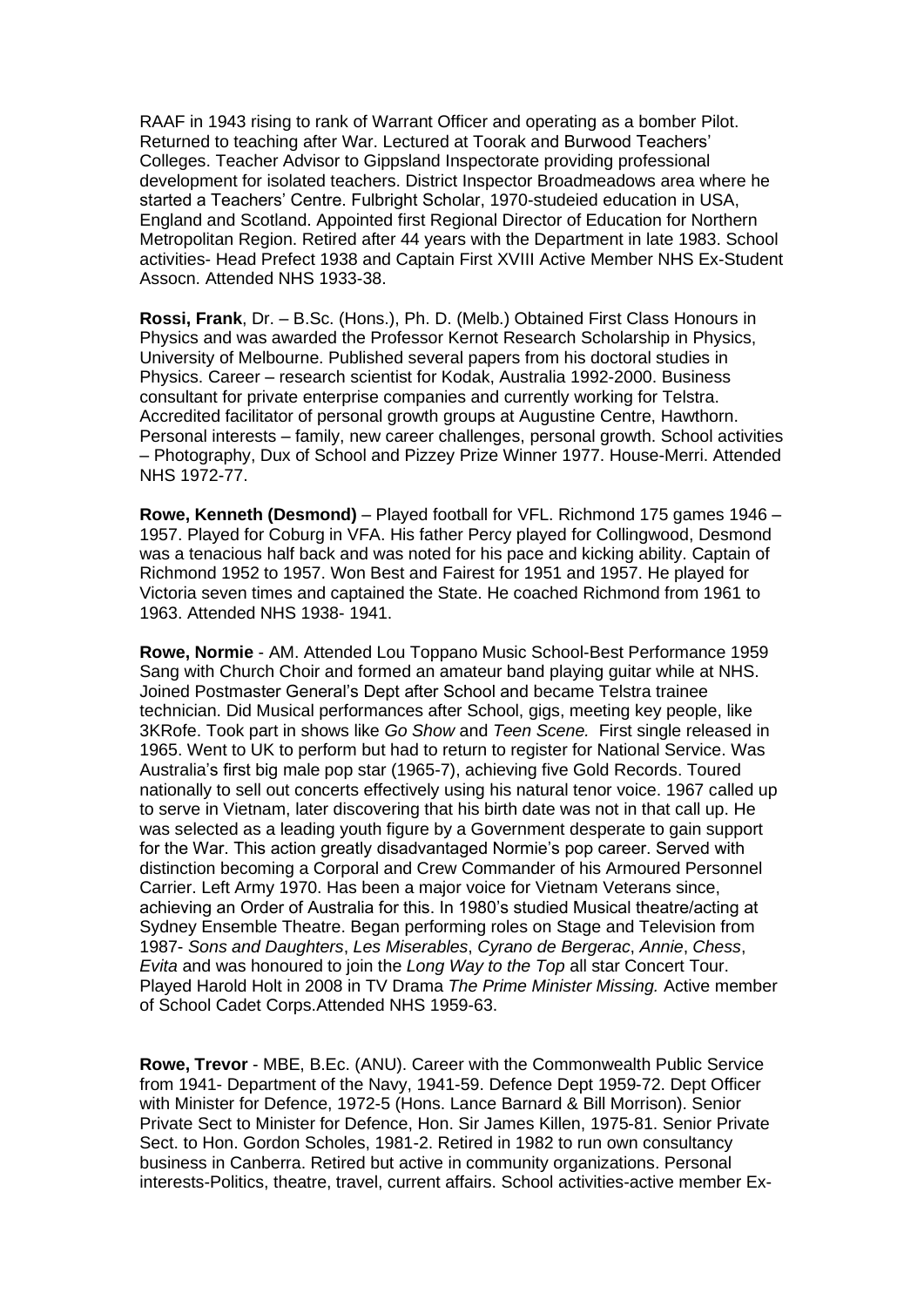Students' Assocn., School athletics, Prefect 1940. Co Dux Year 10, 1939. Plenty House. Attended NHS 1936-40.

**Rust, Barry** - AM, Major, Australian Army. Army Deputy Commanding Officer, Broadmeadows. After leaving the Army became Chief Executive Officer, Association of Post Primary Institutes of Victoria. Attended NHS 1950s.

**Sach, Colin Ian**, Dr. – B.E.E., Ph.D. (Melb), Associate Member IEE. Achieved good results in Melbourne University degree studies obtaining 12 first class honours as well as the John Monash Exhibition for First Year Electrical Engineering, the Herbert Brookes Exhibition for Second Year, the Dixon Scholarships for Engineering Design and Mechanical Engineering II and McDonald Prize for Third Year and the Dixon Prize for Final Year. In 1964 won a Commonwealth Public Service Board Scholarship to undertake doctoral research studies. Worked in Department of Supply at the Defence Standards Laboratory (DSL) from 1957. (The Department of Defence subsequently took over all research in its DSTO - Defence Science and Technology Organization). Overseas research and training in 1958-9 in the British Ministry of Supply at SRDE (Signals Research and Development Establishment). Worked on telemetry systems for the British Blue Streak Missile development program. Returned to DSL in1960. Worked on various projects including physiology telemetry systems, gun ballistic measurement systems, Operation Blowdown which was a co-operative program with UK, USA and Canada on the effects of tactical nuclear weapons in jungle environments, and artillery and bomb fuze development. In this latter work, was the Australian representative of the fuze panel, one of many panels working under TTCP (The Technical Co-operation Program). Worked on basic research on rail gun development (electrically powered guns). Finally, became Research Leader in the Maritime Systems Division, working on methods and tactics for the defence of ships and submarines against torpedo attack. Over the years wrote many papers and reports (most classified). Retired 1994. Extra mural, work-related activities; Served as an external member on the Electrical Engineering Course Advisory Committee at the then FUT (Footscray University of Technology). Also a member of FUT's Graduate Research Committee. Part-time evening lecturer in Communications and Electronics Department at RMIT. Personal interests and activities; National service in army. Sport of most kinds over the years including cricket (when at high school briefly played for Fitzroy Cricket Club), soccer, rugby whilst in England, squash, badminton, baseball, lawn bowls and social golf and tennis. President and Life Member of Nunawading Cricket Club. School Council member at Burwood High School. Assistant Cub leader and group committee member. Netball umpire. University of Third Age student. Probus. Essendon Historical Society. War history. Mathematical studies on various physics topics.

Northcote High School activities; Form Captain 1951. Captain of Soccer and Cricket, 1952. Prefect 1952. Won Fitzroy Cricket Club Award . Played Old Boys' Soccer. Dux of School and Pizzey Prize Winner in 1952. Won Commonwealth Scholarship. House-Diamond. NHS Ex-Students' & Staff Association, briefly. Attended NHS 1947- 1952.

**Salisbury, James Ralph** - BVSc (Sydney), MVSc(Melb). Worked for Victorian Department of Agriculture from graduation to 1991. Based in Hamilton until 1974 when became Principal Veterinary Officer in Melbourne. Assisted UK with Foot and Mouth disease 1962. 1968-9 Wool Board Scholarship to research parasitic diseases in sheep led to Masters' degree. Also seconded to Indonesia re foot and mouth disease. Responsible for field programs and training and counter disaster planning. Major input to nation's first animal health emergency plan (AUSVETPLAN). 1991 became independent consultant and team leader providing veterinary assistance in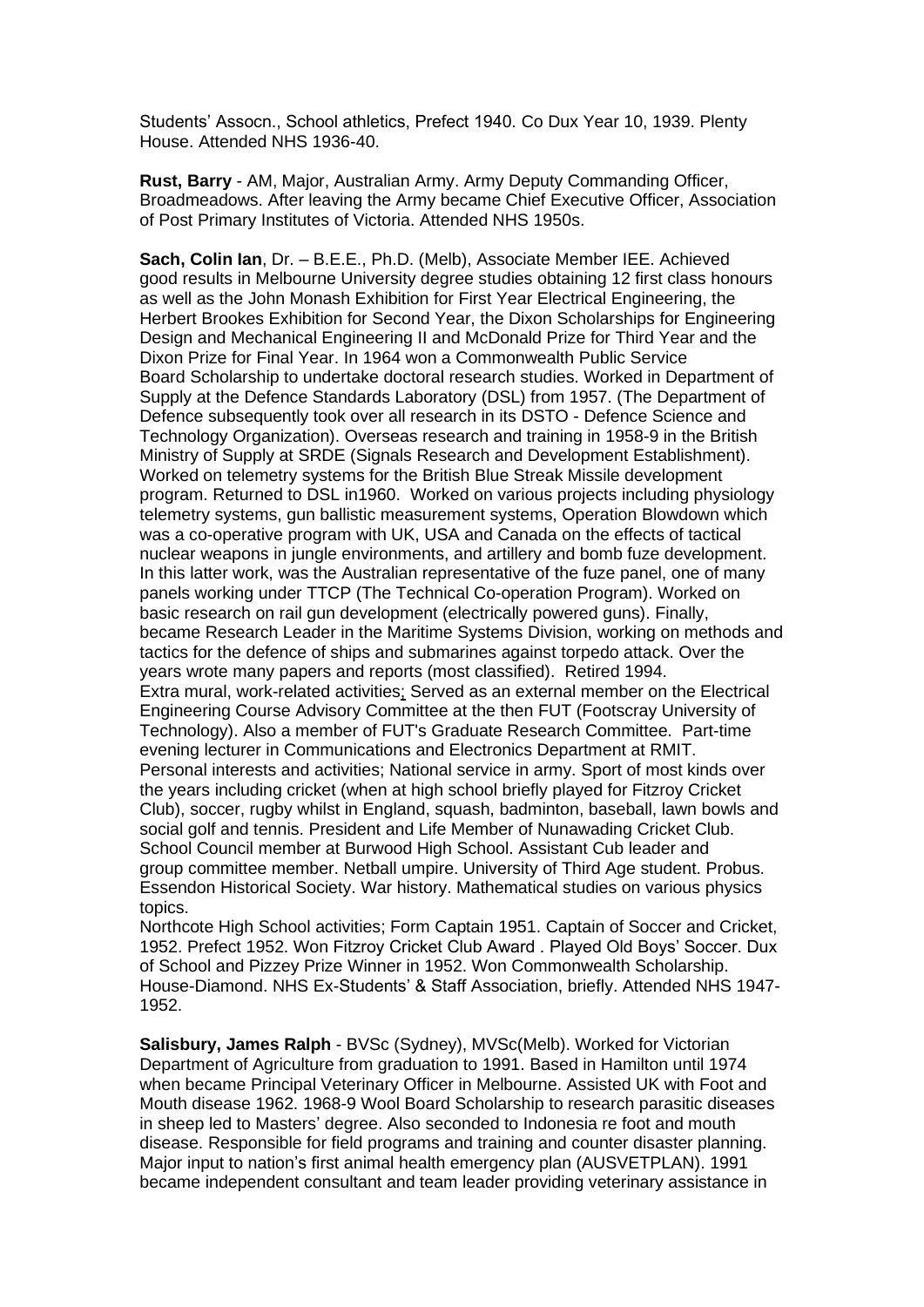Indonesia. Vet officer in UK 2001 working to control foot and mouth outbreak. Private animal health consultant at present. Interests associated with profession, travel, working with Indonesia, family. Attended NHS 1949-55.

**Schulze, Melein** – Adv Dip Film & Television (JMC Academy). Working in a Chocolate Factory. Personal interests – playing drums in a band. Attended NHS 1999-2002.

**Sedgman, Keith** – B.A. (James Cook Uni and Uni of Queensland), M.Soc.Sc (QUT), Grad. Dip. Counselling (BCAE). Worked in child guidance, child protection and for the Family Court. Now in private practice contracted to prepare assessments for the Family Court of Australia in custody/access disputes. Child protection assessments for Children's Courts (Queensland). Received a Chief Justice's Scholarship (Family Court) for a research project leading to a publication. Author of book and articles for journals. Personal interests-scuba diving, triathlon, martial arts, AFL. Played competitive football in Queensland before AFL. School activities football, tennis, swimming. Won a Rotary Exchange Scholarship to Japan in 1972. Prefect. School Vice-Captain. House-Batman. Finished at NHS 1973.

**Seebeck, John** – MSc (Melb) Fellow of the Australian Mammal Society. After initial studies in Agricultural Science and Botany became a junior clerk with the MMBW later joining the Fisheries and Wildlife Dept. undertaking work to identify animal species to protect trees. Continued Uni studies in Zoology. Undertook studies and research of the Leadbeater Possum and other rare species. Became manager of the Long-footed Potoroo National Recovery Team. Later working on research on the Eastern Barred Bandicoot. Became a leading figure in understanding many rare mammals. Served on the Council of the Australian Mammal Society as Secretary 1976-79 and was awarded the highest award-the Ellis Troughton Memorial Award. Newsletter Editor for the Australasian Wildlife Management Society 1994-97 Made Honorary Life Member in 2000. Many learned articles and publications. Mentored and guided post-graduate students. School activities-hockey Attended NHS 1951-56

**Sgourakis, Chris** - BSc., LLB. (Monash), LLM. (Melb). Member Institute of Patent & Trademark Attorneys of Aust., Member Intellectual Property Society of Aust & NZ., Member International Trademark Assocn., Member Law Institute of Vic, Member Victorian Society for Computers and the Law. Undertook Masters in Intellectual Property. Articled clerk & lawyer 1990-1 Arnold Bloch Leibler. Lawyer Arthur Robinson & Hedderwicks 1991-4. With Griffith Hack since 1994, specializing in intellectual property law. Partner of this firm since 2000. Principal Trademark Attorney Griffith Hack Legal Firm. Lecturer in Trademarks Law, Monash University since 2006. Dux of NHS and Pizzey Prize Winner 1984. Attended NHS 1979-84.

**Shallcross, Anthony John** - Ph.C., MPS. Retail pharmacist 1961 to 65. Joined ICI Aust as Medical Information Officer and Medical Representative 1965-9. Became Senior Technical Services Officer 1969. 1985-1999 Regulatory Affairs Manager with ICI Pharmaceuticals Division. Responsible for bringing many new products into Australasian markets. Attended NHS 1950-55.

**Shepherd, Maxwell Binn**, Professor - B. Mus. (Melb)., B.Sc., M.Sci. (Julliard, New York). He continued post-graduate studies at Yale in Music History and in research methods at New York University. Scholarship to study piano at the Julliard School of Music, New York. Pianist, teacher, lecturer, designer and life-long supporter of the Arts. Post graduate studies in Paris with Jean-Marie Darre, in London with Ilona Kabos and in New York with Wolfgang Rose. He performed mainly in North America including concerts at Carnegie Hall, Julliard and International House, New York. He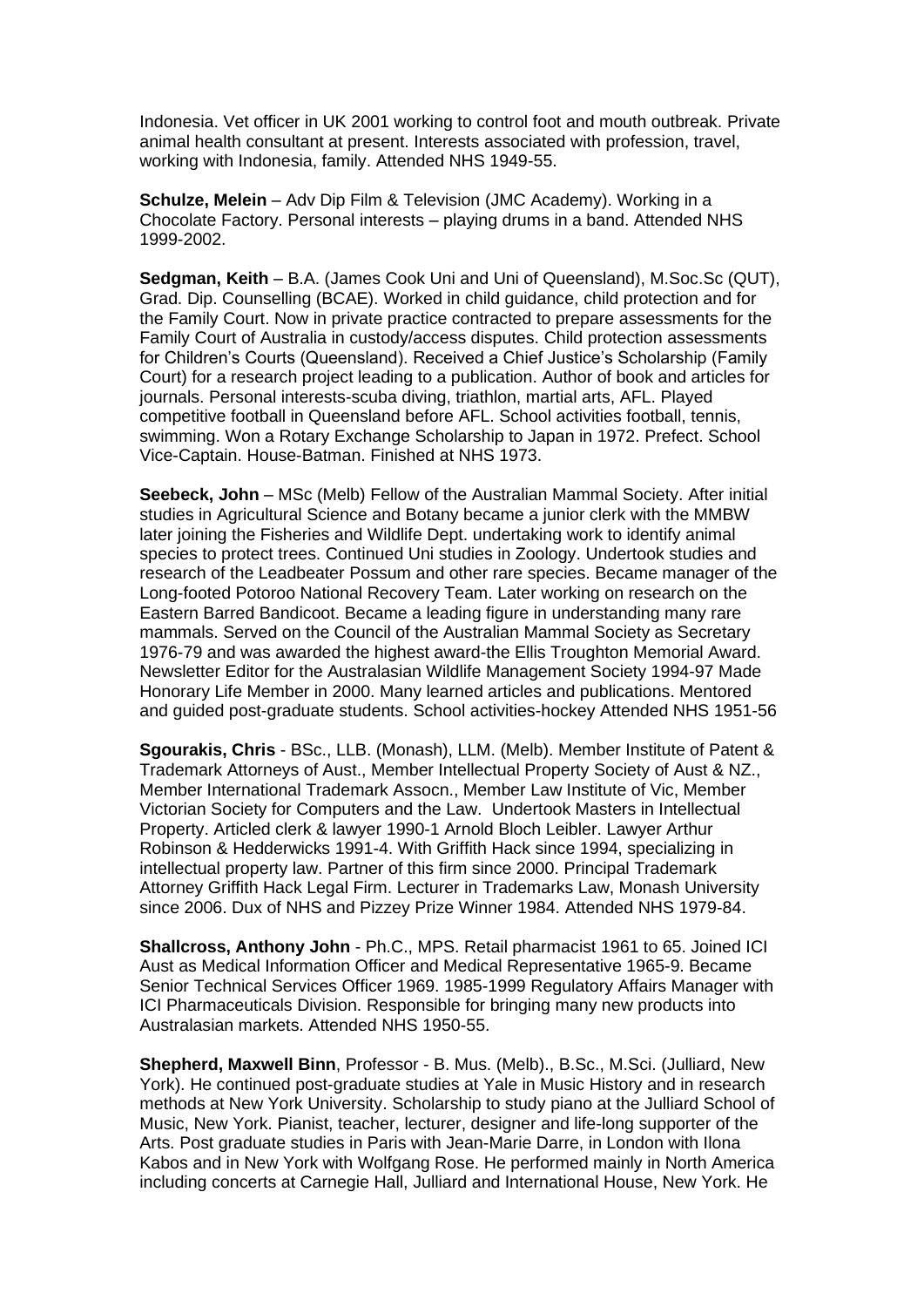performed with Melb. Symphony Orchestra under Clive Douglas and Sydney Symphony under Sir Eugene Goosens. Was Professor Emeritus of music at Uni of Connecticut. Began there in 1966. Judged piano competitions on international, national and local levels. Was an accomplished pianist and a visual artist who studied the inter-relationship of the Arts, lecturing on this at Connecticut Uni and The New Britain Museum of Art. Had homes in New York and Connecticut. Attended NHS 1943-47.

**Shewan, David** – Fellow National Taxation Accountants' Assocn., Registered Auditor Self-Managed Super Funds, Registered Tax Agent. Founder and Principal of his own Public Accountants' Practice. Personal Interests: Member Vic Tennis Over 65 champions, golf, chess, travel, camping, reading, computers and Mercedes Benz cars. School activities: Won Hemingway Robertson Scholarship Year 11. House cricket, football and athletics. Father was a foundation student NHS. Pays tribute to teachers Arch Clancy and Kevin Coghlan. House: Merri. Attended NHS 1954-58.

**Sime, John Martin** - B.Sc (Hons), M.Sc.,(Melb), Ph.D.(London), FRSC, CChem., FRSA, FID, CSci. Melb Uni Travelling Scholarship. Beit Fellowship, Imperial College, London. Worked as research biochemist with Beecham Research Laboratories UK for five years, then four year in Japan with Beecham and further five years in Indonesia building company there. Managing Director Beecham Aust/NZ for 9 years. Deputy Chair Aust. Pharmaceutical Manufacturers' Assoc. First Managing Director of SmithKline Beecham Aust & NZ. Later London Senior Vice-President And Director Strategic Marketing for this firm. 1995 Chief Executive UK BioIndustry Assoc. Member Management Committee UK Dept Trade and Industry. Led Trade Missions to many countries. Co-founder EuropaBio pan European trade assoc. for biotech. Representative for these organizations to US Biotechnical Industry Organization to harmonize regulations, governance, etc. Mid 2000 rejoined Imperial College London as Director of Research Support, Development. Retired from this posting late 2003 and returned to Australia but still with links to Imperial College. 2004 appointed Senior Adviser to AusBiotech and Adjunct Professor at Swinburne University. Ran masterclasses for them. Joined Committee of Melbourne Taskforce for Emerging Industries. Chair Advisory Committee St. Vincent's Institute. Editorial Board Member Journal of Commercial Biotechnology. Member of Board of Mayne Group and Chairman of Environment, Health and Safety Cmte. Member of Board Prima Bio Med linked to Austin Research Institute. Personal interests-Theatre, Opera, Ballet, sport, travel, eating out. Plenty House. Form Captain- Year 12. Won Commonwealth Scholarship Year 12. Attended NHS 1953-8.

**Simpson, Drew** – B.Mech. Eng. (Melb). Senior Mining engineer, mining projects for Bank of America. Worked at one stage for BHP, stationed in San Francisco. Attended NHS in 1960's.

**Simpson, James F**. - B.Ed. (Burwood SCV), TPTC, TITC. Primary Teacher, Victorian Education Department. Head Teacher, Mt. Alfred PS 1956-8, Principal East Ivanhoe PS 1977-9 and Fairfield North PS 1983-91. International Teaching Fellow, USA, 1980. School Charter Bus Driver to present. Personal interests- Lay Preacher, Uniting Church, building, renovations, woodwork, gardening. School activities- Cadet Under Officer, NHS Cadet Corps. House- Merri. Attended NHS 1949-53.

**Sims, Robert Stanley** – B.Sc., B.A. (Melb.) FCPA (Aust.), FICA (Aust.), MIE (Aust.) Served with RAAF during World War II (Nav W on Beaufighters) reaching rank of Flying Officer. Gained University degrees under CRTS. Career with PMG as trainee mechanic and junior clerk following a cadetship with PMG. Engineer with PMG and later Telstra (13 years). Later joined large British Management Consultants and, after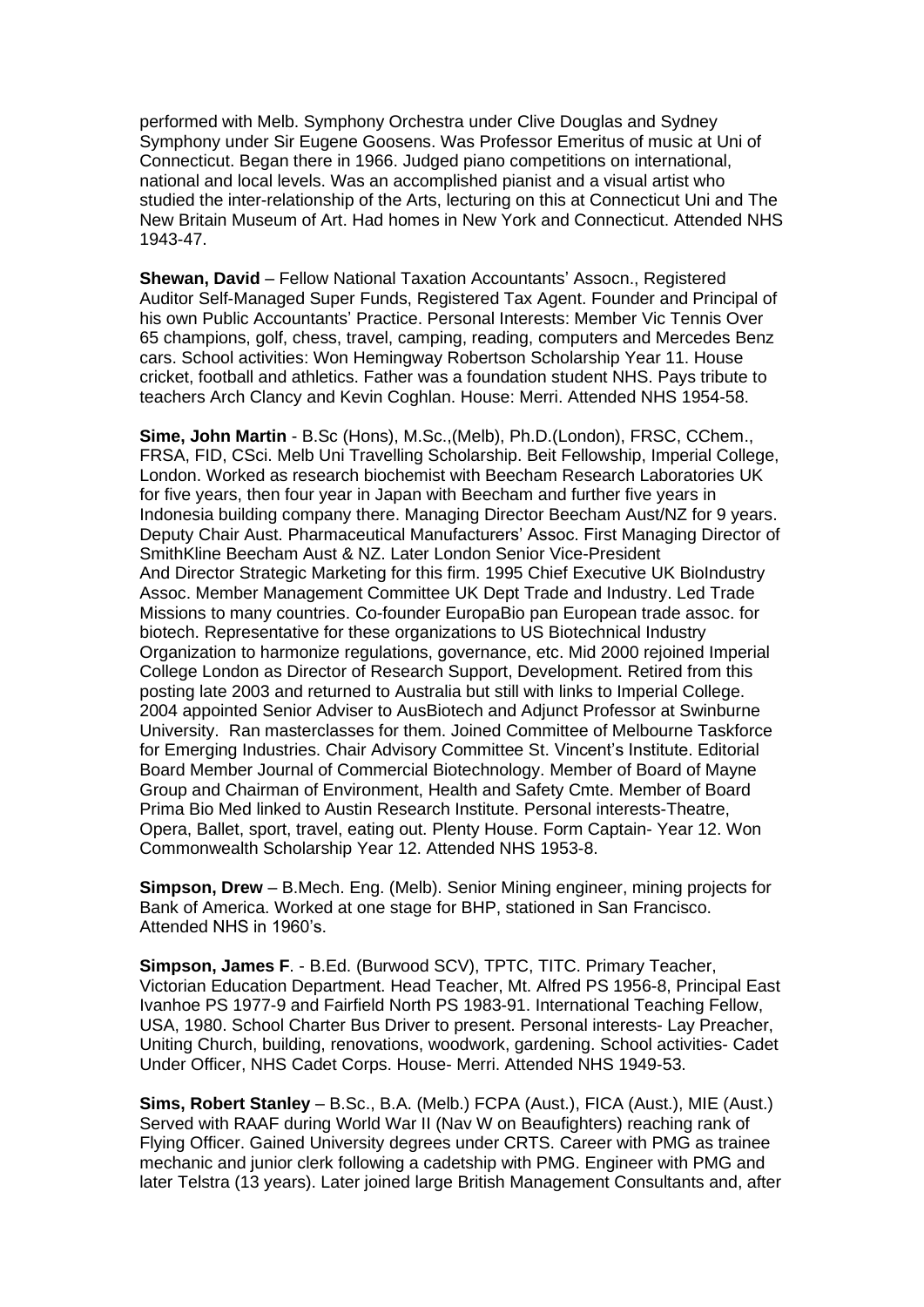10 years, became a partner in a Chartered Accountancy firm. Lectured in Statistics at La Trobe University. Attended NHS 1936-40.

**Singh, Karandeep** – B. Network Eng. Hons. (RMIT). Working in banking as a quantitative and technical business analyst. Attended NHS 2000 – 2002.

**Smith, Alan Edgar** – CPA (RMIT), ACIS. Accountant with Pharmaceutical firm and other companies, including a Law Office. Presently working with Ashburton Support Services. War Service-CMF and AMF 1937-41. AIF 1941-46. Member of Cast school production, "Trial by Jury" 1932. Played School football and participated in School Mile Walk. Mother taught by Mr. Kitson in Euroa around 1900. Diamond House. Attended NHS 1930-32.

**Smith, Alan Leslie Hawthorn** - M.Sc. (Melb), Dip.Ed. Teacher of Chemistry 35 years. Taught at NHS 1955-59 under Alex Sutherland. Head of Science Carey Grammar 1962-84. Senior Master 1973-75. Deputy Principal 1976-1992. Acting Principal various terms 1980's. Playing Field named in his honour. National Science Foundation Scholarship (USA) Member of Council Science Teachers' Association of Victoria 1957-64. Chemistry Tutor, Secondary Teachers' College 1957-8. Member of Standing Committee for Chemistry and Chemistry Examiner, Victorian Schools and Universities Examination Board. Chemistry Educator of the Year 1996-Chemical Associates. Author of ten Chemistry textbooks Personal interests- Cricket and football, antiquarian books, family and family history. School activities-House Captain, Prefect, Magazine Committee, House Debating, 1<sup>st</sup> XVIII Football Team, Athletics Team, Assistant Sports Master, Football & Athletics Coach, Form Master. House-Merri (Was associated with Plenty as Master) Won Dafydd Lewis Trust Scholarship, end Year 12. Attended NHS 1942-47.

**Smith, David**, Associate Professor - B.Behavioural Sci (La Trobe), Master of Psychology (Uni of Tas), Ph.D.(La Trobe), Dip.Clin.Hypnosis (Aust. Soc. Of Hypnosis), M.A.Psych.S, M.C.of Clin.Psych., M.C.ForensicPsych.,Intern. Affil.American Psych.Assoc., M.A.Assoc.for Cognitive & Behaviour Therapy,M.A & NZ Assoc. of Psychiatry, Psych & Law. Clinical & Forensic Psychologist. Associate Professor in Psychology, RMIT Uni. Awards-Scholarship, Education Dept Vic 1976-9, Postgraduate Coursework Award Uni of Tas 1980-1, Postgrad. Research Award, La Trobe Uni 1982-5, Lecturer of the Year Award, RMIT Uni, 1999& 2000. Supervisor of the Year (Runner Up) 1999 & Supervisor of the Year 2001, RMIT Uni. (These voted by Postgraduate Student Assoc.) House-Sumner. Attended NHS 1970-3.

**Smith, Edward Keith** – Built a career in radio and television. He was known as the "Pied Piper" for his ability to elicit responses from children. His children's show moved successfully from radio to television. His next show was *Small Talk*. Wrote a sitcom and some thirty books, some for children and one a series of interviews about the Depression entitled *Australian Battlers Remember.* He was forced out of school himself by the effects of the Depression and forced to work in a foundry. This was followed by an apprenticeship as a signwriter. Served in New Guinea and the Solomon Islands during World War II. Moved into acting and radio work after the War. Attended NHS 1929-1930.

**Smith, Graeme** - B.Eco. (Hons), MBA (Monash) Attended NHS 1970-73.

**Smith, Keith Wilfred** - OAM. 1942-6 AIF 2/3 Australian Infantry Btn. 1950-93 Share Broker. 1973 Liberal Party Candidate for Batman. 1990-3 Director, Potter, Warburg P.L. 1992-2002 Director Austin Research Institute. Personal interests- Reading,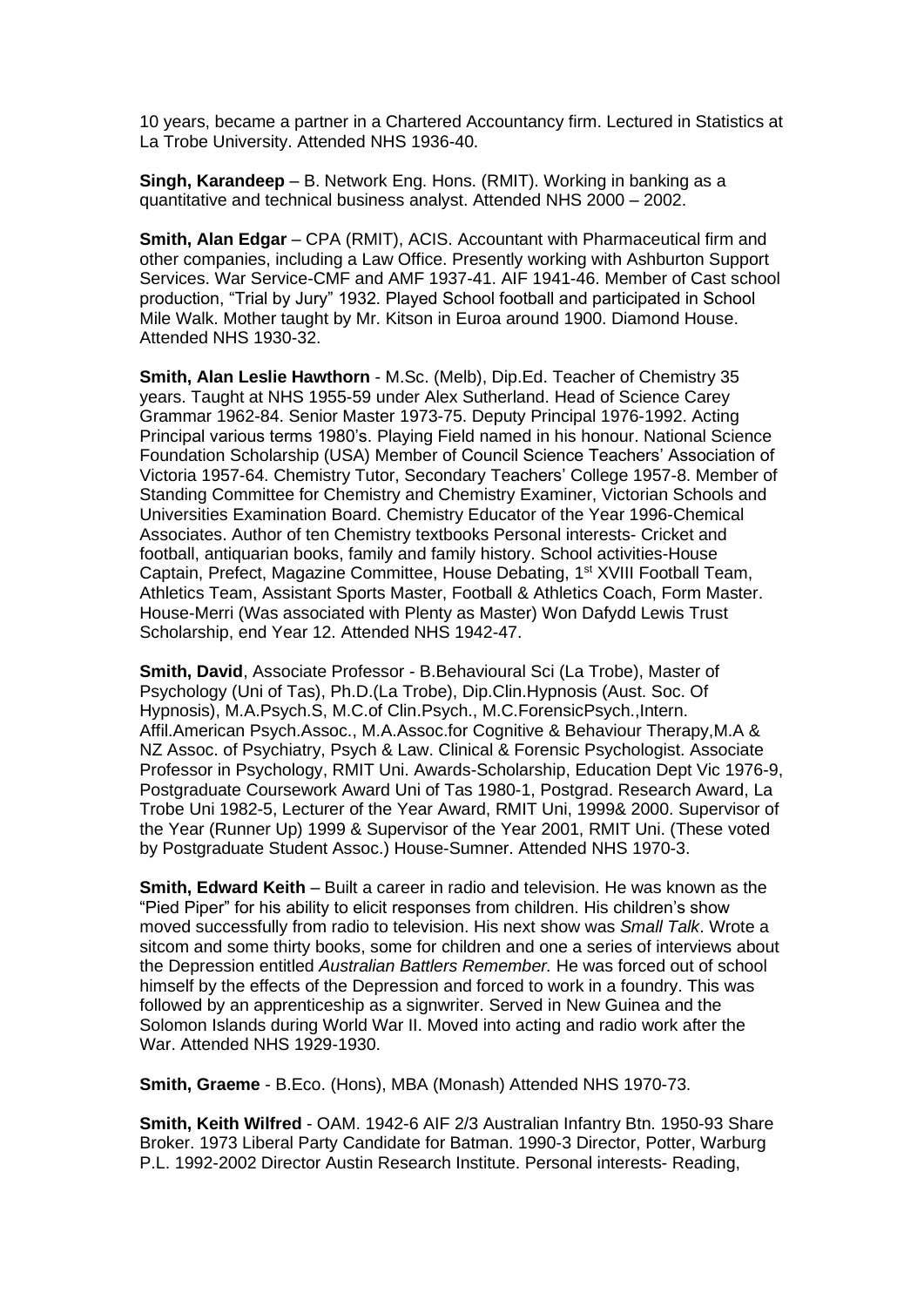financial investments, politics. School activities-athletics team-440 & 880 yards running and 220 hurdles. House- Merri. Attended NHS 1936-40.

**Smith, Kelvin** – Served with RAAF during World War II. Brother of Ronald Smith who also attended NHS and who perished with *HMAS Sydney.* Worked with State Savings Bank of Victoria after the War becoming Manager of Branches at Coburg and East Preston. Personal interests – was an outstanding jazz clarinet player during 1940s and 50s. Nominated as top clarinet player in Victoria and played with Ade Monsborough, Graeme Bell and others. School activities – Represented School in high jump in inter-school sports 1941, member First XVIII, Prefect. House-Plenty. Attended NHS 1937-41.

**Smith, Kenneth Noel** - Associate Dip. Mech. Eng, Assoc. Dip. Elect. Eng. (RMIT), Grad. Dip. Industrial Management. Spent working life with PMG Dept and then Telecom-Telstra. Cadet draftsman, draftsman, Engineer Class 1-5. District Telecom Manager, Melb. West (750 staff), Superintending Engineer Life-plant Branch, Vic. Responsible for installation, maintenance and operations of line plant, Vic. Achieved a 40-year Award. Personal interests-painting in oil and watercolour, French/France. Passed VCE French in 1990. Surfing, walking, fishing, Probus, golf. School activities-Form Captain 1943, 46. School Cricket Team-Vice Captain 1948. School Football Team Captain 1948 School Award for Football, 1948. Prefect 1947-8. Captain of Diamond 1947-8. House-Diamond. Years attended NHS-1943-8.

**Smith, Raymond Frederick –** Trained Teachers' Certificate (Manual Arts), Dip. Advertising Art. Secondary teacher becoming eventually Head of the Diploma course for Advertising Art at Chisholm Institute. Area specialist for ACER's Australian Science Education Project. 1977-1979 Senior Lecturer in Communication Media, Regional Education Centre for Science and Mathematics, Penang, Malaysia. Author and Co-author of numerous books, including *What the Molecule said to the Photon.* Cartoonist for Australian Post Magazine. Personal interests – writing, illustrating, running with Hash House Harriers, Golf, Civic action groups SOS. School activities – School athletics team (running), Brass Band member, tennis, School Soccer Team. House – Merri. Attended NHS 1943 – 1946.

**Southwell, Ian** – Lieutenant-Colonel with the Salvation Army. B.Sc., B.Ed. (Melb) Cert. Rel. Knowledge (London), Cert IV Workplace Training & Assessment, MACE. Paul Harris Fellow (Rotary Club of Hong Kong). Career Highlights – secondary teacher in Victorian Education Department including Northcote High 1964-66. Salvation Army Officer in Australia 1969,1980-97, Zambia 1970-75 as teacher and trainer, Philippines 1975-79 youth work and training, Korea 1997-99 Chief Secretary, Hong Kong/Macau/China 1999-2003 Officer Commanding, 2003-2007 at Army's International Headquarters in London as Secretary for International Training and Leader Development. Personal interests – Music (brass and vocal), writing, cricket, public speaking, leadership development, sharing the Christian faith. School activities – as staff member umpired cricket and football, conducted School band and was staff member responsible for Inter-school Christian Fellowship. House- Diamond. Attended NHS 1958-59. Teacher NHS 1966.

**Spencer (Sapountzis), Aristotle** – HDST (Secondary Teachers' College), Grad. Dip. Ed., M.Ed. (Deakin). Teacher, Victorian Education Department and in private schools. Teaching also involved metropolitan and country appointments. Taught mainly History and held leadership positions as Level and Faculty Coordinator. Was inspired to teach history by his NHS History teacher, Mr. Itiel Bereson. Was an external examiner in Politics. Personal interests: gemstone collecting, bushwalking, gardening, computers and family. School activities - In 1962, while a Year 9 pupil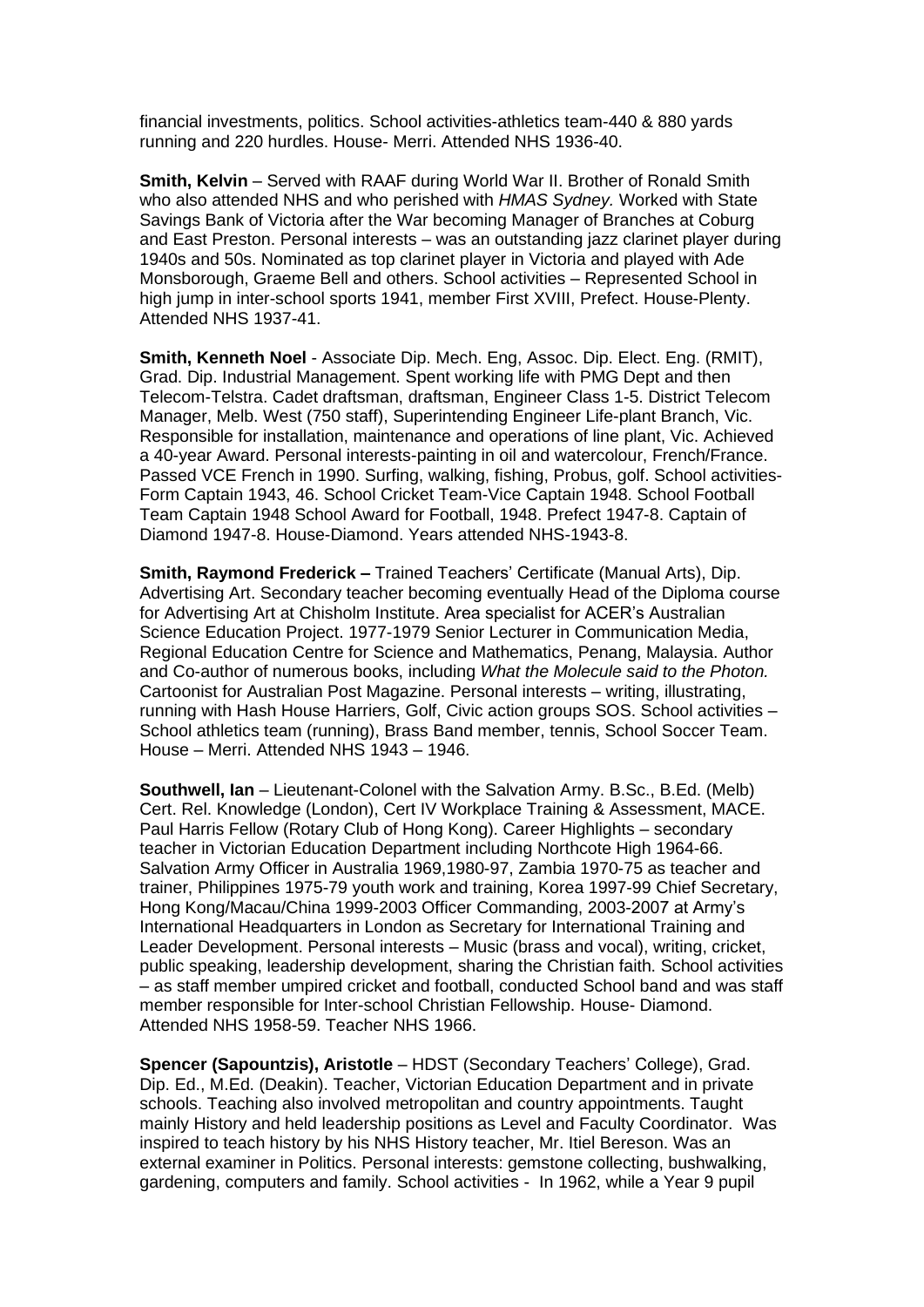and in company with a class mate, Daniel Russo, was responsible for completing the murals of ancient Roman life depicted in the School's Room 13 under the supervision of Latin teacher, Dr. Kovacs. School prize for Debating (1965), Cross Country and Athletics Teams, Deputy Head Prefect and Prefects' Minute taker 1965. Organised School socials. Attended NHS 1960 -65.

**Stamboulidis, Gregory**, Dr. - B.Sc (Monash), M.Litt (UNE), Dip. Ed, Ph. D. (La Trobe). Worked as Applied Chemist 1981-2. Secondary Teacher, Victorian Education Department, 1983-4 (At NHS). 1985 to present, Managing Director, Stambo's Group of Companies. Adjunct Professor, La Trobe University. Member Royal Chemists Society, Rotary Club of Bundoora, Chairman of Victorian Seafood Services, Life Member Heidelberg & South Melbourne Soccer Clubs, Media Head for AIMS, Member Seafood Committee Nat. Frozen Food Distributors Assoc. Committee Member , Whittlesea Youth Commitment Group. Winner, Food Services Industry Assoc Innovation Award, 2006. Sponsor State School Relief Committee. Gold Medal, Masters Games, Melbourne, 2002. Second in NAB National Ethnic Business Awards, 2005.Personal interests- played Senior State League Soccer for many years. Coached in this sport-secondary and primary age boys in Victoria and Greece. Attended NHS 1974-77.

**Stephens, Don** – Has lived in Western Australia for last 38 years. Involved in child care in Missions to Aboriginals. Personal interests – baseball for local Northcote Clubs. School activities – baseball team. House-Merri. Attended NHS 1943-48.

**Stephens, Ken** – Started a successful hiring firm, Base Hiring and later purchased a catering firm, Turner Catering. Personal interests – played District Cricket for Northcote First XI. School activities – Cricket First XI, baseball team. House – Merri. Attended NHS 1939-43.

**Stevens, Raymond** - Fellow of Institute of Actuaries-London, Fellow of Institute of Actuaries of Aust., Fellow of the Australian Institute of Company Directors, Hon. F. of Assocn. of Superannuation Funds of Aust. Commenced work in 1954 at AMP. Became Partner of Campbell & Cook - consulting actuaries - in 1970.This became Mercer, Campbell, Cook and Knight Co. in1984 and remained with them until retirement in 2002. Federal Pres. Super. Funds Aust. 1989/90. Awarded 1990 Actuary of the Year. Was involved in industry consultations and submissions to Federal Treasury, Tax Office and Insurance and Super. Commission on theses issues, helping to frame legislation for new structures.1994 granted Life Membership of ASFA. Personal interests-family. House- Plenty. Attended NHS 1948-53.

**Stevenson, Rex** - AO, B.A (Hons), M.A. (Monash), Member United Services Institute (Australia). His MA thesis involved extensive field research in Malaysia and was published by Oxford University. Retired in 1998 after career as intelligence officer. Was Director-General of ASIS. Extensive background in foreign intelligence work. AO for service to international relations. After public service became a joint Founding Director of Signet Group International P/L (Canberra based intelligence/risk management consultancy). Head Prefect of 1960. Attended NHS 1955-60.

**Stewart, Douglas Murray** – After leaving School obtained an apprenticeship with Government Printing Office as stereotype. Joined the Victorian Education Department, Technical Schools' Division, after completing teacher training. Retired as a Senior Teacher. Personal interests – Played football for Northcote in the VFA. Played District Cricket with Northcote Cricket Club with other NHS ex-students (Don Gough, Ron Webster, Barry Brown, Barry Morrison, John Gosstray, John Wildsmith {Victorian player}, Richi Dickson, Walter Dudley and Bill Rotherham). Served on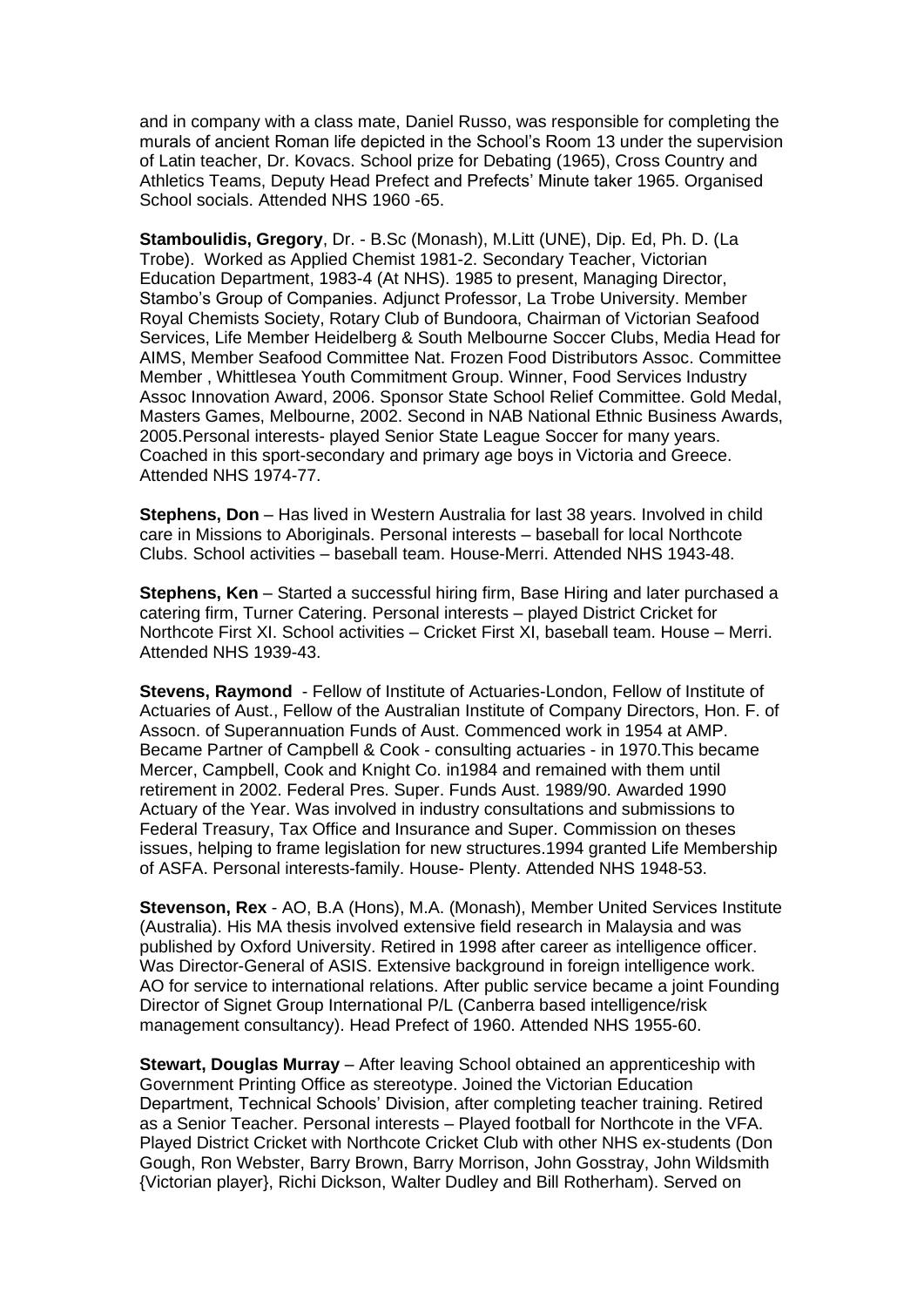Northcote Cricket Club Committee for 11 years. Delegate to the Vic Cricket Assocn. 10 years. Manager Vic. Under 19s in 1989-91 Australian Cricket Championships. Life member Cricket Victoria and Northcote Cricket Club. Australian Sports Medal in 2000 for service to cricket. Chairman Sub-District Cricket Association Investigating Committee 1998 +. Recognised by Cricket Australia in 2010 with 50 Years Service Award. Archivist Northcote Cricket Club. School activities – played cricket and football. House-Plenty. Attended NHS 1946-49.

**Straede, William** (Dr) – KStJ, MB,BS (Melb) Served with Royal Australian Navy WWII as sick berth attendant. Graduated in Medicine 1950 and practised largely in Bendigo. Attended NHS 1928-1932.

**Stringer, John Norris** - Curator of the Australian Capital Equity Art Collection for Kerry Stokes. This collection is an outstanding one containing works by Monet, Picasso, Matisse, Bunny, McCubbin, Drysdale, Nolan and many others, including indigenous artists. Joined staff of National Gallery Vic in 1957 after training as a print maker. Long career in Gallery's Education Department. Joint Curator of First exhibition in new building, 1968. 1970's Assistant Director International Program, Museum of Modern Art, New York. Representative of the Australia Council's Visual Arts Board. Independent Curator. Spent nine years at the Americas Society. Curator of Contemporary Art Gallery of Western Australia under Betty Churcher with many masterpieces being acquired.(1980's) Inspired an army of young artists and was a very leading figure in Australian Art, especially contemporary Art.. Attended NHS 1949-53.

**Stringer, Lenard William** – Junior Government Scholarship holder. Served in RAAF during World War II as navigator-bomb aimer (Flight Sergeant) in a Catalina No.11 Squadron. Lost in action on patrol in Southern Pacific out of Townsville April 28<sup>th</sup>. 1944. Was on special mission to Manokwari, a Japanese Naval Base. Aircraft has never been found. Prefect. Attended NHS 1935-39.

**Sturgess, Neil** - B.Agric.Sc. (Melb), M. Agric. Eco. (UNE). Spent 23 years at University of Melb. lecturing and working in Agricultural and Resource Economics, Faculty of Agricultural Science. Later formed own private consultancy in agricultural economics and operated it for twenty years. Personal interests- golf, painting and fishing. School activities-played handball, Captain of First XVIII, Ripples Committee. Head Prefect 1956. Plenty House. Years at NHS 1951-6.

**Tasioulas, John**, Dr.- B.A.(Hons), LL.B.(Hons) (Melb), D.Phil. (Oxon-Balliol College). 1987-88 Tutor in Philosophy, Melb. Uni. Rhodes Scholar for Victoria 1989. 1992-8 Lecturer in Jurisprudence, Uni of Glasgow. 1998- Fellow and Tutor in Philosophy, Corpus Christi College, Oxford University. Visiting Fellow ANU 1999. Australian Bicentennial Fellow , Uni of Melb., 2004. Principal Research Fellow in Philosophy , ANU, 2006. Senior Fellow, Faculty of Law, Uni of Melb., 2006. Associate Professor, Centre for Applied Philosophy and Public Ethics, ANU, 2007.

Reader in Moral and Legal Philosophy, Corpus Christi College, Oxford and Lecturer in Philosophy. Presently engaged in project on Philosophy of Human Rights for the British Academy for Research Development 2008-10. Author of many learned books and articles. Finished off at Melb High but attended NHS in mid 1970's. His Rhodes Scholarship was announced in his presence at NHS by Premier, Hon. John Cain, MP in 1989.

**Tatnall, Arthur**, Associate Professor - B.Sc. B.Ed. (Melb), Dip. Com. Sc. (LaTrobe), M.A. (Deakin), Ph.D. (Central Queensland Uni), Fellow of the Australian Computer Society. Began his career as a secondary school teacher from 1967 to 1982. From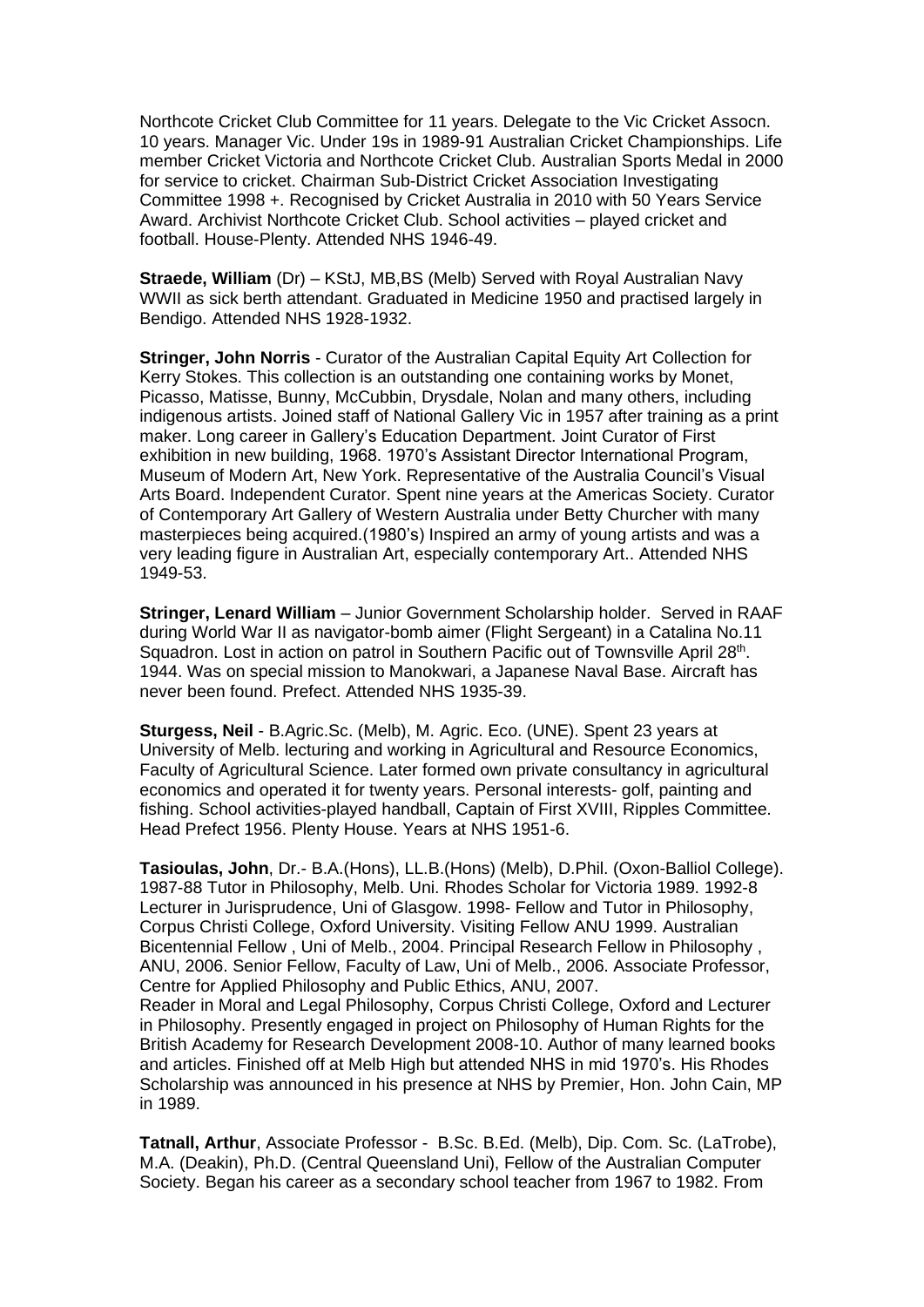1981 to 84 Educational consultant in general curriculum and computer education. Educational Computer Systems Analyst-State Computer Education Centre 1985 – 87. Member of Commonwealth Schools Commission working party for designing the Australian Educational Computer 1985-86. Lecturer, Senior Lecturer FIT, WI and Victoria University 1988 to 2003. Associate Professor Victoria University 2004 to 2010. Editor-in Chief Internat. Journal of Actor-Network Theory & Technological Innovation, Journal of Education & Information Technologies, Journal of Business Systems, Governance and Ethics. Chair IFIP Working Group 9.7:History of Computing. Has published widely on topics related to information systems. Personal Interests- travel, photography, writing, editing. School activities- rose through ranks to Cadet Under Officer, School Cadet Unit. House- Diamond. Years at NHS 1959-1962.

**Tatnall, David** – Fine Art Photographer with studio in Northcote. Personal interestsbushwalking, native gardens. Attended NHS 1967 to 71.

**Taylor, William Henry**, Dr. – MB, BS (Hons) (Melb.), Fellow of the Faculty of Anaethetists, FRACS; FANZCA; RDF. Served with the RAAF as a Kittyhawk pilot during World War II (76 Squadron, New Guinea, Southeast Asia). Completed Medical qualifications under CRTS after War and also further study to become specialist. Became Medical Officer with RAAF with rank of Squadron Leader in 1957 and later with RAAF Reserve as medical specialist. Awarded RDF for service to RAAF. From 1966 to 2000 practised as specialist anaesthetist with appointments at Royal Melbourne, PANCH and St. Vincent's Hospitals. School activities – Obtained permission from Headmaster Johnson to ice-skate during sport time. This later resulted in 7 National and 11 state titles in figure skating. Attended 1960 Winter Olympics at Squaw Valley as Sectional Manager of Figure Skating Team and as team physician. Personal interests – keen lawn bowler. Attended NHS 1937-40.

**Telford, Dick**, Professor – AM, PhD. Was outstanding junior footballer with North Reservoir and then Collinwood and Fitzroy. His career was brief due to injury but later played for Preston in VFA winning J. J. Liston Trophy for outstanding VFA player. Was a member of the Physical Education Department at Preston Institute of Sport. Coached Preston Cricket Club and the Victorian Sheffield Shield Cricket Team. One of the first Australians to obtain a Ph.D. in physical education. Joined the Australian Institute of Sport in 1970s becoming, later, Head of Physiology and Applied Nutrition and Professor in Sports Medicine. Worked in sports medicine in areas including immunology and haematology. Athletics coach of Olympic and Commonwealth Games competitors, including Lisa Martin (Silver Medal, 1988) and Andrew Lloyd. Published author of associated works. Leading research on health and well being of Australian primary school children-fifty year study. School activities-Junior House Captain for Batman. Athletics Team. Attended NHS 1957 to 1962.

**Thomson, Alan Lloyd ("Froggy")** - Primary Teacher, Victorian Education Department, Northern suburban Region. Nick named "Froggy" at NHS because of his croaky adolescent voice. Joined Fitzroy Cricket Club from Regent Presbyterian Club in 1960-61. Entered Victorian Cricket Team in 1969 against NSW. He was noted for his "Windmill" bowling action. Also a football umpire with VFL. *The Sporting Globe* commented in 1969 that he achieved 17 wickets in two games for Victoria in 1969. In the 1969-70 State side he became a favourite of crowds who chanted "We love you Froggy". His Test debut was in Australia vs. England in Brisbane 1970-71 and he played in four Test teams around this time. 22runs HS 12 Average 22.00. Wickets 12 3/79 Average 54.50. Attended NHS 1957 to early 60s.

**Tingate, John** – B.Elec. Eng. (Melb.), FIE (Aust). Won Junior Government Scholarship. Worked for English Electric in Stafford and Rugby. 1955 to to 1983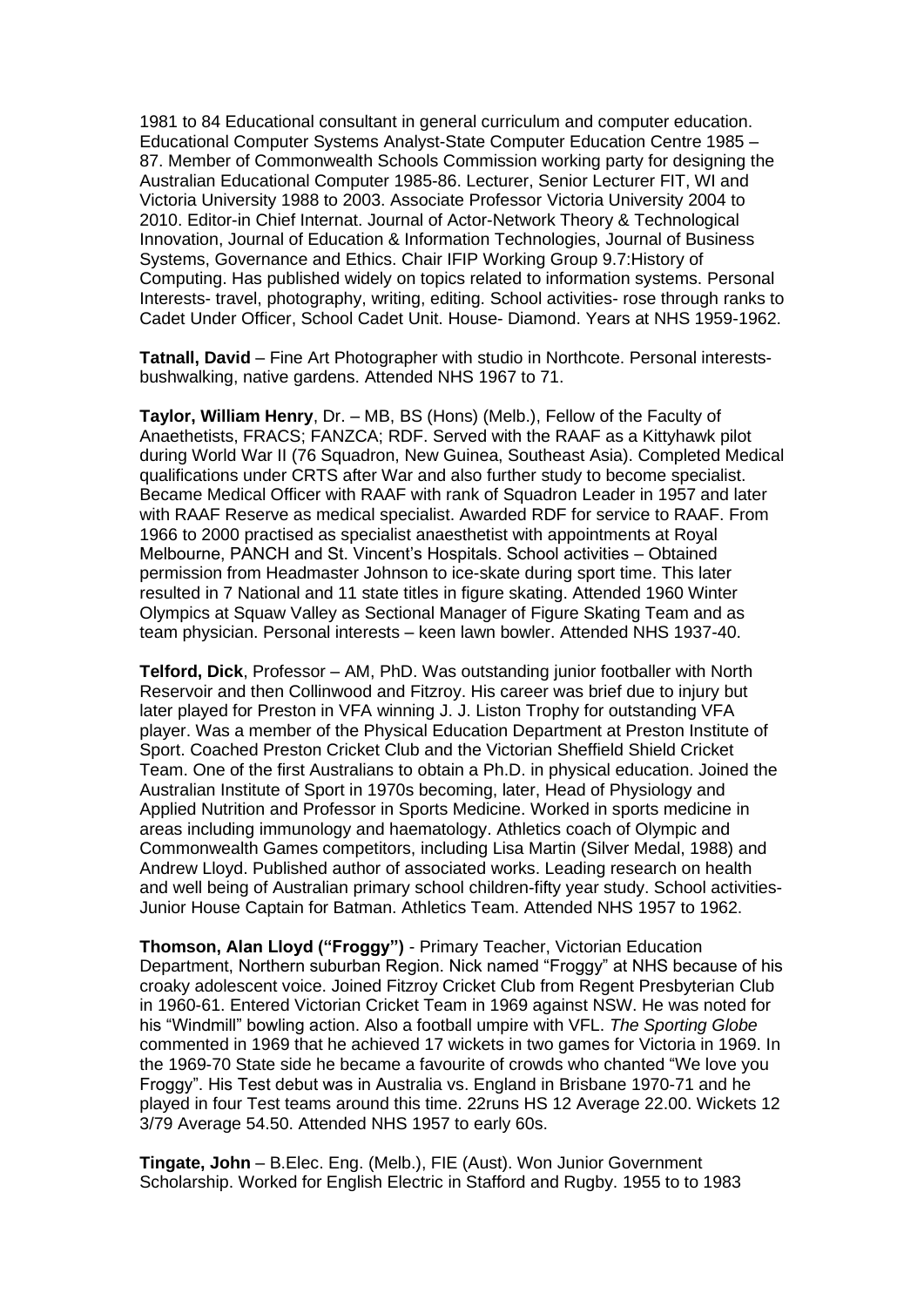Electrical Section Head ICI England & Melb. 1984 to 1990 sales of Photovoltaic and Windpower systems. 1990-2000 agent for Vestas wind turbines. Attended NHS in junior school 1937-1939.

**Todd, Ronald Walford** – Worked for the Victorian Railways and served in the RAAF during the Second World War. Played VFL football for Collingwood 1935 to 1939 (76 games, 327 goals). He is remembered as one of the all-time great forwards. In 1936 Grand Final he kicked four goals to assist Collingwood's win. Blessed with great pace he was also a professional runner, successful at country competitions. In 1938 he kicked 120 goals and led the League list of goal kickers. He kicked 23 goals in finals during his career. For money reasons he left the VFL to play for Williamstown and wealthy Collingwood backer, John Wren, offered an open cheque to get him back but Collingwood Club would not accept the offer. He had great success at Williamstown ultimately becoming captain-coach. His total goal tally for his whole career ended up at 999. He attended NHS 1929 completing Intermediate Certificate.

**Topor, Mr. Harry** – B. A., Dip. Ed. (Melb.) Teacher Victorian Education Department. Taught History at Northcote HS in 1950s and actually passed away in 1955 in the staffroom of his old School. He was only thirty years of age and married for six weeks at the time and his untimely passing was a great shock for the School. Teaching Scholarship holder in Form V and Junior Government Scholarship winner. Was teacher in charge of Tennis and Dramatics. Attended NHS 1937-41.

**Toso, Angelo** - Dip.Retail Management (Vic), Cert. in Financial Services, Dip. Front Line Man (RACV College). Advance Dip. Disability Services. Golden Cross Keys Member (Le Clef D'Or-Paris). Cert IV in Assessment and Workplace Training (Melb Polytechnic). Hotel management-held various middle managerial positions (5 star hotels), including Hilton and Stamford International. Then spent four years training and caring for intellectually disabled children and adults. Later Chief Concierge RACV Club which, with earlier hotel work, brought him into contact with many famous people. Worked for RACV in Insurance and Store Management. Personal interestsfamily & friends, karate (martial arts). School Activities-Organised School Social with Preston Girls H. S. Attended NHS 1973-6

**Tousimis, Tass** - B.Sc(Hons), B.Ed. (La Trobe), Secondary Teacher, Victorian Education Department-Science & Mathematics at NHS since 1985. Senior Biology and Science Co-ordination NHS 1990-96 Solar Car Project Co-ordinator 1992-7. School Council Staff Rep. 1993. Level Coordinator 2008.Personal Interests-bush walking, poetry writing, arts, fine wine. House - Plenty. Attended NHS 1973-6, 1978.

**Treadwell, Andrew** - B.Sc(Melb), B.Ed., Dip.Ed.Admin., TSTC. Teacher Victorian Education Department 1960-79. Principal Lakeside High School 1980-97. Intereststravel and Rotary International. Cricket and football. Art and theatre. School- Deputy Head Prefect and House Captain. Involved in School athletics, football and crosscountry running. Member School First XI and XVIII. Merri House. Attended NHS 1949-55.

**Tsilemanis, Victor** – Spent many years as Turf Keeper for Fitzroy Cricket Club and played football for Fitzroy Thirds. School activities – School Prize in Football. House-Batman. Attended NHS 1963-60.

**Tsitas, Peter** - B.Arch, M. Town Planning (London ), FRAIA, MAPI. Architect & Town Planner to private clients and Government Depts. Much work in Public Housing Authority area. Attended NHS to1955.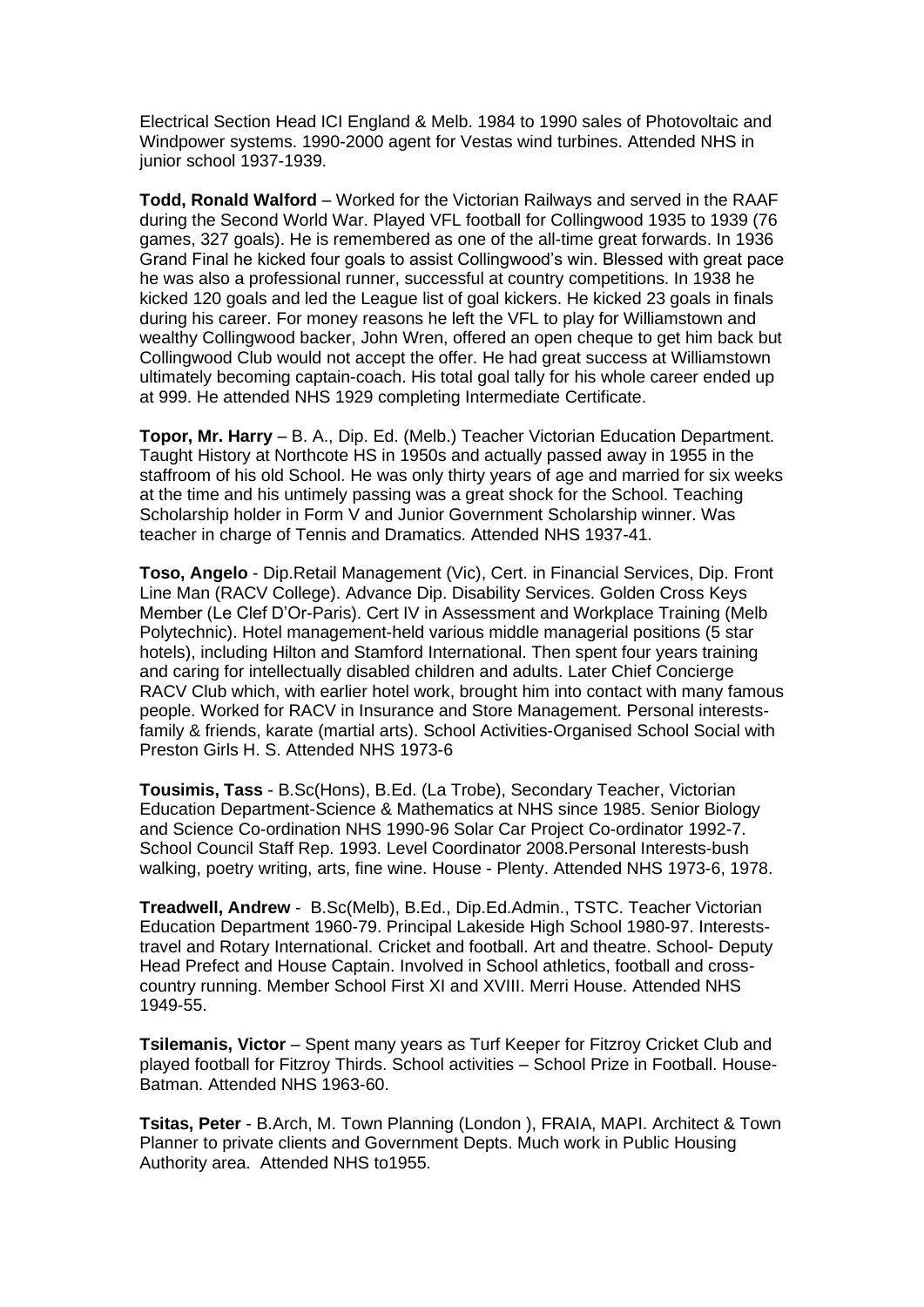**Tsitas, Steven** - B.Soc.Sci.(La Trobe), Grad. Cert. in Human Resource Management (Swinburne). Has served 3 terms as Councillor City of Darebin. Career serving interests of local community as a Councillor. States that he was inspired by the famous politicians who attended NHS. He is passionate about working for change and reform to better things for local people. Personal interests-family; sport-Liverpool FC, Collingwood FC, cricket and tennis; politics, community and current affairs. School activities-sport, SRC membership, Deputy School Captain 1985. National Capital Seminar Winner 1984. Attended NHS 1980-85.

**Tsouras, Theo** – Studied at Victoria University. Maintenance Engineer Alfred Hospital, Melbourne. School activities- Solar Car Project participation. Attended NHS 1991-96.

**Veal, John** - Ph.C., J.P.- Pharmacy business at Kaniva and Diamond Creek

**Veal, Peter** -. Interior Design, Sign Writer, Artist

**Vellis, Aleksi** - B.A. (Melb). Studied English Literature, Classics and Drama at Melbourne University before completing a three year film directing degree at Victorian College of the Arts. Was Assistant Editor or a television mini-series, "A Thousand Skies". First film success was "Nirvana Street Murder" which won awards and then, later, "Wogboy" was a conspicuous financial success. Another of his films was "The Secret Life of Harry Dare". He operates a specialized film acting studio called "Film Space". Directs music videos, documentaries, TV series and commercials. His work is distinguished by his ability to work with dramatic and comic material, achieving high level acting performances. Attended NHS 1972-4.

**Verdi, Euroklid (Klidi)** – Undertook studies for audio engineering and various trades. Personal interests – travelling, motorsports. Played volleyball and soccer at School. Attended NHS 1999 – 04.

**Verdugo, Rafael (Ralph)** - B. Building (Victoria), COT Structural Design Drafting (Collingwood TS), Dip. & Advanced Dip. Building Surveying (VUT), B. Building Surveying (VUT) presently completing. Spent thirteen years with Telecom rising to Senior Structural Draftsman. 1996 started own Design Practice (RLV Design & Building Consultants). Personal interests- Classical Music & Opera, travelling, camping, trout fishing, woodwork and model making (tall ships), researching history, esply. European, sustainability in architecture and building. School activities-Library monitor, Form Captain. Attended NHS 1972-7

**Viapiana, Fernando(Tony)** - M.Bus. (Marketing) (Monash), Fellow Associate Australian Institute of Management, Fellow Associate Australian Marketing Institute. Certified Practising Marketer. Senior Marketing Executive with numerous multinational companies. Attended NHS 1970-75.

**Vieira, Nuno** – boilermaker. Personal interests – music (guitar), sports. Attended NHS 1997 – 2002.

**Vlahogiannis, Louie** – Construction Management degree RMIT. Entered building industry after NHS. Now managing major building projects as property developer. School activities – member of First XI Soccer All School Champions Attended NHS 1991-96.

**Vo, Daniel** - B.App. Sci (RMIT Uni). Working in IT in local government. Personal interests- Tennis, Judo, Guitar. Australian Kodokan Judo Champion, 2008 in 81 kg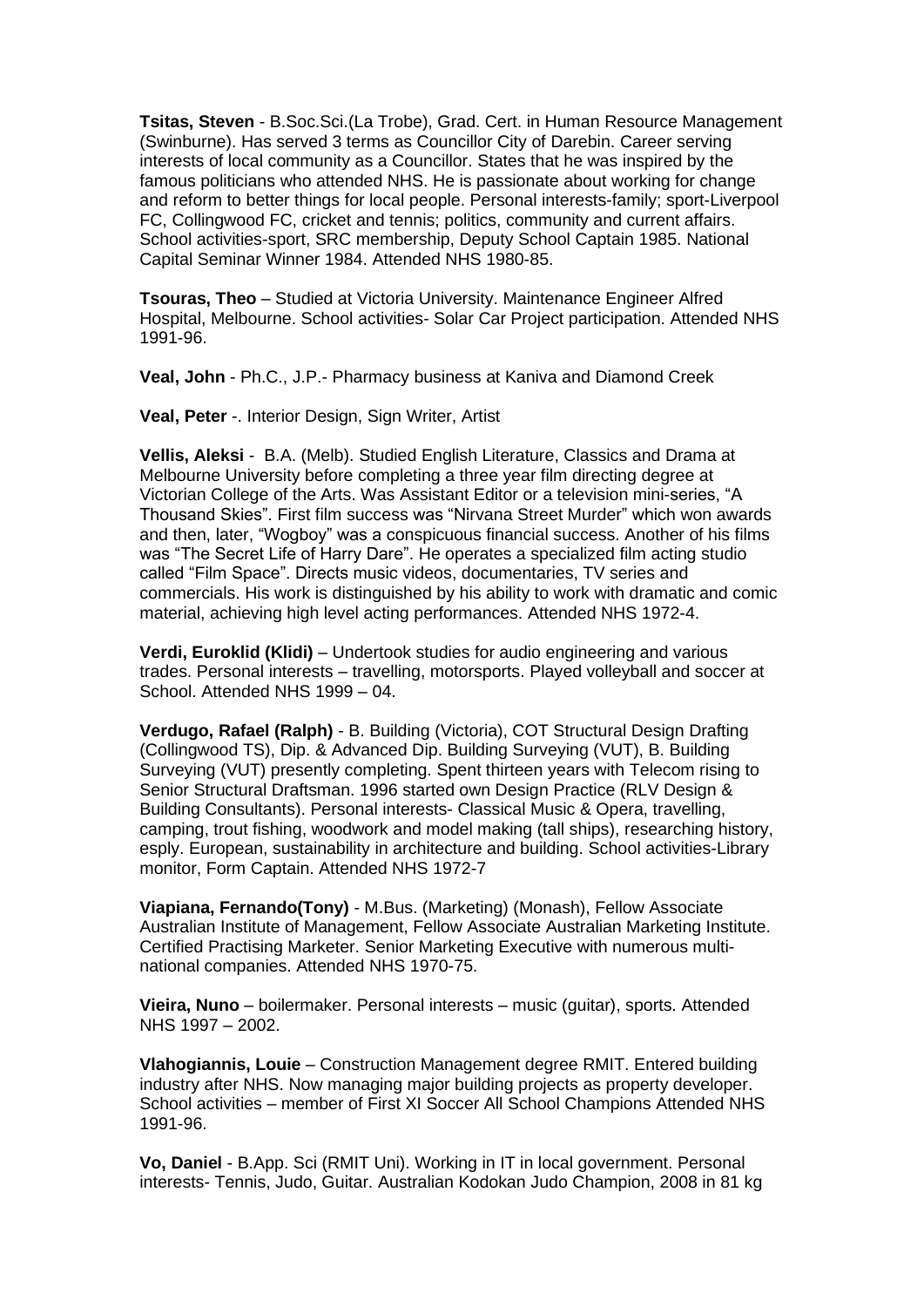class. School activities-involved in sport, guitar ensemble and High Achievers' Class. Merri House. Attended NHS 1998-2003.

**Wales, Warren Francis** – Worked as a budget control officer for Ansett Airlines, as a payroll officer and accounts manager for Branko Originals, systems support manager Ajax Spurway Fasteners, support worker Victorian Aids Council and also Murdoch Community Services, hotel manager. Sumner House. Attended NHS 1961-65.

**Walker, Robert** – left School to work as Cadet announcer with Radio 3AW. Moved to 2CA Canberra in 1951. Promoted Assistant Manager 5DN Adelaide in 1964. In 1972 became the only Australian radio executive in the role of Managing Director of a group headed by Sir Lew Grade in the UK establishing commercial radio there. Became General Manager of Radio 4BK in Brisbane in 1973, his task having been completed in the UK. Joined *The Australian* as Queensland Manager in 1976 continuing in print media until his retirement in 1986. Attended NHS in the late 1940s.

**Ward, David** – Certificate IV Financial Planning. Regional Sales Manager National Mutual NSW. Won the Cyril Farfar Award for financial advisors in 1990. Personally funded and organised the Angela Taylor memorial run in honour of policewoman killed in Russell Street bombing. Personal interests – golf, Collingwood FC, politics. School activities – hockey. House – Darebin. Attended NHS 1955 -59.

**Ward, Roy** – TPTC. Primary Teacher Victorian Education Department. Principal of Epping Primary School. School Activities- member of School Cricket teams. Captain First XI 1958-9. Winner of batting averages. Captain Junior XVIII and member First XVIII 1956-9. House Captain of Darebin 1958- 59. Magazine Committee 1956-57. Alex and Dorrie Gray Citizenship Prize 1958. Head Prefect, 1959. Attended NHS 1953 to 59.

**Warren, Geoffrey** – Primary Teaching Victorian Education Department. Principal, Clifton Hill Primary School. School activities- House Captain, Darebin House. House Debating Team. Attended NHS 1958 to 1963.

**Waters, Arthur L.** - B.A. (La Trobe), Cert. of Management, Dip.Bus. Studs.., TTTC. War Service-two years with RAAF. Storeman, clerk, sales representative, Lecturer at Phillip Institute of Education, Bundorra. Minister of the Spiritualist Church, Geelong. Attended NHS 1937-40

**Watson, Toni** – Oral Health Therapist. House – Sumner. Attended NHS 1999 – 04.

**Watts, Leonard James** – BA (Hons), B.Comm., Dip. Ed. (Melb.), MACE. Served with AIF in New Guinea during World War II rising to the rank of Major, 1944. Deputy Assistant Adjutant-General, Directorate of Army Organization, Army Headquarters. Teacher, Victorian Education Department. Taught at Preston TC at one stage. Member of the Board of Inspectors of Technical Schools and, later, Director of Technical Education. Prefect. Attended NHS 1927- 30.

**Wearne, Norman** - B.A., Dip. Soc.Stud. Social Welfare Dept, Melb 1958-69 including being Research Officer for eight years. 1973-90 Municipal Community Services Manager, Keilor, Eltham, Preston Councils. 1990-95 Bequest Officer Uniting Church Victorian Synod.Interests-Probus Club, Uniting Church, Local singing group, Diamond Creek Progress Assoc..,Reading, Writing, Computer, Family History, Lawn Bowls. School interests-School Magazine Committee. Dux of School 1950.Darebin House. Attended NHS 1945-50.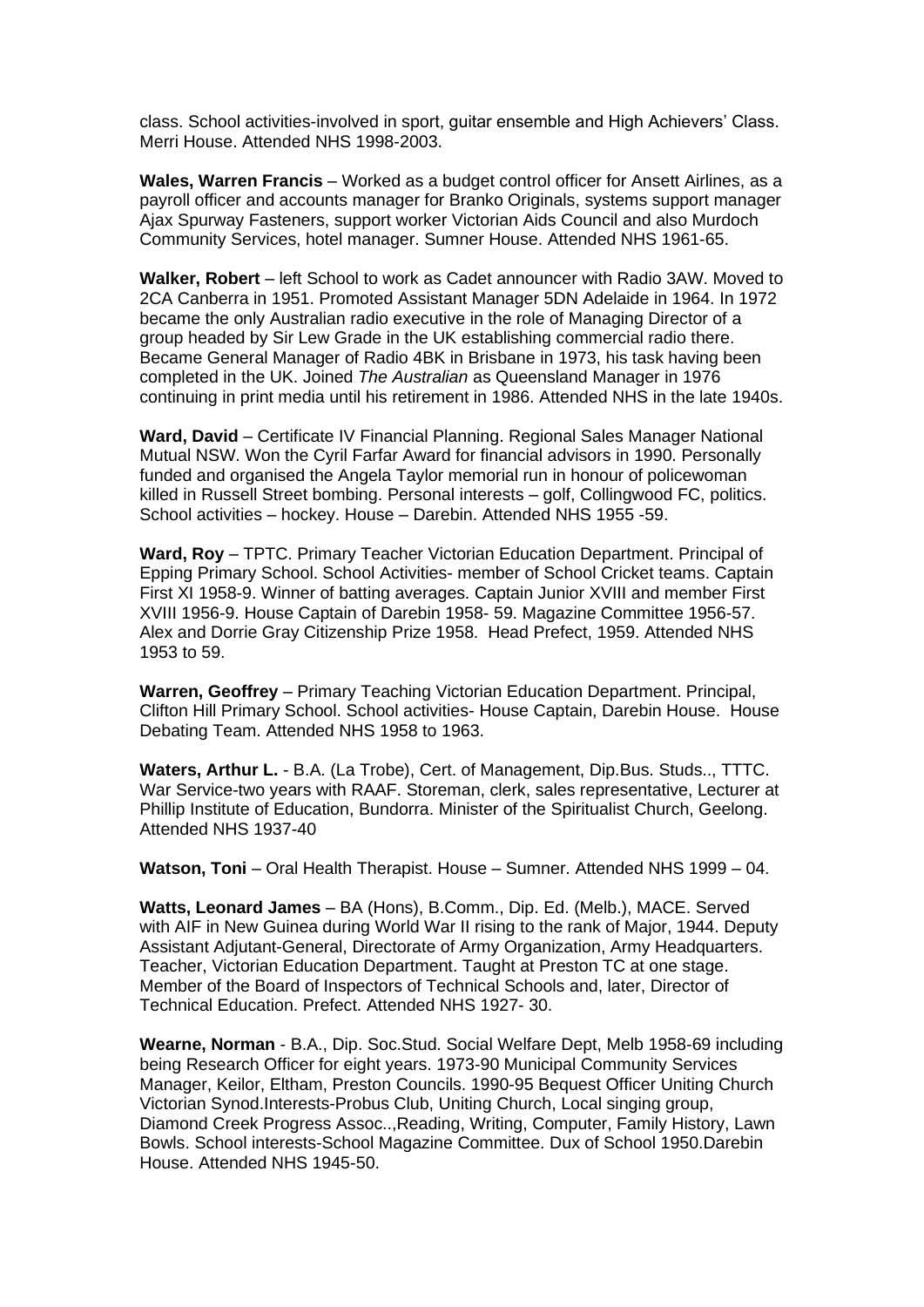**Weeks, Ian**, Dr. – M.A., Ph.D. (Melb) Studied Religious Studies, Political Philosophy and Philosophy at University of Melbourne, Yale University, McMaster University (Canada) and Deakin University. His research interests are Jewish and Islamic mysticism. He has published widely on these subjects and presented lectures on Radio National. He is a judge for the Blake Prize in Religious Art. School activities-Won 1954 Magazine Prize and 1953 Teaching Bursary for Year V. House official for Plenty House. Attended NHS 1950-54.

**Weideman, George Graeme**, The Honourable – Ph.C. (Victorian Pharmacy College). National service 1954-6. Member Legislative Assembly from 1985-1992 (Liberal-Frankston South). Member for Frankston 1976-82 and 1992-6. Minister for Tourism and Asst. Min. of Health 1981-2. Public Accounts Cmte. 1979-80. Chairman Public Accounts & Estimates Cmte. 1992-6. Public Bodies Review Cmte.1980-1. Began career as retail pharmacist. 1960-77 Member Pharmacy Guild. National Councillor 1970. Director and Partner of companies. Member HBA Council 1972-6. Member Pharmacy Board 1975-6. Member Toorak College Council 1975-81, Frankston TAFE Council 1977-, Baxter Tech school Council 1977- and Frankston Hospital Board 1979-81.Member of numerous other committees and boards. School activities-member School Band & Orchestra, Swimming Team, Cadet Under-officer. Attended NHS 1947-52.

**Weir, John William** - Ph.C., MPS. Worked in retail pharmacies in Bundoora, East Reservoir and Reservoir, 1957-98. Personal Interests- Golf, tennis, football, music, photography, travel. School activities-Prefect 1948, Senior Football and Tennis teams member. Diamond House. Attended NHS 1944-48.

**Weir, Leonard** - Opera singer with National Theatre (Australia). Played Faust at eighteen for that company. In 1950's toured and performed in NSW and New Zealand. Went to England and obtained the role of "Freddie" opposite Julie Andrews in first London production of "My Fair Lady". Performed in concerts and cabaret. WNow lives in Spain. Attended NHS 1940-44.

**Whiteley, Ray** - B.Sc.,Dip.Ed.(Melb), Grad. Dip.Comp.Ed (Melb CAE). Teacher Victorian Education Department. Taught at NHS 1960-66. Darebin House Master. Coached Tennis and Chess. Taught in London, UK and small private schools in Australia. Travelled extensively in Africa. Worked as tour bus driver in Europe, Near East and North Africa. Interests-tennis, athletics, cricket. Attended NHS 1950-55.

**Wilcox, Allan James** - B.Sc., B.Ed (Melb) Teacher Victorian Education Department 1960-2. Lecturer Swinburne and RMIT 1961-2. Teacher UN School New York 1962- 66. Principal UN School 1967-80. Awarded National Science Study Grants(USA) 1963-66. Headmaster International School, Hamburg, Germany 1980-93. Lecturer Comparative Education Hamburg University 1982-4. Principal Kilmore International School 1992-4. Co-Director Cumburri International Education Co 1994-various projects. Introduced and administered an International Accreditation Program for Schools Interests- Table Tennis (Melb Uni), USSF State Referee(USA). Football, including Uni Blues. School interests- worked with Alec Sutherland to re-establish Old Boys Assocn. Presently working with History Project Team to strengthen NHS Ex-Student Association. Member First XVIII, First XI, Junior Soccer Attended NHS 1950-55.

**Wildsmith, John** – Worked in father's grocery store after leaving School. 1957 selected to the Victorian Sheffield Shield XI. Was Captain/Coach of Sunshine Cricket Club for 10 years. Inducted into the Sub-District Hall of Fame. Retuned to Northcote Cricket Club and captained the 1974/5 side to District Premiership and then retired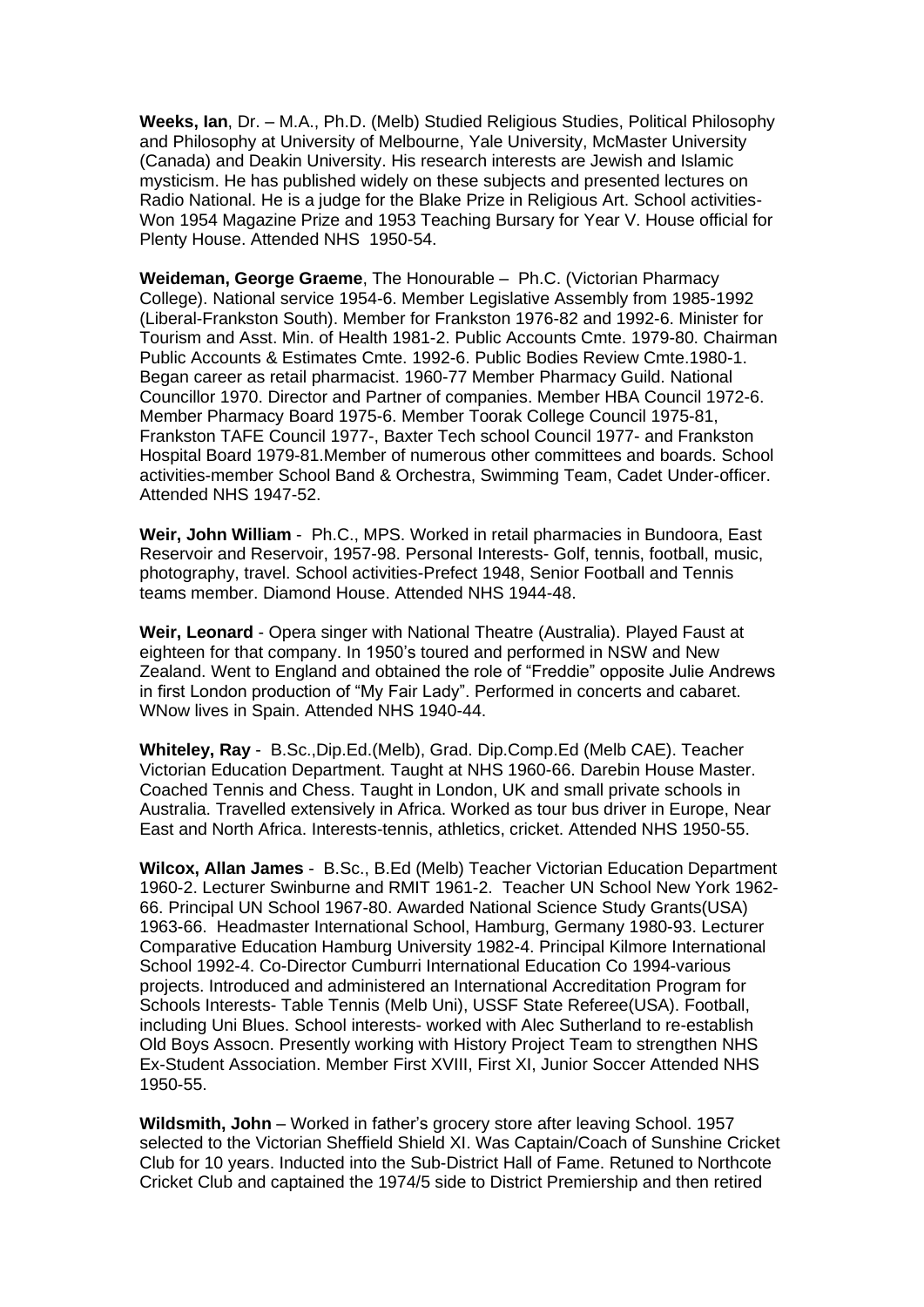from cricket. Started his own insurance broking firm in 1966 and successfully operated it for 20 years. Currently works as a consultant and is semi-retired. Personal interests – travel, golf, family, social tennis. School activities – member First Eleven when in middle school. Excellent spin bowler. Very effective in staff vs. student matches against Maths. Teacher "Skeeter" Coghlan, himself a District Cricketer. In last year at School played for Northcote First XI, Bill Lawry Captain. House – Diamond. Attended NHS 1952 to 1955.

**Wilkinson, Suzanne** (m. 2003 **Yannick Thoraval**) - B.A., LL.B.(Hons) (Melb), LL.M.(U.B.C.) Masters in International Trade Law. Was Assistant Director at the Institute for Comparative and International Law (Melb.Uni). Worked as a lawyer for legal firms in Vancouver, Canada and Australia (Allens Arthur Robinson, Melb). Seconded as in-house counsel, one year, Melbourne, 2006 Commonwealth Games Corporation. Later corporate Lawyer at TRUenergy P/L.. Presently Manager Contract and Procurement Team Department of Premier and Cabinet, Melbourne. School Captain 1992. Joint Dux and Pizzey Prize Winner of that year. School interests- Captain of School Debating Team, netball and drama. Represented the School with another student and addressed a State Conference of Librarians, greatly influencing her audience. Attended NHS 1990-92.

**Wilkes, Colin**, Professor - M.V.Sc.(Melb), Ph.D. (Cornell). Veterinary expertise in virology and microbiology. Worked for several years in mixed diary practice, Gippsland. Masters in virology. After doctorate did post doctoral studies at Royal Veterinary College, London funded by UK Overseas Development Agency on African Vet. issues. Returned to Australia to work for Vet. Research Institute in Victoria. 1987 appointed to School of Veterinary Science Massey University, New Zealand. Appointed Professor of Veterinary Public Health there and later Head of Department of Vet. Pathology & Public Health. Returned to Australia 1988 as Professorial Fellow University of Melbourne. Teaching microbiology and public health to Vet students. Consults internationally in diagnosis, control and risk assessment of infectious diseases and public health significance. Projects in Peru, Laos, Vietnam. Consulted with Australian and New Zealand Govts in risk assessment implications for international trade. Last two years consultant to FAO on avian influenza. Still involved in active research. Member of Faculty Veterinary Science's Planning and Resources Cmte, Vet Research & Graduate Studies Cmte., Chair Management Cmte. For the Centre for Equine Virology. Author of numerous learned works and papers. Attended NHS to early 1960's.

**Willett, Ray** – TPTC. Primary School teacher Victorian Education Department. Outstanding footballer with Collingwood Club playing in the 1960s. Played in Preliminary final with two goals. 1960 Grand Final as full-forward. Moved in his teaching to Strathallan in 1962 and played for Rochester winning the Michelesen Medal in the Bendigo League. Returned to Collingwood 1964 kicking six goals against Fitzroy. He later played for Mooroopna in the Goulburn Valley League winning three Morrison Medals. He retired to Corowa. Personal interests – cycling, reading and swimming in the Murray River. School activities – First XVIII football team. Attended NHS 1953-59.

**Wilson, Danny** - commenced studies for B.A. at Melb. Uni. Personal interestsfitness, sport, reading, politics, current affairs. School activities- Prefect 1964, Member 1<sup>st</sup> XVIII Football Team. Member Team representing All High Schools in football against Public Schools. House-Batman. Attended NHS 1963-4.

**Wilson, Garry J**. - Played Football in VFL for Fitzroy Club, debuting in 1971. He was known as "The Flea" being a wispy rover. Universally acknowledged as one of the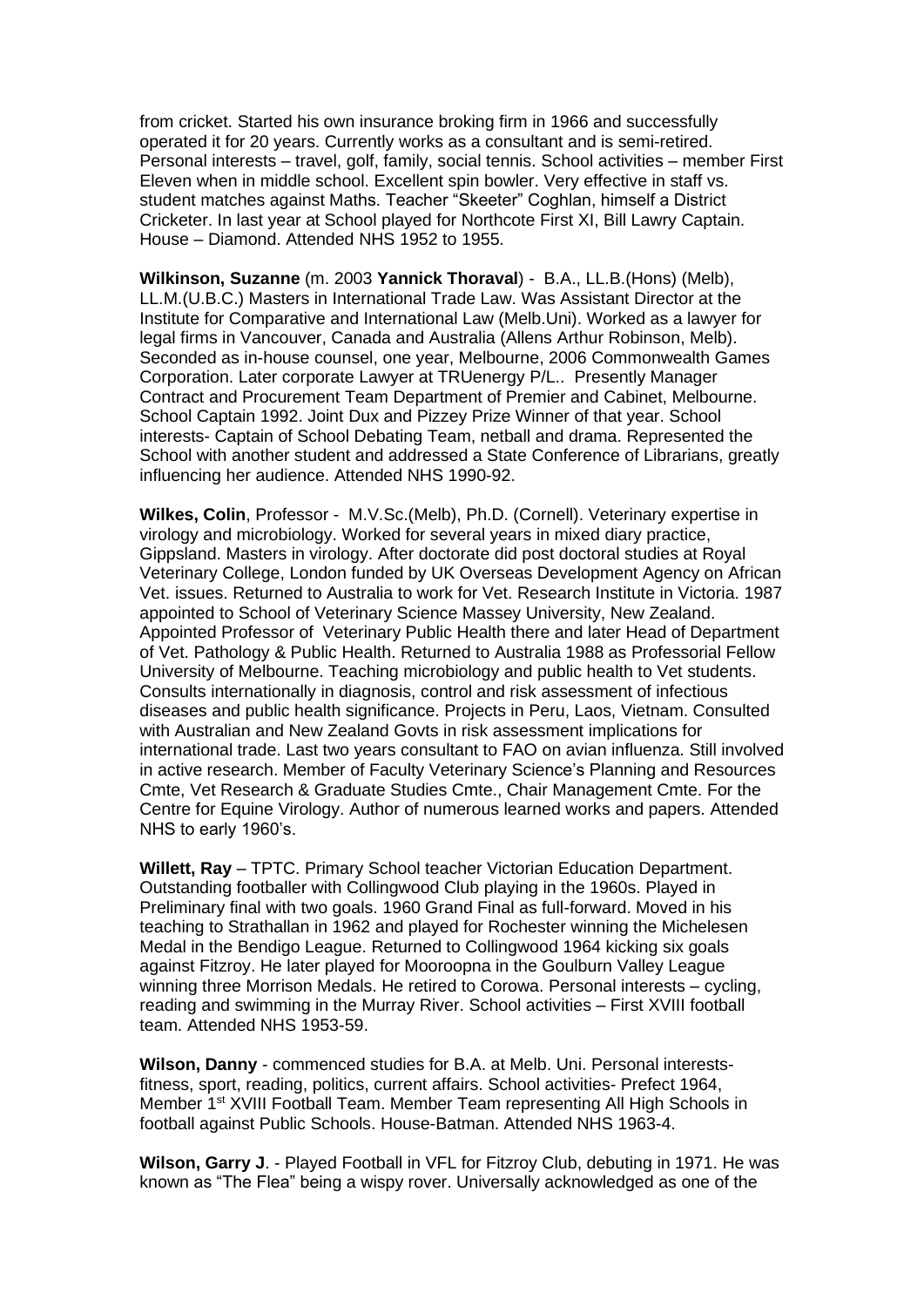most courageous players of the game he was also regarded as an outstandingly determined and skilful player. Won Best and Fairest for Fitzroy in 1972, 76, 78, 79 and 1980. Third for the Brownlow Medal in 1978 and second the following year, missing out by only one vote. He became Captain of Fitzroy in 1982 and completed 268 games to retire in 1984. Led the Lions into the finals in his first year of captaincy. He represented Victoria twelve times, being awarded All Australian blazers in 1979 and 1980. He was inducted into the Australian Football Hall of Fame in 1999. He attended NHS from 1967.

**Wiltshire, Frederick Munro**, Sir - Kt.,C.B.E., O.B.E.,B.A., FTS, FAIM, Member of the Academy of Science 1967-80. Councillor with the Institute of Management. Member of Exec.of CSIRO 1974-8. Chair Cmwlth. Cttee. Aircraft and Guided Weapons, 1972- 4. Pres. Austn. Ind. Dev.Assocn., 1966-9. VPres. Manufg. Ind. Adv. Council, 1972. Chrmn. Dept. Trade & Ind. Adv. Cttee. On Small Bus., 1968. Cttee. of Inquiry into Awards for Colleges of Advanced Educ., 1967. Dir. Repco, APM, Managing Dir. Wiltshire Cutlery Co.P/L.,1959-77 where he employed innovative labour policies of rewarding employees' productivity. Personal Interests-golf, reading. First Dux of NHS, 1926 and 1927. Prefect 1927. Obtained Leaving Certificate 1928. Attended NHS 1926-28.

**Withers, Arthur** - Leader Hawthorn Brass Band. School cornet player who provided recitals at school assemblies. Attended NHS until 1948

**Woodward, Matthew** – B.A, Dip.Ed (Melb). Secondary Teaching, Victorian Education Department. Teacher of English at NHS from 2004-8. Year Level Coordinator. 2009 teaching in Northern Territory. School activities-School Captain 1989, member First XVIII Football Team winning Fitzroy Division Sun Schoolboy Cup. Attended NHS 1984-9.

**Xiadis, Anastasios** – BSc(Hons) (Melb). Teaching at tertiary level, La Trobe and Monash Universities (tutor). Joined the Pharmaceutical industry in drug manufacture/production. Personal interests – cricket and football. Attended NHS 1973-78.

**Yee, Robert**, Dr. - M.B., B.S. (Melb). Became a medico and practised in Geelong for many years. Has a prize in Medicine named after him at Geelong Hospital. School Prefect 1963. Attended NHS finishing in 1963.

**York, Barry**, Dr. - OAM, BA (La Trobe), MA (Sydney), Ph.D. (UNSW). Technical Teacher, Victorian Education Department, 1976-83. Research Assistant and Fellow ANU in Centre for Immigration and Multicultural Studies 1989-96. Harold White Fellow, National Library Australia, 1997. Research Fellow Europe-Australia Institute Victoria University 1998-2000. Contract work 2001-06 including Senate committee system, Commonwealth Parliament Library, Biographical Dictionary of the Australian Senate, historian Old Parliament House 2006+. His OAM was for service to community through research into and recording of Australian immigration history, especially Maltese. Personal interests: black American music, history, politics, Marxism, pro-wrestling. Won School Council Art Prize, Year 12, 1968. Attended NHS 1962-8.

**Young , Graeme**, Professor – AM, M.B., B.S. (Melb), M.D. (Washington Uni, St.Louis, USA), FRACP. Associate Professor of Medicine, University of Melb, inaugural Professor of Gastroenterology, Flinders Univeristy, South Australia and Head, Gastrointestinal Services at Flinders Medical Centre. Director of Development, Flinders Centre for Innovation in Cancer Care, Prevention and Research.